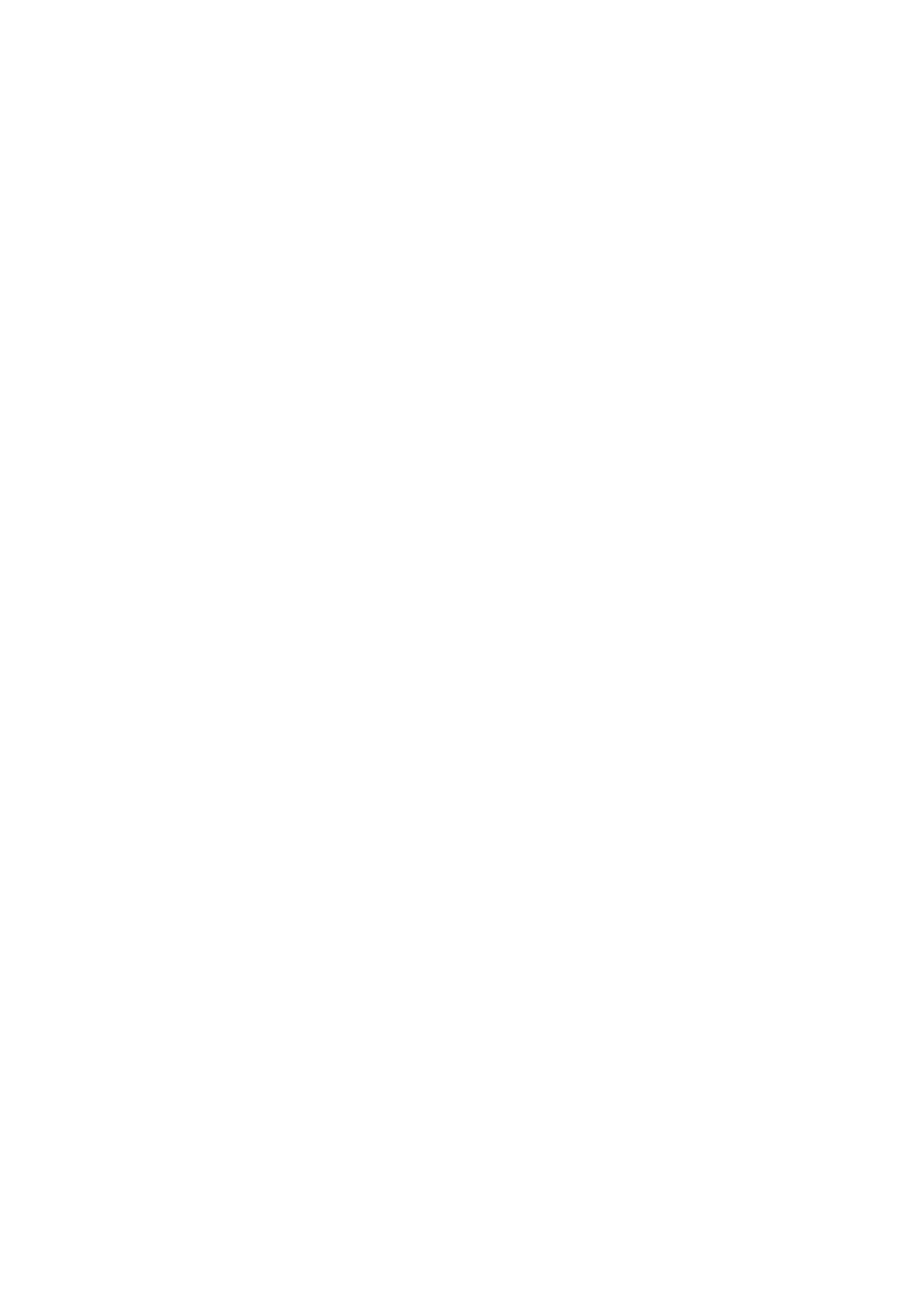

# **MIGRATION, ASYLUM, MOBILITY AND INTEGRATION IN EUROPE: INSEPARABLE COMMON VALUES**

Coordinated by JÉRÔME VIGNON, Migration Advisor at the Jacques Delors Institute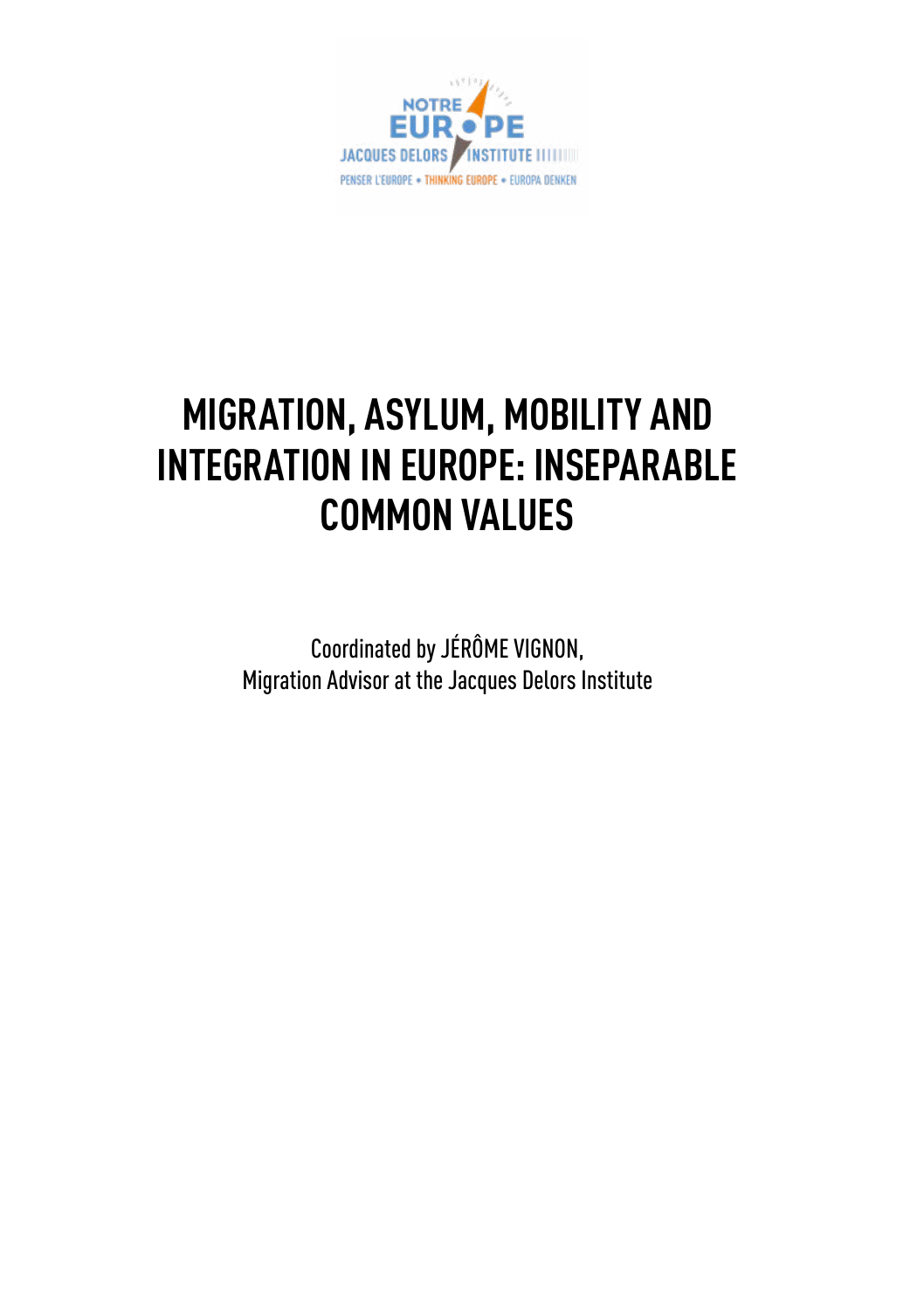*© Jacques Delors Institute, 2021*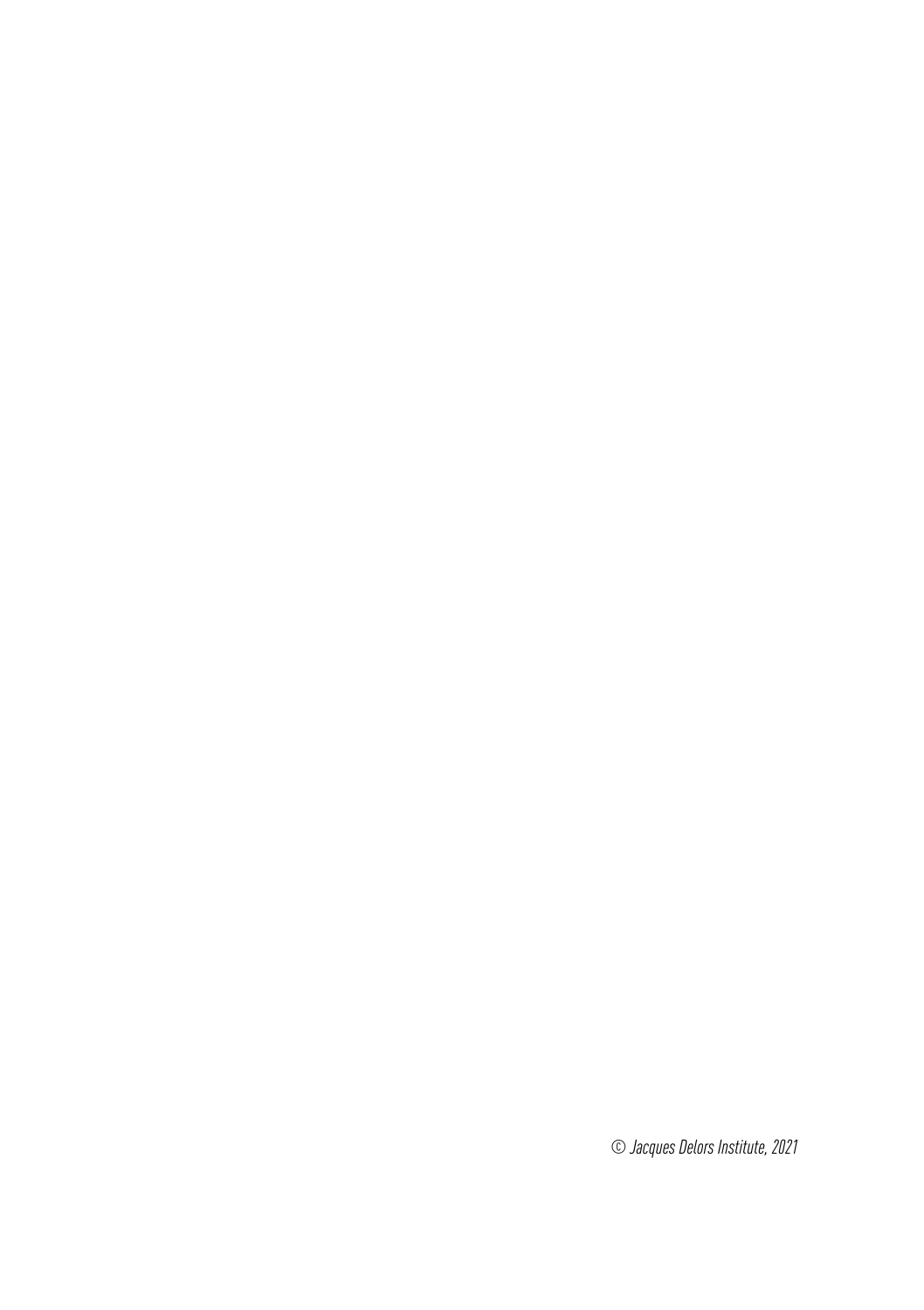# **TABLE OF CONTENTS.**

| INTRODUCTION -                                                                   | 9  |
|----------------------------------------------------------------------------------|----|
| 1 . IS WELCOMING REFUGEES IN OUR DEVELOPED NATIONS NOW A UTOPIA?                 |    |
| – ALAIN RÉGNIER                                                                  | 17 |
| 1.1 Introduction                                                                 | 18 |
| 1.2 Positive changes                                                             | 20 |
| 1.3 Action by cities and local areas                                             | 20 |
| 1.4 Companies                                                                    | 21 |
| 1.5 Associations and citizen initiatives                                         | 23 |
| 1.6 An example of a citizen initiative: resettlement and humanitarian corridors  | 24 |
| 1.7 Co-construction in local areas, key to a successful integration policy       | 24 |
| a - Contractual relations with local areas                                       | 24 |
| b - Investing in refugees skills                                                 | 25 |
| c Universities                                                                   | 25 |
| d - Refugee participation: the Académie                                          | 26 |
| e - Europe via the AMIF                                                          | 26 |
| 1.8 Turning the overhauled integration policy into a winning strategy            | 27 |
| 2 AN ODE TO SIDESTEPPING - YVES PASCOUAU                                         | 29 |
| 2.1 Introduction                                                                 | 30 |
| 2.2 Standardised entry and residence conditions for workers                      | 31 |
| 2.3 The creation of a jobseekers' visa                                           | 33 |
| <b>3. THE FRENCH EU COUNCIL PRESIDENCY: HOW TO PROCEED ON RESETTLEMENT &amp;</b> |    |
| HUMANITARIAN ADMISSION? - LUCAS RASCHE                                           | 37 |
| 3.1 Introduction                                                                 | 38 |
| 3.2 The EU's evolution as a resettlement actor                                   | 39 |
| 3.3 Resettlement after 2015: conflicting objectives                              | 41 |
| 3.4 Resettlement & humanitarian admission in the Migration Pact                  | 44 |
| 3.5 A twofold approach for the French EU Council Presidency                      | 46 |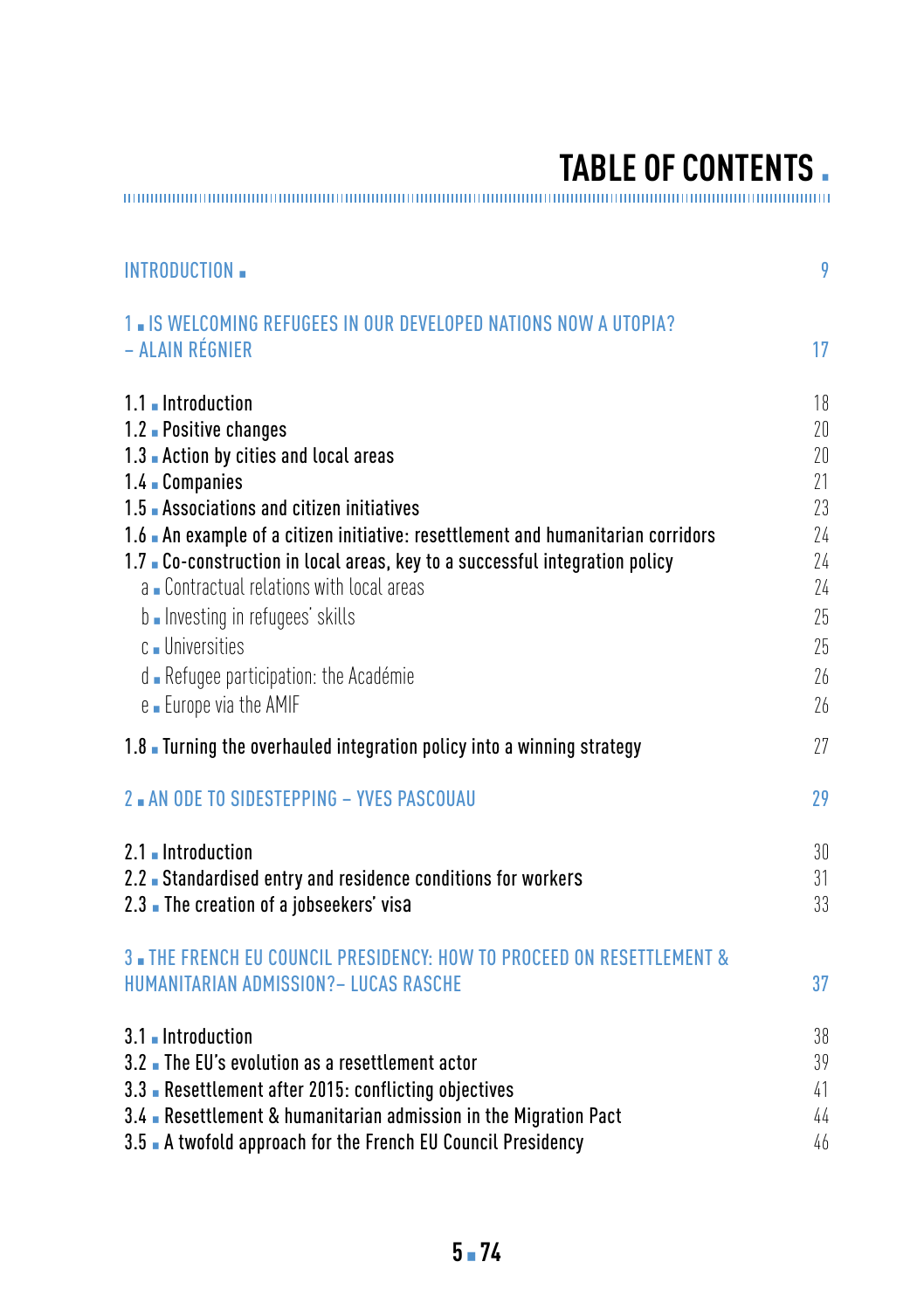| 4 THE RIGHT TO ASYLUM AND FREEDOM OF MOVEMENT: TWO INDISSOCIABLE EUROPEAN<br>PRINCIPLES - JEAN-LOUIS DE BROUWER ET JERÔME VIGNON                                                                            | 49                     |
|-------------------------------------------------------------------------------------------------------------------------------------------------------------------------------------------------------------|------------------------|
| 4.1 Introduction<br>4.2 Interplay appears to be in deadlock<br>4.3 The right and wrong ways to make progress in the deadlock<br>4.4 Getting back to the basics of a common area of free movement and asylum | 50.<br>50.<br>52<br>55 |
| MEMBERS OF THE MIGRATION AND ASYLUM WORKING GROUP .                                                                                                                                                         | 59                     |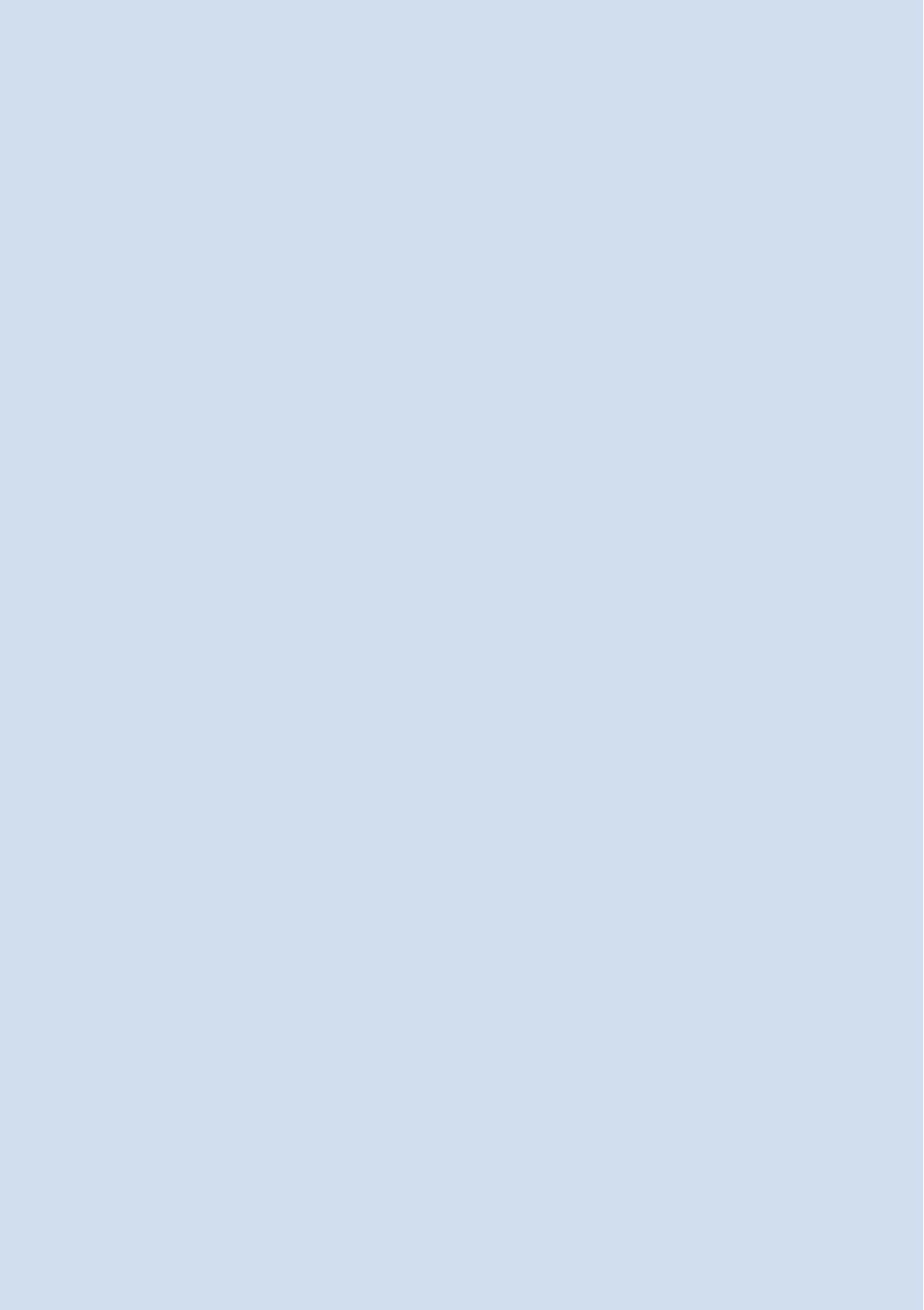<span id="page-8-0"></span>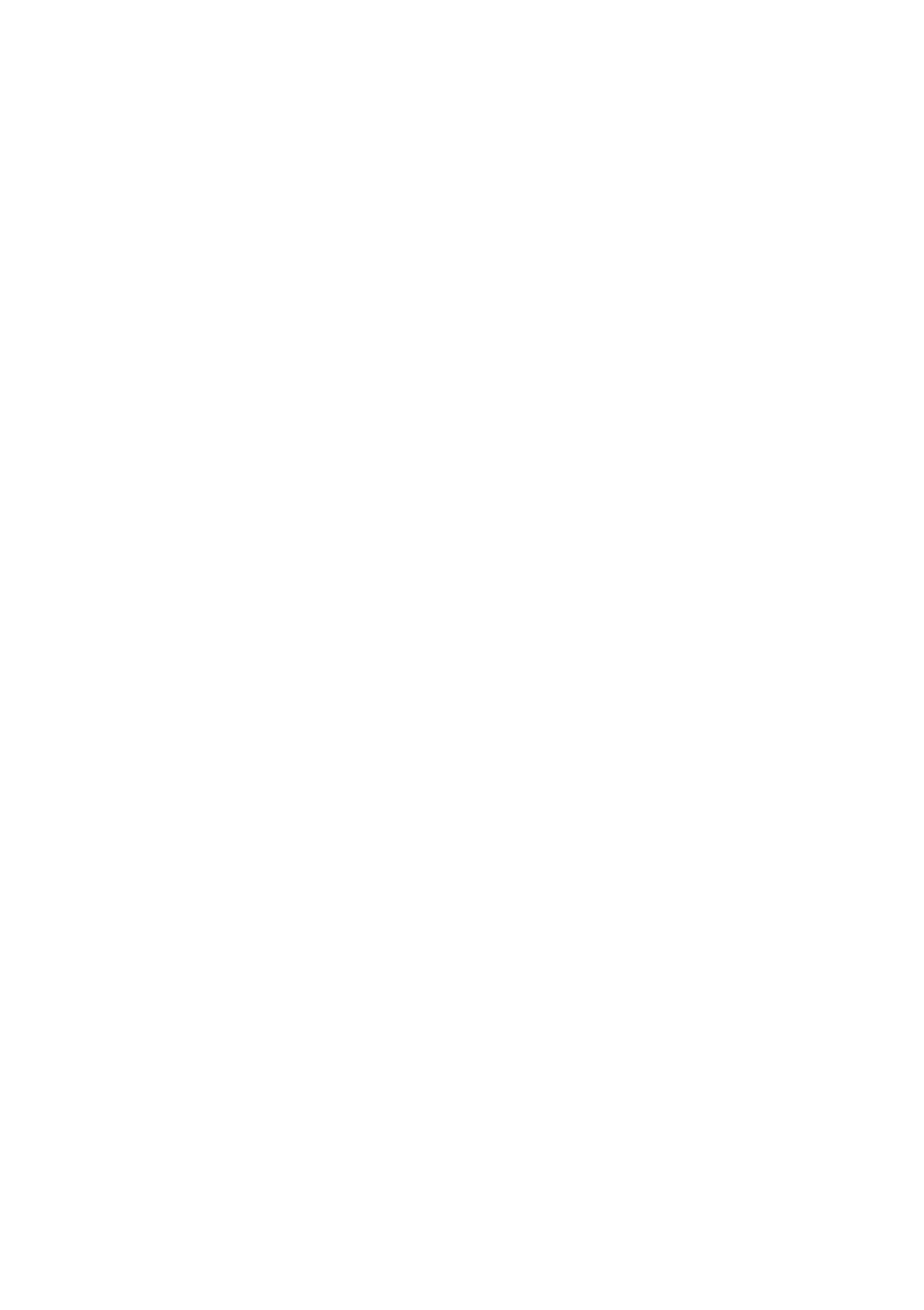#### **venues to endow the EU with a migration and asylum policy that lives up to its values**

**A** [Migration and Mobility](https://institutdelors.eu/en/publications/for-a-european-policy-on-asylum-migration-and-mobility/), the Jacques Delors Institute is publishing its second report Three years after its initial Report for a European Policy on Asylum, as a collection of contributions. Ahead of the French Presidency of the Council of the European Union, it strives to learn lessons from a deeply concerning overview of common migration and asylum policies.

#### **A concerning overview**

Admittedly, as Commissioner Ylva Johansson pointed out, European external border control, migration and asylum policies appear to run smoothly. Since the exceptional inflow in 2015 and 2016, the number of illegal arrivals has fallen sharply, the number of cases of protection granted to asylum-seekers has on the whole remained compatible with reception and integration capacities which have developed significantly. The number of foreign nationals who access a nationality of the EU remains high and the number of persons from outside the EU who have received a residence permit for work reasons has increased since 2016. Three facts, however, urge us to question the direction that the Common European Asylum System is taking.

The first fact concerns the **status of negotiations on the EU Pact on Migration**  and Asylum. This major initiative of the von der Leyen Commission strives to address the tension between the "responsibility" of countries of first entry and the "solidarity" from second-line countries to share with the former the burden of welcoming asylum-seekers who arrive in the EU. Despite its shortcomings,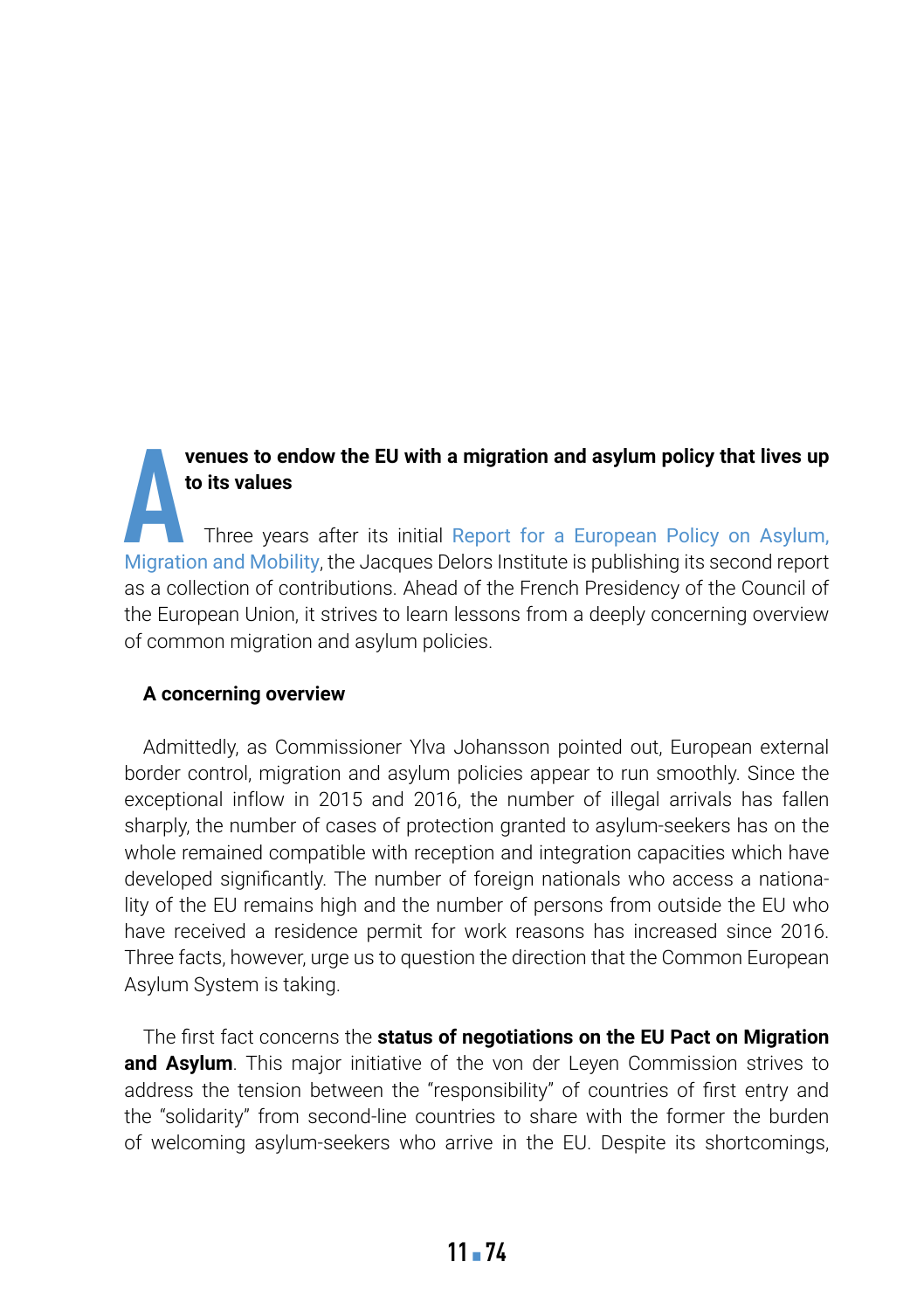this comprehensive proposal presented in September 2020 demonstrates the European Commission's drive to break the deadlock on the reform of the Dublin Regulation through some interesting innovations.

Today, as three successive presidencies have taken on the task, some positive results have been achieved**<sup>1</sup>**. Yet these accomplishments in no way tackle the main focus of the negotiations, concerning the balance between responsibility and solidarity. Member States are still as divided in three opposing groups. The Slovenian Presidency has just experienced this, suffering the refusal of the group of Mediterranean States to commit to a partial agreement approach. Above all, **no political drive appears to be taking shape** and the last European Council meeting dedicated to the crisis in Afghanistan did not once refer to these negotiations. Observers agree in their predictions of the negotiations failing, or at the very least stretching over a long period of time. This slowness is in itself very bad news and justifies why Jean-Louis De Brouwer and Jérôme Vignon sound the alarm in their contribution. Not only does the European Union find itself lacking in terms of prevention and collective organisation ahead of a potential new "migration wave", but the *acquis communautaire* on asylum, which mostly dates back to 2013, runs in a lower operating mode, which tends to distance itself from the prerequisites of convergence and solidarity set out in the Treaty of Lisbon.

Regardless of the difficult negotiations of the Pact, the deterioration observed in the conditions of application of European asylum legislation is a second cause for concern. Several examples must be highlighted which point to a **diminishment of rights to access asylum or of rights related to protection**:

- Despite the importance of funds the EU has devoted to improving the conditions of reception and of application of asylum procedures, **waiting times in some countries such as Greece remain incompatible with the protection of fundamental rights**. Other emblematic locations of irregular situations remain, **creating permanent places of serious insecurity and lawlessness**.
- Several documented reports have recently borne witness to the **push-back of asylum-seekers**, under no grounds of protecting public order, particularly at

**<sup>1.</sup>** As regards legal immigration, this concerns an agreement on the directive that updates the advantages of the "Blue Card" aimed at the most qualified migrants, new proposals concerning returns and cooperation on resettlement, an agreement on a partial application of the important regulation that converts the European Asylum Support Office into an Agency endowed with resources and competences that are much broader. More recently, on 22 October, the Commission presented the European Council with the first results of negotiations with eight third countries of transit and departure, drawing up with them a new generation of migration partnerships.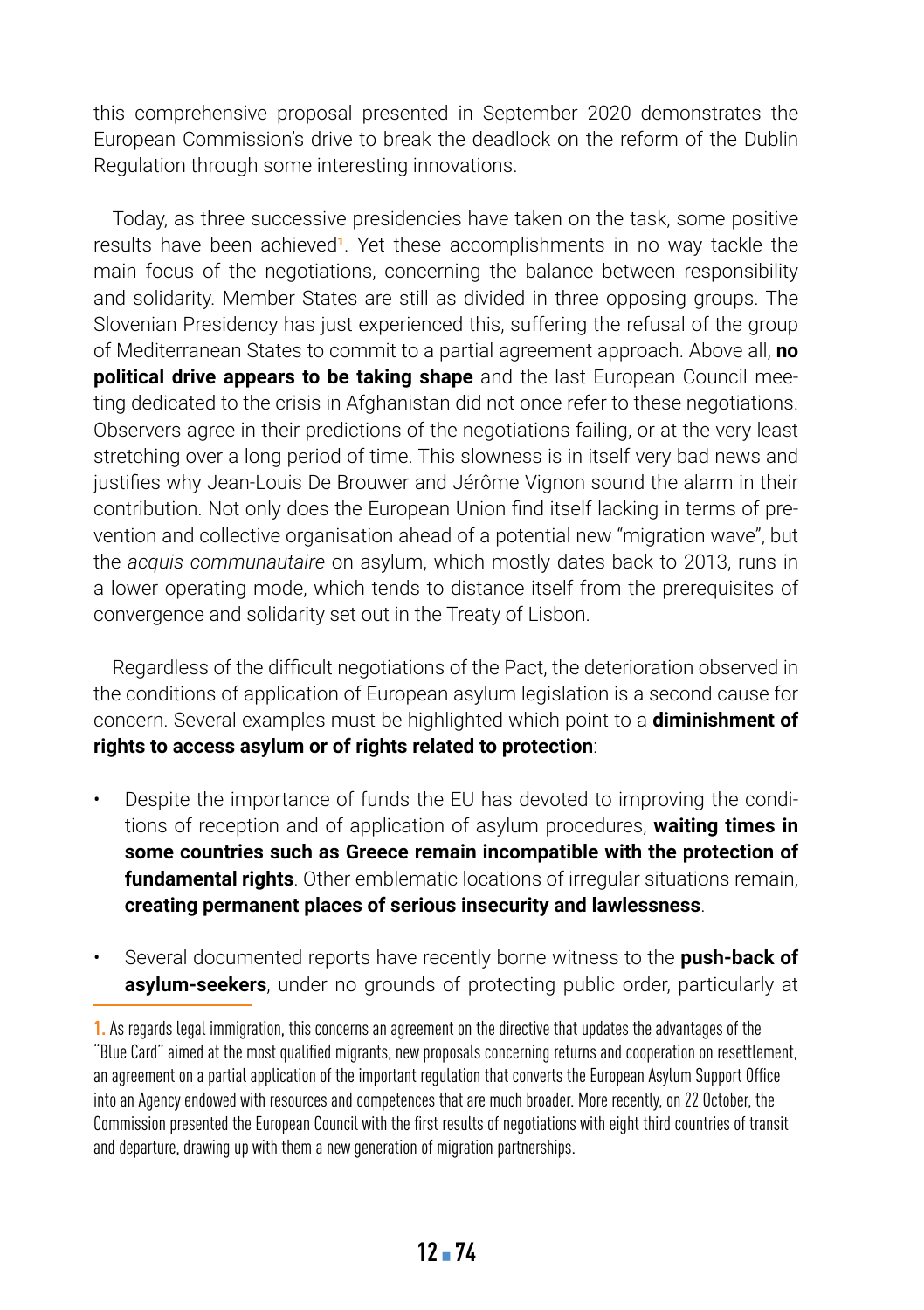the borders of Croatia and Greece, while it has not yet been possible to verify the allegations claiming that the Frontex Agency did or did not oppose these practices.

- Cooperation with third countries of transit continues to be mired in ambiguity; the EU and its Member States actually find themselves in a situation of negotiating agreements with countries like Turkey and Libya which result in potential asylum-seekers being discouraged from reaching European borders, as **the partner countries in these agreements do not provide clear guarantees for their safety**. One Member State, Denmark, which enjoys the right to opt out of the Common European Asylum System, uses this right to release itself completely from the obligations of the Geneva Convention, and the European Commission has not yet launched a preliminary investigation into this.
- The application of "Dublin transfers" appears to increasingly adhere to *ad hoc*  considerations, i.e. tacit bilateral agreements between countries, taking into account the lagged effects of the 2015/2016 crisis. The outcome is often an increase in the number of persons, making possible the **secondary movements**  that the Dublin Regulation is supposed to combat.
- Lastly, case law itself tends to be decreasingly protective of fundamental rights, particularly in cases of **family reunification**, with a risk of enshrining a major deterioration in the conditions of these rights in some Member States.

The third fact concerns the **fragile nature of the governance of the Schengen Area of free movement** made clear by the health crisis throughout 2020 and 2021. This has led to probably inevitable differences in situations and assessments between Member States. Internal border controls have been restored on many occasions and, in certain cases, border closures were applicable. Justified by law under the Schengen code, these provisions were made unilaterally due to health and public order requirements and in great disarray. It has happened that some States have applied these exceptional measures in a discriminatory way between their partners in the Schengen Area. The European Commission has attempted to channel these abuses through recommendations**<sup>2</sup>**. It has emerged, however, that its coordination capacity is limited: in fact by insufficient knowledge of situations and in law as Member States ultimately remain responsible for the management of their borders. In short, this situation of retreats into national self-interest has

**<sup>2.</sup>** For example, by calling for the creation of reserved corridors that allow for the transit of road traffic that is essential to the functioning of highly interdependent industries.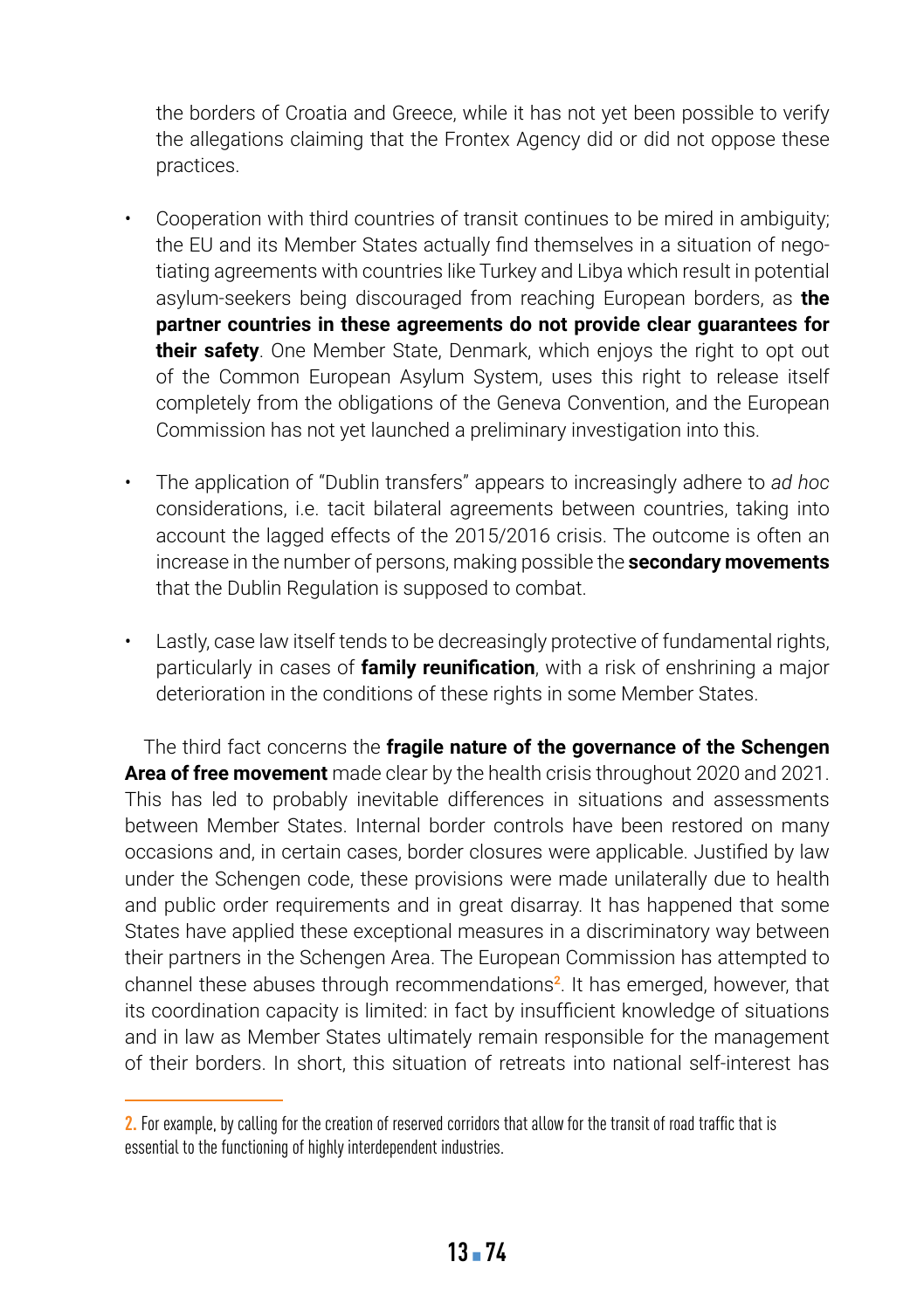not been conducive to the negotiations of the Pact, which relies on trust between Member States. The new legislative proposal to reform the Schengen code is set to be published in early December 2021. We can expect it to reinforce the disciplines of applying exceptions to the removal of internal border controls and European sanction capacities in the event of a breach of these common disciplines. It will most likely be one of the priorities of the future French Presidency of the Council of the European Union.

The continual disagreements regarding the core of the negotiations of the Pact on Migration and Asylum, the abuses in the application of existing asylum law, the weakened trust between Member States for the exercise of free movement within the Schengen Area do not seem to have any relation to each other on the surface. Yet if we stand back a little, we become aware that they all express **a deep conflict of values that tends to oppose European citizens' need for security and the ideas on which their membership of the European Union are based**.

This need for security is legitimate, but its overrating in response to populist pressure weakens aspirations that are just as legitimate for solidarity between Member States and with foreign nationals seeking protection. It unduly pushes for borders to be perceived as providing sanctuary within, to the detriment of the common good of free movement. As regards migration, we must again state that the need for security and foreseeability is essential, but the bias of giving it an exclusively national response, without any consideration for exchanges between people, only impairs European awareness. It also deprives people of the effectiveness of cooperation mechanisms within the EU. The different contributions found in this report each address an aspect of this return to key values to which the EU Member States adhered by confirming their accession to the treaties that connect them.

#### **Meeting the need for migration security through the exercise of shared sovereignty**

In the first contribution, Alain Régnier uses his experience in charge of reception and integration policies to show that **hostility and fear are very far from reflecting the feelings of French and European populations on whole.** He stresses the openness to reception and solidarity, demonstrating how this feeling can grow when it is experienced on a local level. He reminds just how successful integration hinges on reciprocity between the community that hosts and those who are hosted, success which can be achieved if the **assistance of civil society, companies, universities and local authorities is** correctly sought.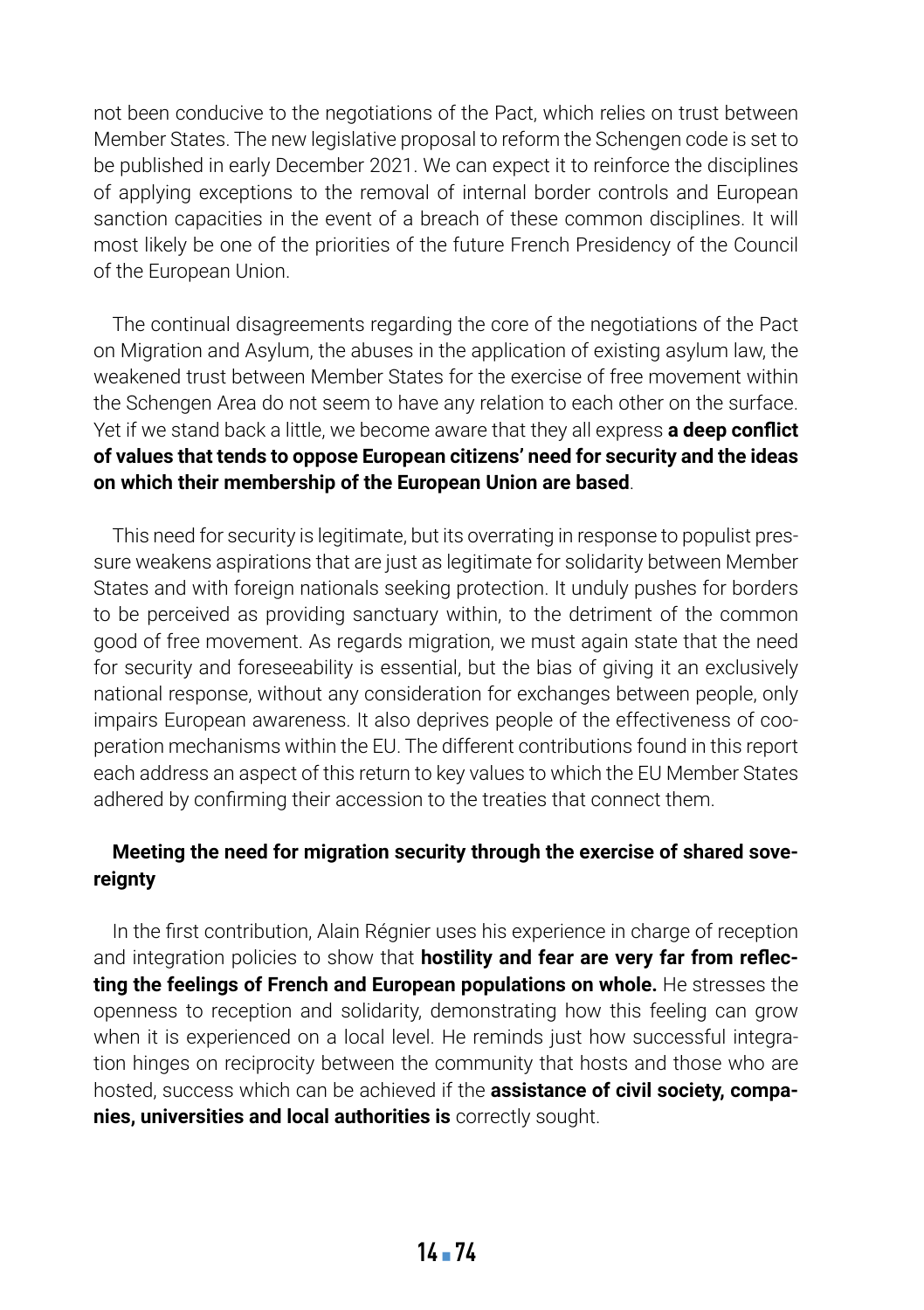Securing migratory exchanges also involves **an intelligent organisation of legal immigration flows with a view to discouraging illegal immigration**. In the second contribution, Yves Pascouau reminds that we have not yet "tried everything" to create effective legal immigration routes to the European Union, which is viewed as a single space and not as a collection of States. He proposes "a step sideways", to view legal immigration not only from the standpoint of host countries' requirements but also from that of the expectations of countries of origin. He revisits the project which was once mooted to create a **single work visa which could be granted to applicants located outside the EU for a limited period to look for a job**, provided that minimum conditions are met.

The contribution by Lucas Rasche (Jacques Delors Centre, Hertie-Berlin) focuses on the **potential opportunities of resettlement and "community sponsorship" schemes** to create **safe and legal immigration routes on a humanitarian basis** for the most vulnerable refugees. They are also a sign of solidarity with third countries that the European Union encourages, through its support for the actions of the UN High Commissioner for Refugees, to welcome a very high number of displaced persons or refugees, as recently demonstrated by the launch of a Forum on Afghanistan.

To conclude, Jean-Louis De Brouwer and Jérôme Vignon want to **open up prospects beyond the deadlock impeding negotiations** on the Pact on Migration and Asylum at the Council of Ministers. They list avenues that have been hitherto neglected which would be a useful response to citizens' current concerns, in terms of civil prevention and collective management in the event of an exceptional migratory influx. They also set out the reasons why we should not get bogged down in the deadlock. We cannot accommodate the suffering caused by the current failures, the EU's vulnerability in terms of migration risks, or the adverse political impact caused by this uncertainty as regards public opinion. They therefore propose to go back to the very sources of the values that have inspired, since the Tampere European Council, the construction of a common area both for the exercise of free movement and for the organisation of asylum on a European scale. Stressing that these two aspects are inseparable, they describe the situation in which **only some of the 27 Member States accept to fully endorse the unification of the conditions for granting asylum through a common European agency**, as was envisioned by Emmanuel Macron in his address at the Sorbonne in September 2017. For the other Member States, which could not, at least temporarily, share this type of solidarity, there would be a "price to pay".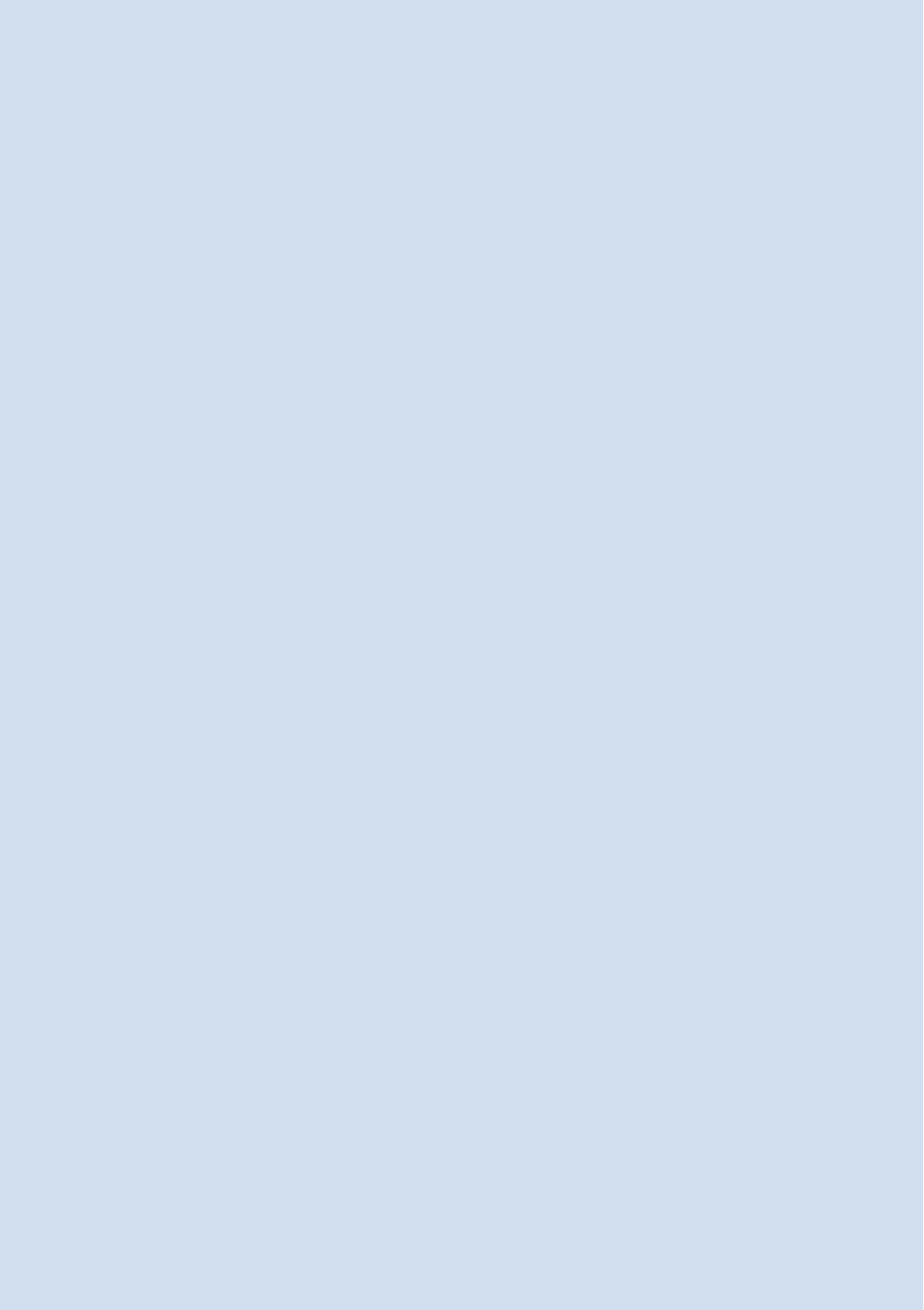# **IS WELCOMING REFUGEES IN OUR DEVELOPED NATIONS NOW A UTOPIA?**

**ALAIN RÉGNIER**

1▪

*Prefect, Interministerial Delegate in charge of the Reception and Integration of Refugees*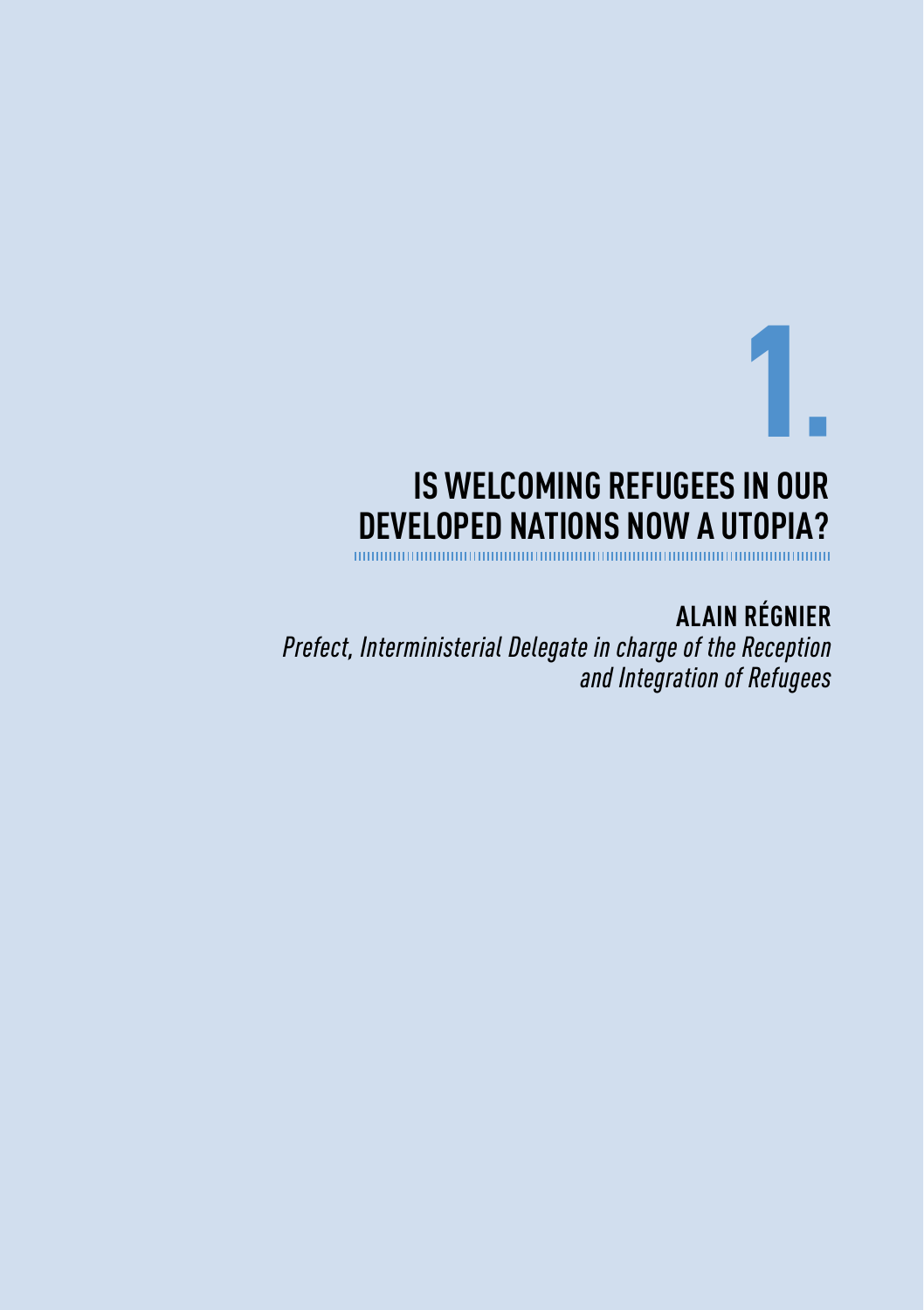## 1.1 **Introduction**

Over the last ten years, France has welcomed around 400,000 people with international protection status, who are what we call refugees. While this figure is definitely significant, it remains well below those recorded in countries bordering those from which refugee flows originate: 3.7 million Syrian refugees in Turkey for example or 1.4 million Afghan refugees in Pakistan. We must acknowledge that developing nations carry much of the burden: 86% of refugees live in these countries.

In France, following a difficult situation in 2015 due to a rise in asylum applications, the State set out to improve reception and integration conditions for refugees by relying on a very wide range of stakeholders. While the Paris region traditionally welcomes these populations, joint efforts from the State and local authorities outside this region have resulted in a better distribution of people seeking protection. It is in particular in areas that are sometimes not used to welcoming refugees that effective synergies have emerged between the State, economic players, associations and local authorities, etc.

In addition to the number of refugees, there is the more obscure number of persons who entered the country illegally, whether or not they have applied for asylum under the 1951 Geneva Convention. This category of people is at least as large as that of refugees. Again, in this case, a vast majority live in the Paris region and other major French cities. Refugees have the same rights as French citizens, while the others only enjoy limited rights which do not extend to access to the labour market and to housing.

Beyond the figures, these are first and foremost human beings; men, women and children.

The history of humanity is closely linked to that of the city, and its capacity to welcome new arrivals or to reject them. Until the end of the 19<sup>th</sup> century, city ramparts structured spaces into "inside the walls" and "outside the walls". The poor and foreigners mostly lived outside these walls. In Paris, before the First World War, these areas were known as "the zone".

While more subtle than ramparts, this physical separation did not hinder passage and exchanges on both sides of this urban continuum.

Borders are a recent idea in the history of nations. They are tending to become impenetrable. Since the year 2000, we have built more than 20.000 kilometres of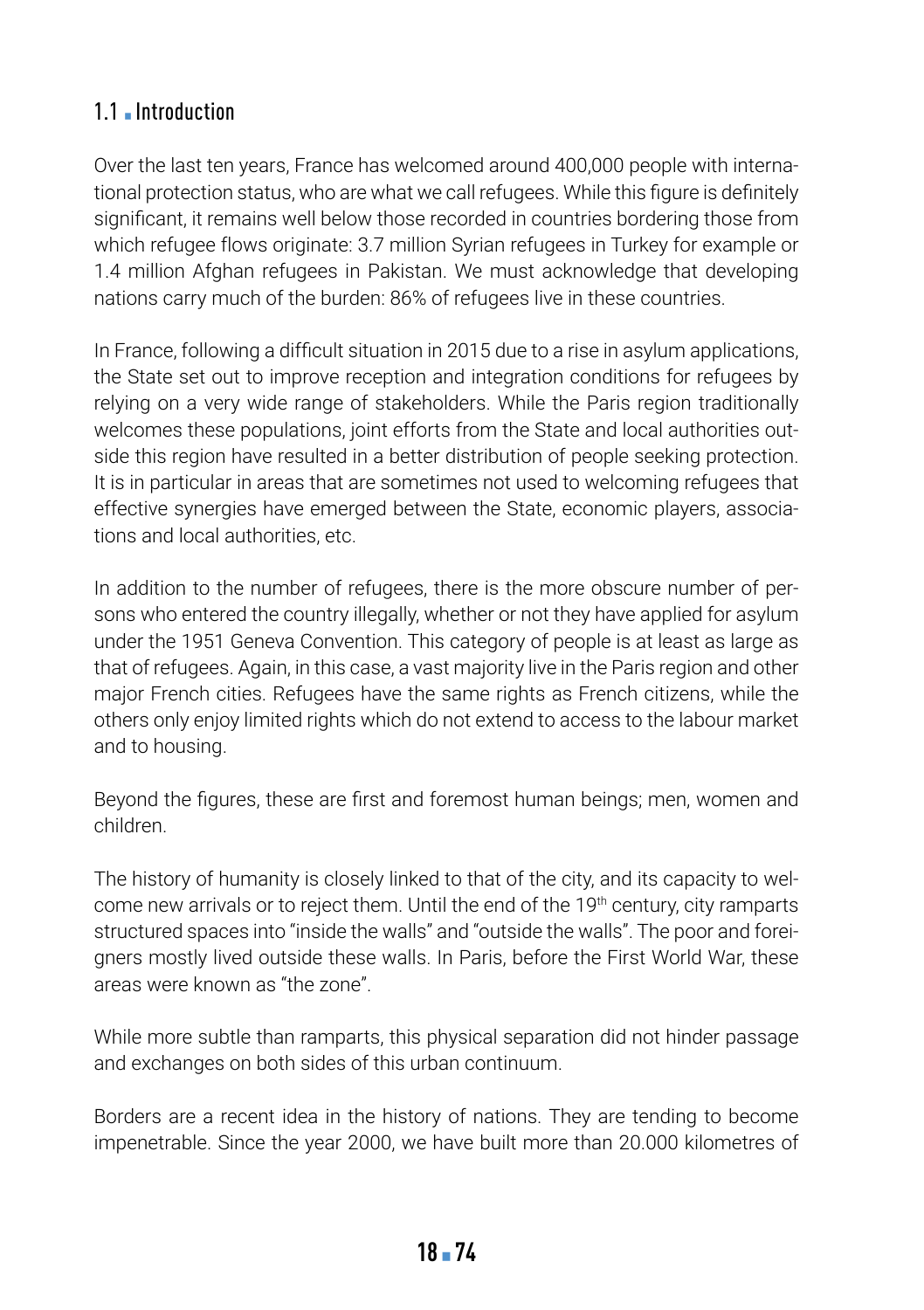walls across the globe and more than 270 million men, women and children have had to flee their countries. 90% of these migrations are regional and around 40% are South-to-South flows. At the same time, since the application of the Schengen Agreement in 1995, citizens of the European Union have enjoyed freedom of movement without any checks at the EU's internal borders, although this free movement has currently been called into question due to the Covid-19 crisis and terrorist threats.

These new physical borders are above all confined to developed nations. The recent request submitted to the European Union by twelve Member States to finance a wall at the EU's external border is the latest example of this.

While developed nations only welcome a few percent of these migratory movements, borders are closing and international law and the multilateralism that stemmed from the Second World War are now challenged. Law is no longer a framework; it is becoming contingent and unstable.

The Global Compact adopted on 17 December 2018 by the United Nations was rejected by around twenty States, two thirds of which are located in Europe. This Compact sets out that human migrations are a long-term phenomenon and strives to organise them. In France, Marine Le Pen called this Compact, which is nevertheless not legally binding, a "*pact with the devil*".

The Anthropocene Era that we are now in causes serious disruptions that break up continents, increase inequality and give rise to population movements that are unprecedented in the history of humankind.

As regards the European Union, the health crisis has only made the inability to reach a common approach to tackle the migration crisis be felt more keenly. The health crisis and the migration crisis are inextricably linked, however.

A few days prior to the lockdown in Europe, Turkey's president set out to blackmail European leaders. He organised the massive arrival at the Greek border of migrants present in Turkey. Brutal clashes between migrants and Greek police officers made the headlines. These situations are occurring again today along the Polish and Lithuanian border. Migrants are thereby becoming a geopolitical instrument to destabilise democratic States, especially the European Union.

However, our societies would not function without migrants and refugees. Our health system would collapse without the contribution of foreign healthcare pro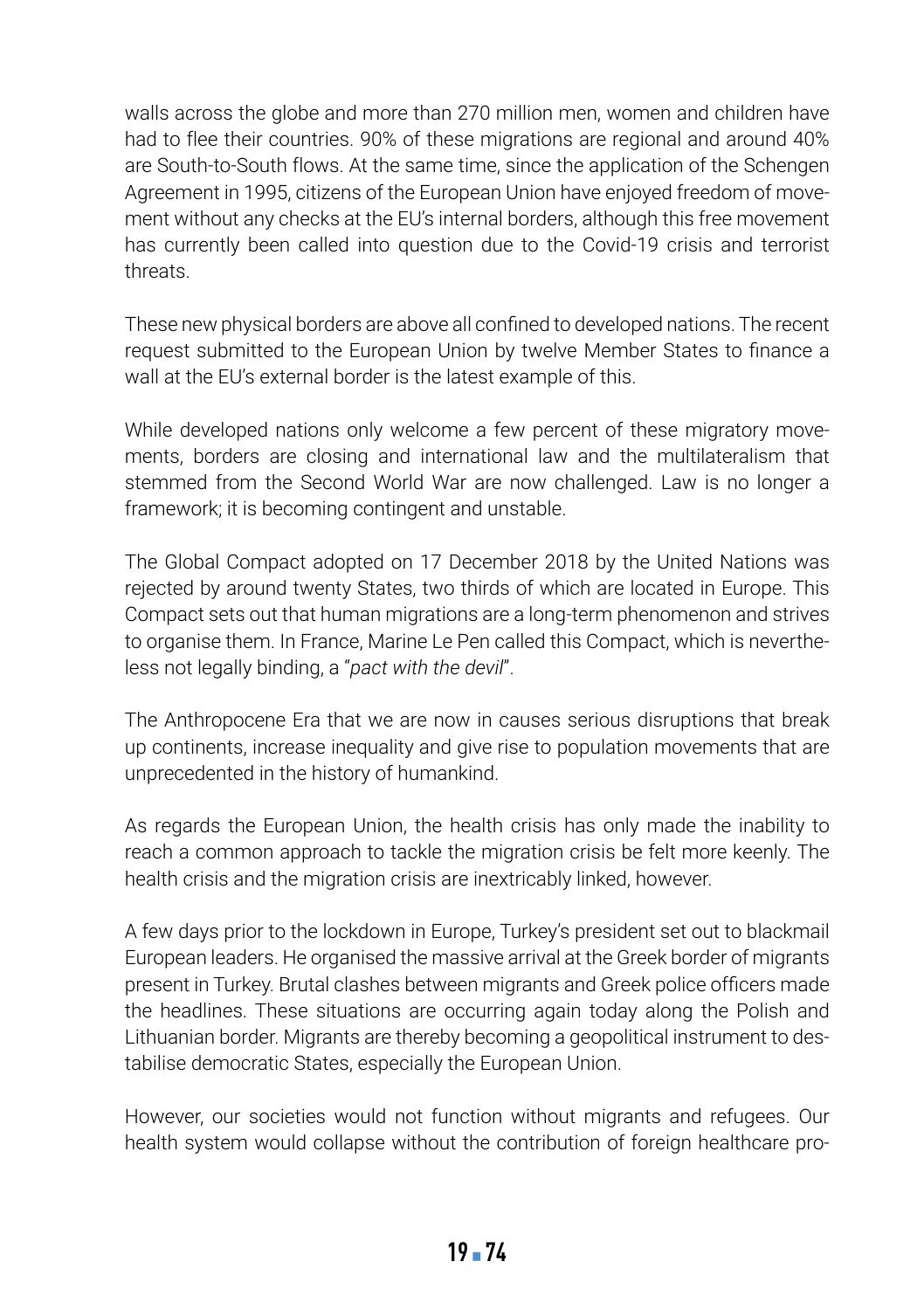fessionals. In many small hospitals, accident and emergency departments remain open solely thanks to refugee doctors. This is the paradox that can make us look to the future.

What would happen to research, culture and sport in our country without international exchanges? Open borders should remain one of Europe's cardinal values. Moreover, what would happen to France's economy without the 90 million tourists who come to visit the country every year?

Withdrawal and closed borders, which were already visible before the pandemic, could quickly become fatal for our societies, if they were to become standard practice.

#### 1.2 **Positive changes**

There is nothing, however, that indicates that we are doomed to remain in the vicious circle of withdrawal and decline. For a few years now, on all continents, we have seen changes that bring hope.

Everywhere, new local ecosystems that promote refugee integration are being developed. It is important to identify the stakeholders concerned and the reasons why they are committed to integration. In France, the State has supported territorial mobilisation since 2018 as part of an overhaul of refugee reception and integration policies. The aim is to create conditions of trust between stakeholders and the selected way forward is that of a contractual partnership.

States are not acting alone. Other public and private stakeholders are organising themselves in networks, on both national and European levels. Cities and local areas, companies and civil society, and citizens are working to mobilise public opinion and to roll out real initiatives that bring about social innovation.

#### 1.3 Action by cities and local areas

In recent decades, powerful mega-cities have emerged across the globe. They must meet major challenges in all areas, but particularly as regards sustainable housing as they have the largest shantytowns in the world. It is estimated that one billion people live in these peripheral areas where density can reach twenty times that of Paris. The population of these mega-slums is young and often from elsewhere, from within the country and also migrants who have come to look for a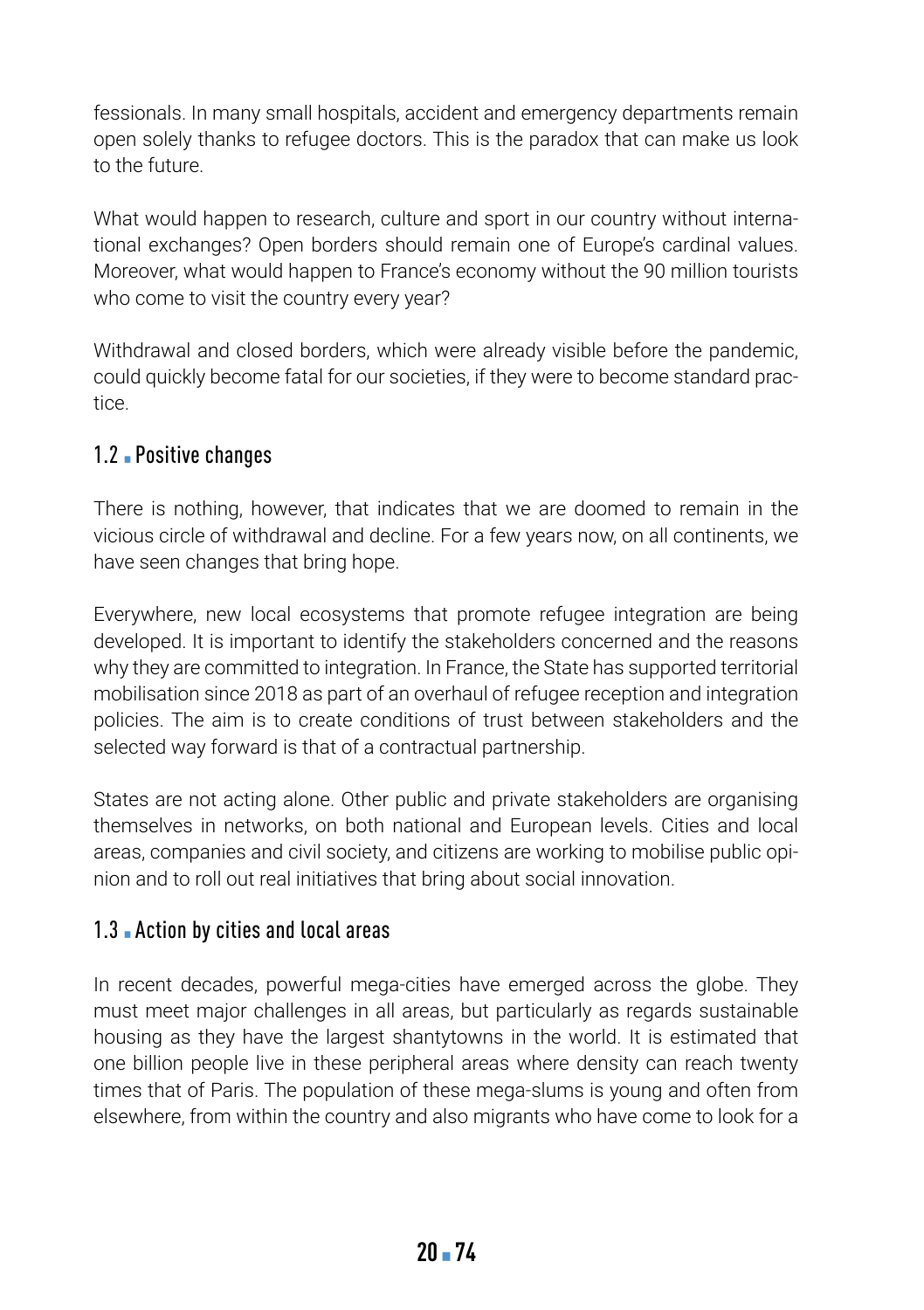better future. Clearly, the issue of public health is a recurring one, particularly during a pandemic.

These mega-cities have gradually become aware of their capacity to take action, to act as specific political players which can dialogue with States and international organisations. The 2008 financial crisis and the rise of the climate issue brought about the founding of the C40, a network of major cities focusing on the implementation of global climate agreements. Members of this network, in the United States of America for example, are opposed to the US government's position and have stated their intention to pursue the implementation of the Paris Agreement.

On a European level, the *European Metropolitan Authorities* (EMA) forum was formed in 2019. This network strives to be a stakeholder in the environmental transition and a laboratory to combat all forms of inequality. Part of its work concerns the migration issue.

While on a scale that cannot be compared to that of mega-cities, large European cities are facing the issues of homelessness, squats and the re-emergence of shantytowns. In Paris, more than 3000 homeless people were recorded in early 2021; shantytowns which are often home to more than one thousand people are regularly formed to the north of the capital and in the Seine-Saint-Denis area. A large majority of these homeless people and those living in these shantytowns are migrants. This situation is also present in France's main cities, though this time the scale is in the hundreds.

In France, cities and more broadly local authorities are also taking action as host communities. Upon the initiative of the Mayor of Grande-Synthe, ANVITA (which stands for National association of welcoming cities and territories) was founded two years ago. The association brought together around thirty authorities to work on the values behind hosting. Today, it boasts more than fifty local authorities. Previously, the Association France urbaine was created as a State partner, bringing together the 100 largest towns and cities in France and which, since 2018, has been very active in fostering integration by supporting the initiative of local and regional contracts for the reception and integration of refugees.

#### 1.4 ▪ Companies

Traditionally, companies do not take part in societal issues. However, during the 2000s, the fight against discrimination was highlighted and promoted. Today, the issue of refugee integration has become a firm corporate commitment.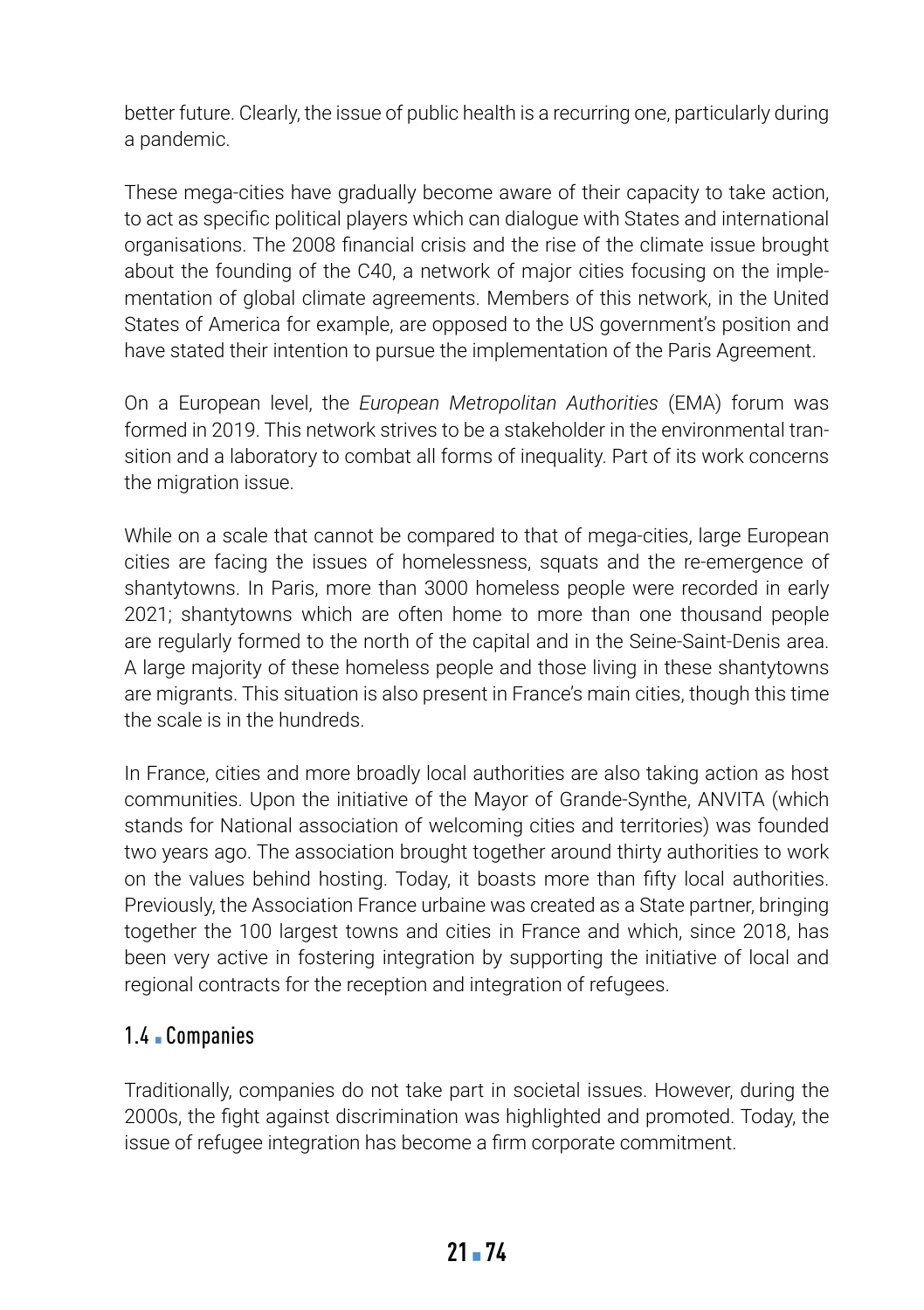This development is due to several factors: firstly the 2008 financial crisis and secondly a proven need for labour in ageing European societies.

The 2008 crisis called into question the meaning of globalisation. It has become a management challenge and, for major companies, a necessity. Corporate social responsibility is now recognised by law and employees are becoming exacting in this regard

Furthermore, the retirement of baby boomers is game-changing and many companies are experiencing recruitment problems. Refugees and more broadly legal migrants are sought after for their availability and motivation.

Many international initiatives can be mentioned, often driven by refugee men and women who have become top bosses. Hamdi Ulukaya, CEO of Chobani which produces the best-selling yoghurts in the USA, has successfully mobilised the largest global companies within his Tent foundation to promote access to employment for refugees across the globe.

In France, there is also real corporate mobilisation. It is expressed either directly through internal recruitments, or through action by foundations which support social innovation and citizen engagement. To name but a few, there have been direct recruitments at BNP Paribas, Michelin, Veolia, Lactalis, Humando, Engie, Solvay…

Corporate foundations leverage resources and are becoming specialised: the Generali Foundation for incubator support, the SNCF Foundation for its commitment to the Solidarity Train project with the UN High Commissioner for Refugees (UNHCR) and the French Interministerial Delegation for the Reception and Integration of Refugees (DIAIR), and the SFR Foundation for its work to combat the digital divide.

The Generali Foundation, *The Human Safety Net* (THSN) launched in 2017 a programme for refugees with a view to assisting them to develop their skills, particularly for the purpose of creating a company. Two incubators have been opened, one in Montreuil and the other in Saint-Denis, and a third is set to be launched soon in Strasbourg. The idea is to help refugees to achieve their plan to create a company or an association via training, coaching and skills mentoring. The Singa association is involved in this initiative alongside THSN. In total, 55 companies have been founded thanks to this support.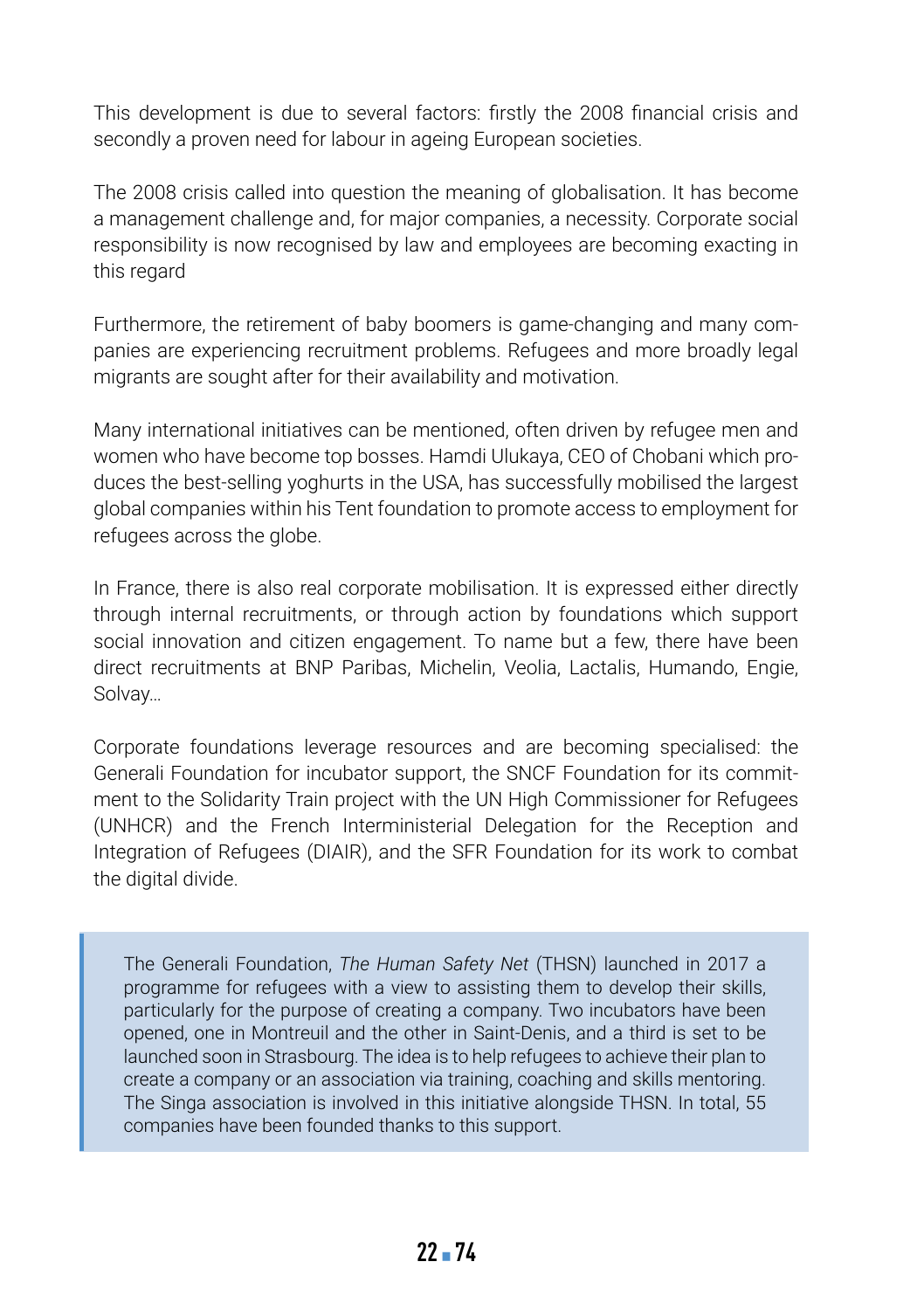The economic recovery underway heightens the pressure on companies to hire, and employing refugees is becoming attractive if they speak French.

### 1.5 Associations and citizen initiatives

Finally, civil society is very active in assisting refugees. Associations stand out in particular depending on their relationship with the State: some prefer total independence for advocacy while others are State partners and even have a public service delegation agreement for the management of reception centres for asylum seekers, centres for newly arrived asylum seekers, integration schemes, etc. These associations sometimes struggle to make themselves heard in public debate as they are limited in their role by their status as State-backed operators. Like governments, they are viewed as part of the established order. In recent years, they have not always successfully innovated in terms of initiative-taking and advocacy, against a backdrop of highly standardised calls for proposals and public contracts, where associations that are less connected to the State were able to take action to drive changes to the law or to practices. Their professionalism remains essential for the management of permanent reception and integration facilities in France.

We cannot ignore the facts: over the last five years there has been a constant high level of annual flows of new refugees and civil society, including State operators, has remained very active in the promotion of refugee integration. This encompasses initiatives concerning refugees' empowerment.

In this regard, new forms of citizen engagement have emerged in recent years, without necessarily being officialised through the creation of an association governed by the French law of 1901, at least at the start of the project. This new citizen power does not want to be regulated. It reflects new modes of action of young generations, significantly supported on the social networks and by the range of skills provided by volunteers and professionals alike who are also motivated simply by the joy of meeting people from different cultures.

These new citizen initiatives are rolled out on at least two different levels, locally and universally. Locally, the aim is to foster a close support group for the homeless, migrants and underprivileged people in the broadest sense of the term. For example, during the 2010s and heightened by the "2015 crisis", several initiatives to help migrants emerged, including Singa, Kodiko and Wintegreat (now Each One), promoting in particular social cohesion and access to employment.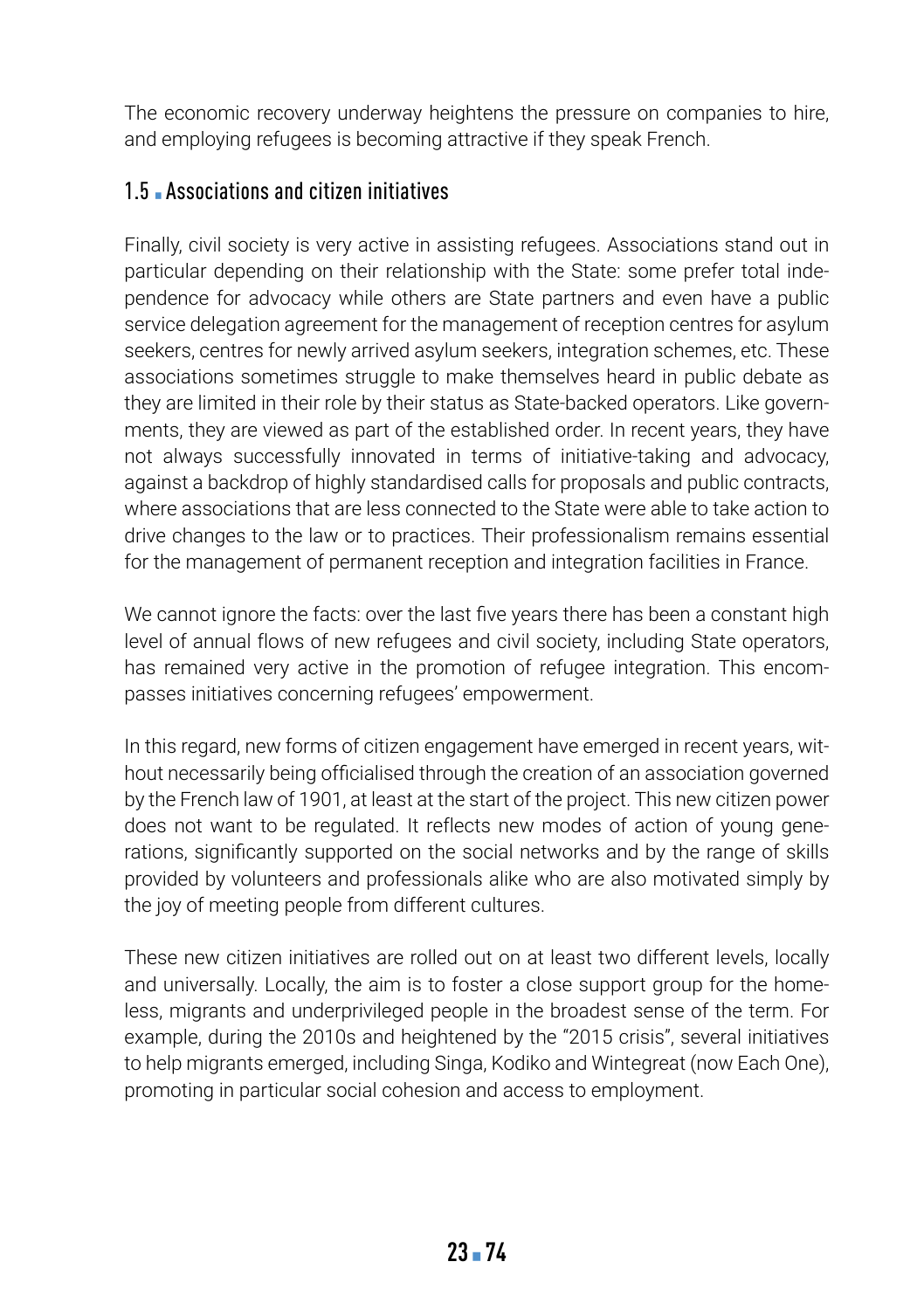Solidarity-based start-ups and more traditional associations can enrich each other, provided that public funding, which is now scantier and more unstable, once again acknowledges the importance of these commitments for our health of our democracy.

### 1.6 ▪ An example of a citizen initiative: resettlement and humanitarian corridors

Refugees do not just access France by claiming asylum upon entering the country. Some are resettled or transferred via a humanitarian corridor.

Resettlement is one of the three durable solutions proposed by the UNHCR for persons hosted in camps under its responsibility, alongside local integration into the host country and voluntary repatriation to the country of origin. Out of all refugees, less than 1% are resettled each year. Resettlement programmes have experienced significant growth in France: between 2016 and 2019, the number of persons resettled per year has almost increased tenfold, from 600 to 5.600 (including relocations). Following this quantitative jump, France is now among the five main resettlement countries in the world.

In addition to resettlement, citizens have also mobilised to broaden the legal ways of accessing France, inspired by initiatives in North America. Since 2017, ecumenical associations, mainly Sant'Egidio, the Fédération d'entraide protestante (FEP) and the Secours Catholique, have worked as volunteers to welcome, house and assist more than 520 vulnerable persons from Iraq and Syria who had fled to Lebanon, for whom the French government has accepted to grant temporary asylum visas as part of a specific memorandum of understanding.

## 1.7 • Co-construction in local areas, key to a successful integration policy

#### a ▪ Contractual relations with local areas

While integration policy falls within the State's jurisdiction in France, it is implemented more closely to where people live, i.e. directly in local areas. Mobilising local authorities alongside State services is essential for the success of a policy which provides the best response to the needs of these new citizens, based on trust and the definition of common and shared objectives. Precise diagnostic work must be conducted to meet differing local situations.

It is along these lines that in 2019 the DIAIR proposed to eleven volunteer local authorities to make their commitment official with a view to integrating refugees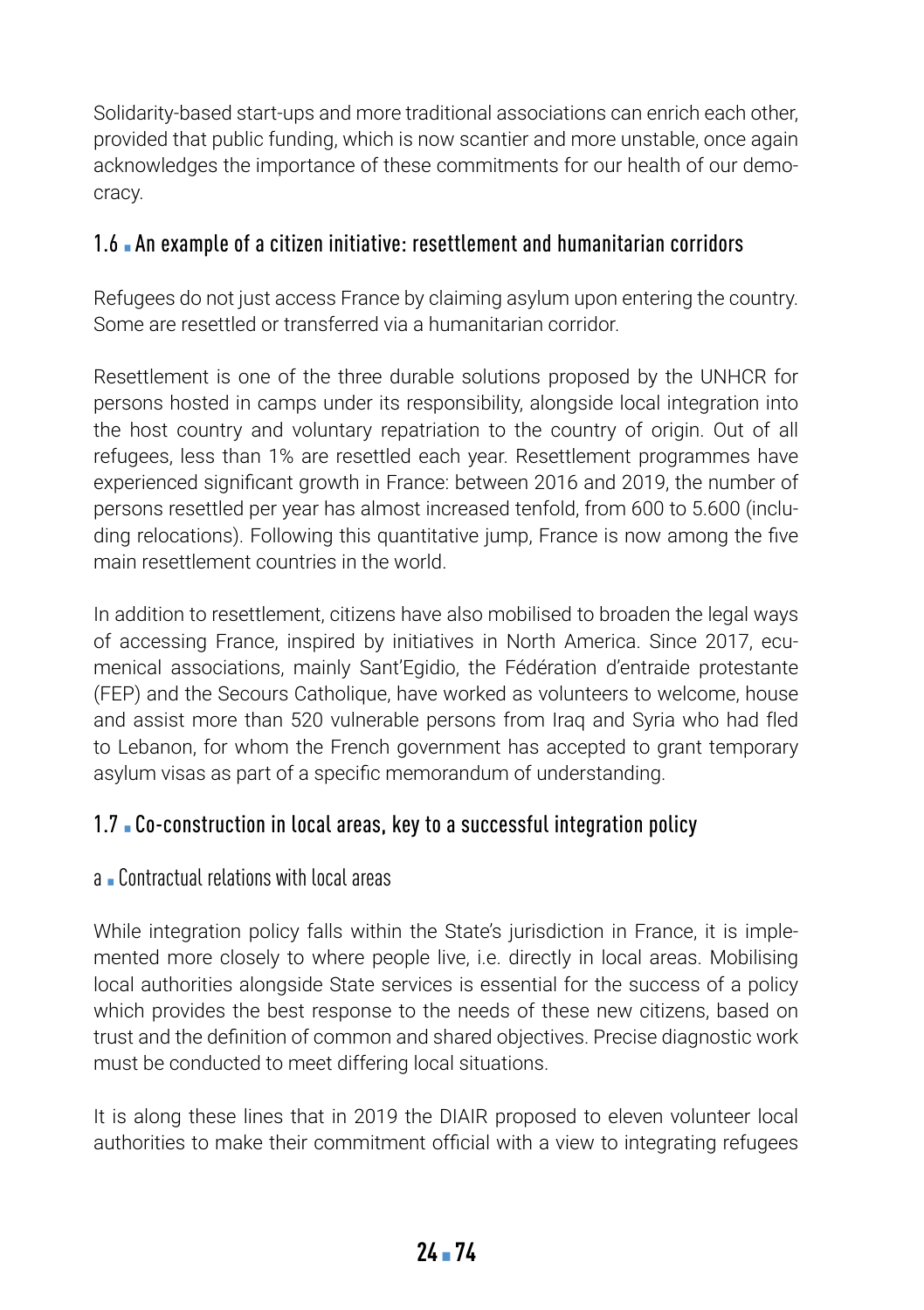alongside the State by means of local contracts for the reception and integration of refugees (CTAIR).

The fourteen largest French cities (Lyon, Bordeaux, Strasbourg, etc.) are now committed to work alongside the State through local contracts, and four new municipalities (Marseille, Montpellier, Besançon and Rouen) will sign contracts by the end of 2021. This success is based on the model's flexibility and on the trust that has been fostered between the different stakeholders, all mobilised for a common, well-identified objective. The contract format makes this possible on a local level through an agile organisational structure.

#### b **.** Investing in refugees' skills

Emmanuel Macron's five-year term as President has also seen the roll-out of the Skills Investment Plan (PIC), a major programme to support employees and jobseekers in the upgrading and development of their professional skills. A separate budget has been set to assist beneficiaries of international protection, for whom certain particular obstacles (level of French, access to stable housing, understanding the company's cultural practices, etc.) require specific consideration.

Fifty-five local projects are currently receiving funding until 2022, €50 million of which is provided by the French Labour Ministry. With a solid local base on a *département* level, these projects have the specific features of being conducted by mixed consortia bringing together associations and institutions, thereby affording a comprehensive view of local requirements and allowing for an appropriate response.

#### c ▪ Universities

Universities became involved as early as 2015 to enable students claiming international protection to resume their studies. This initiative resulted in the creation of the MEnS ("Migrants in Higher Education") network, now with association status, which brings together around forty higher education institutions in France. These institutions offer exiled students "bridge" university qualifications made up of French lessons, cultural workshops, information and career sessions and sports workshops.

At the same time, the PAUSE programme (a national assistance programme for the emergency reception of scientists and artists in exile) welcomes exiled researchers in a research laboratory or art school for one or two years (three years for doctoral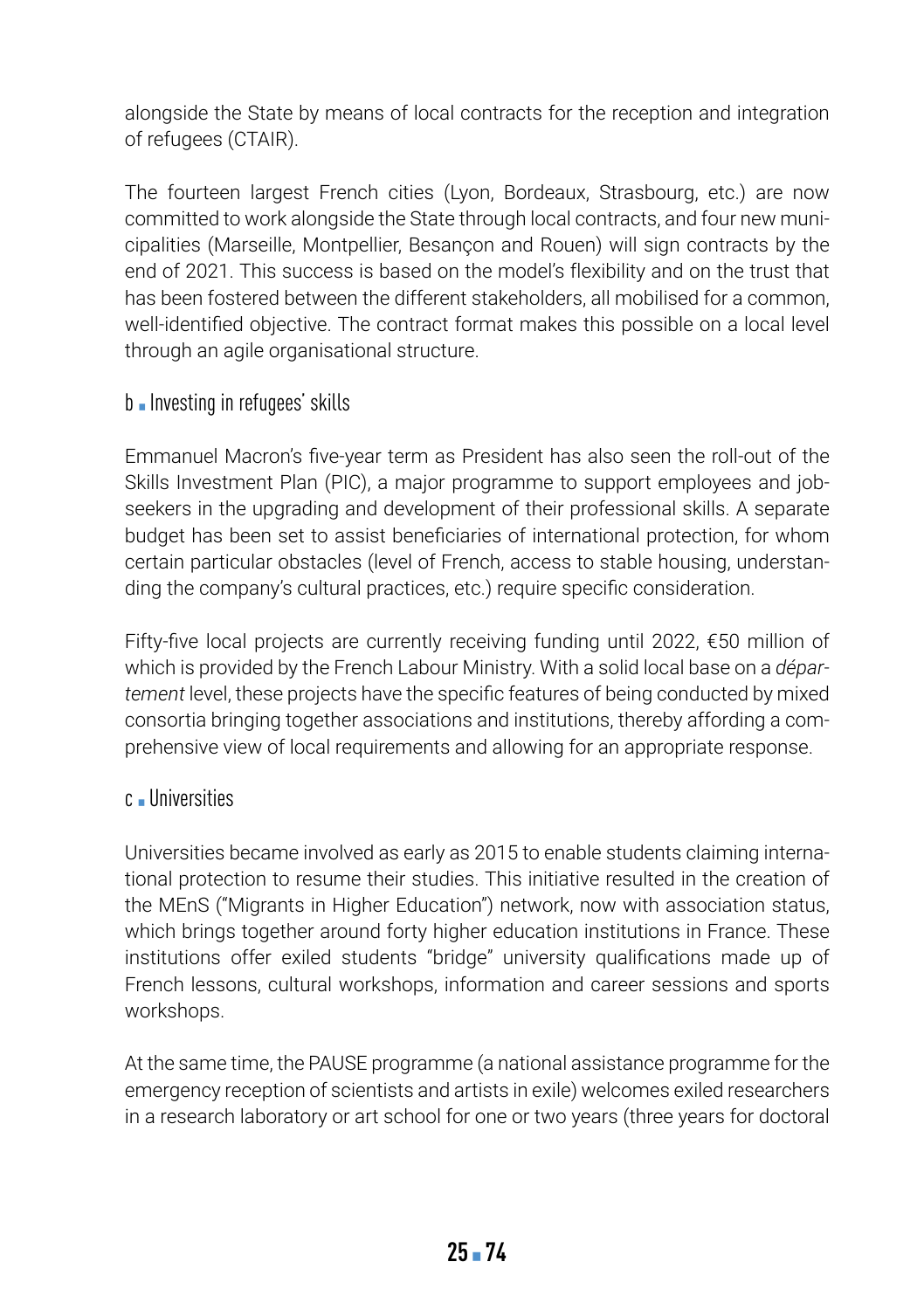students) in France. These scientists and artists can thereby continue their work and prepare for their professional career.

The Council of Europe also supports many projects such as the European Qualifications Passport for Refugees (EQPR), a type of assessment aimed at refugees, particularly those who are unable to justify their qualifications, in order to facilitate their integration on the labour market or their continued study. Another project, the [coLAB project](https://pjp-eu.coe.int/en/web/charter-edc-hre-pilot-projects/colab-a-laboratory-for-new-forms-of-collaboration), has enabled four European higher education institutions, including the Université Clermont Auvergne, to invite refugees to teach at the university.

A number of associations were founded in France following the crisis in Syria in 2015 to enable refugees to resume their studies. Such associations include in particular RESOME, the Union des Étudiants Exilés and UniR.

#### d ▪ Refugee participation: the Académie

In this stakeholder ecosystem, the persons concerned have a role to play that is not confined to that of mere users. Their inclusion and participation are encouraged here. The aim is to create the basis for an effective participation in policies, along all phases of the process: design, implementation and assessment. The *Académie pour la participation des personnes réfugiées* was founded on the basis of this observation and is an innovative initiative of the DIAIR, the UNHCR and Ifri. It strives to strengthen the participation of refugees and develop their skills throughout a "commitment path" offered to winning recipients.

#### e • Europe via the AMIF

The European Union has been challenged in recent years by the influx of persons seeking protection, particularly in States located on its external borders. Against this backdrop, and particularly since 2015, the EU's inability to achieve a consensus regarding asylum has been exposed, visible in the application of the resettlement scheme or in the ongoing failure to reform the Dublin Regulation, despite it being unanimously criticised.

In spite of this, the European Commission is stimulating a dynamic in certain fields such as developing States' reception capacities, legal access routes and the roll-out of innovative or multi-State projects. The Asylum, Migration and Integration Fund (AMIF), resulting from the 2014 merger of four different funds, finances State actions concerning asylum, integration and return strategies. The AMIF has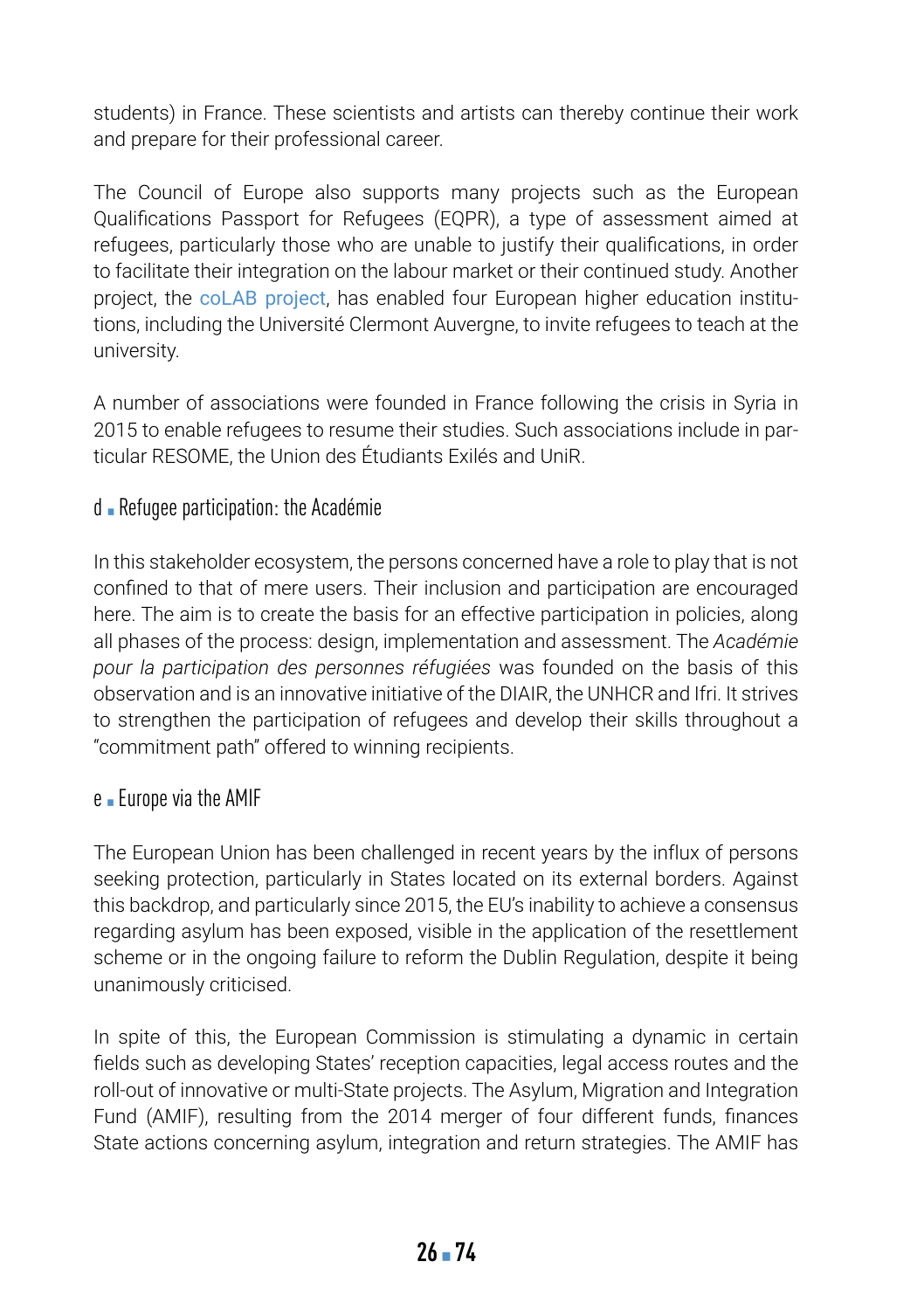enabled the development of many initiatives, such as the significant increase in resettlement or the roll-out of innovative integration projects, particularly regarding refugee mental health or housing.

However, the administrative and budgetary restrictions related to the AMIF have made it inaccessible to many small-scale associations which cannot manage the particularly long timescales for funding payments (more than three, and sometimes even five years after the first expenditure incurred). This has exacerbated the difference between associations with sufficient cashflow to carry debt and small associations.

# 1.8 Turning the overhauled integration policy into a winning strategy

France arguably has a unique position in this awakening of democratic conscience. We have to turn the overhauled integration policy into a winning strategy. The first results are promising: fostering synergies between stakeholders, heightening local roots, insisting on professional integration, participation and social cohesion. Coverage in the media and feedback from local areas are also positive. Let us hope that all these initiatives will play a part in creating a more favourable climate for foreigners in France and more broadly within the European Union.

The current stability of migration flows and the very low share of refugees received in EU Member States compared to developing countries invite us to take the opportunity to update our European integration policy.

Local initiatives in several EU communities encourage us in this direction. One example is the measures adopted since 2015 by the city-state of Hamburg, which has, on the one hand, created a «Central Coordination Unit for Refugees» to speed up the procedures for granting decent housing to refugees and, on the other hand, involved citizens at several stages in the design local integration policies**<sup>1</sup>**.

The development of such initiatives on a European scale is an objective that the EU institutions, with the support of the Member States, must pursue, both in the interests of protecting the fundamental rights of refugees and of adapting local populations to the arrival of new people with special needs.

**<sup>1.</sup>** Anselm Sprandel, 2018, ["Housing and integrating refugees in Hamburg"](https://journals.openedition.org/factsreports/4696), *Field Actions Science Reports* [Online], Special Issue 18 | Online since 15 December 2018, connection on 20 April 2019.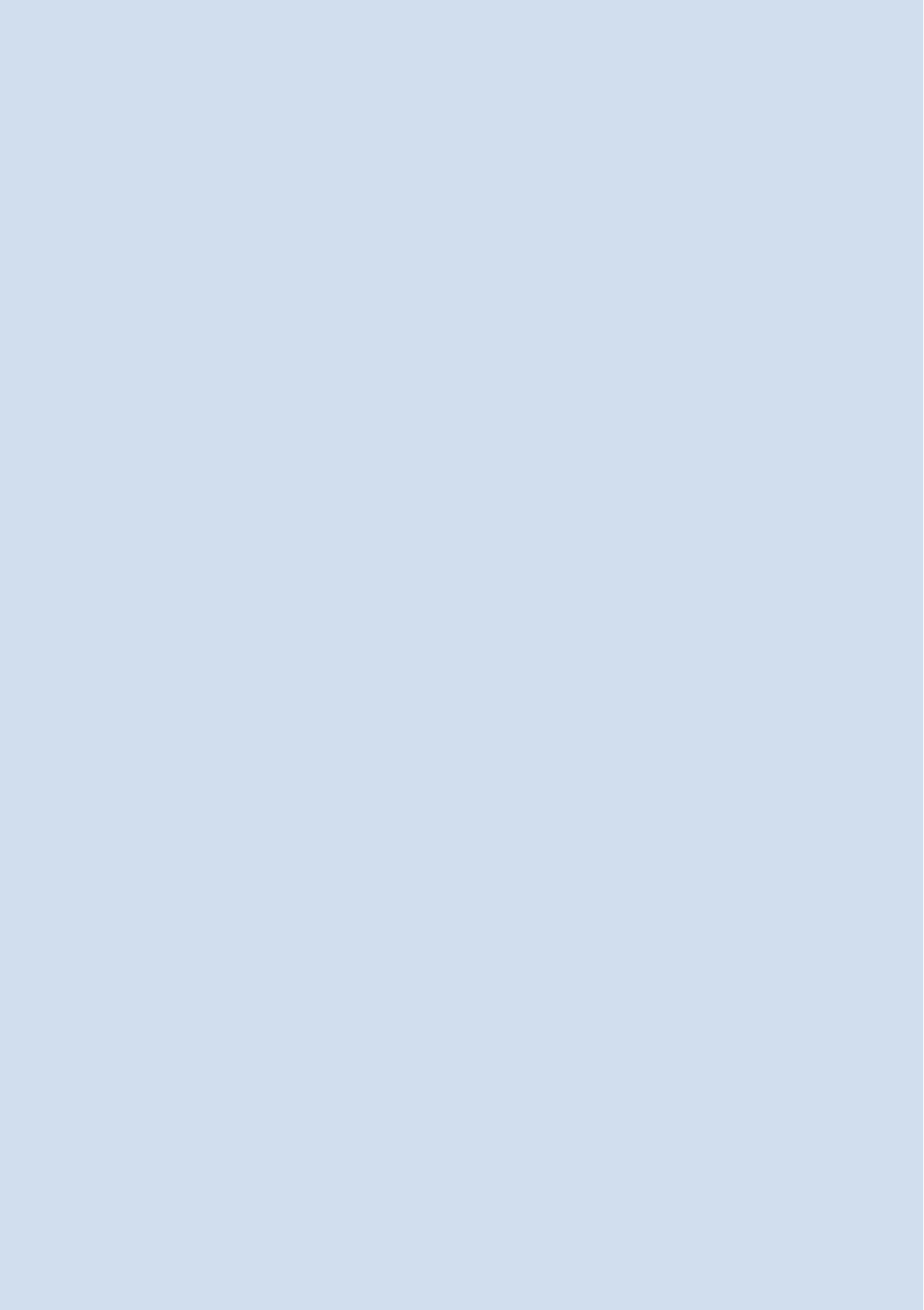

**YVES PASCOUAU** *Associate Senior Research Fellow on Migration at the Jacques Delors Institute*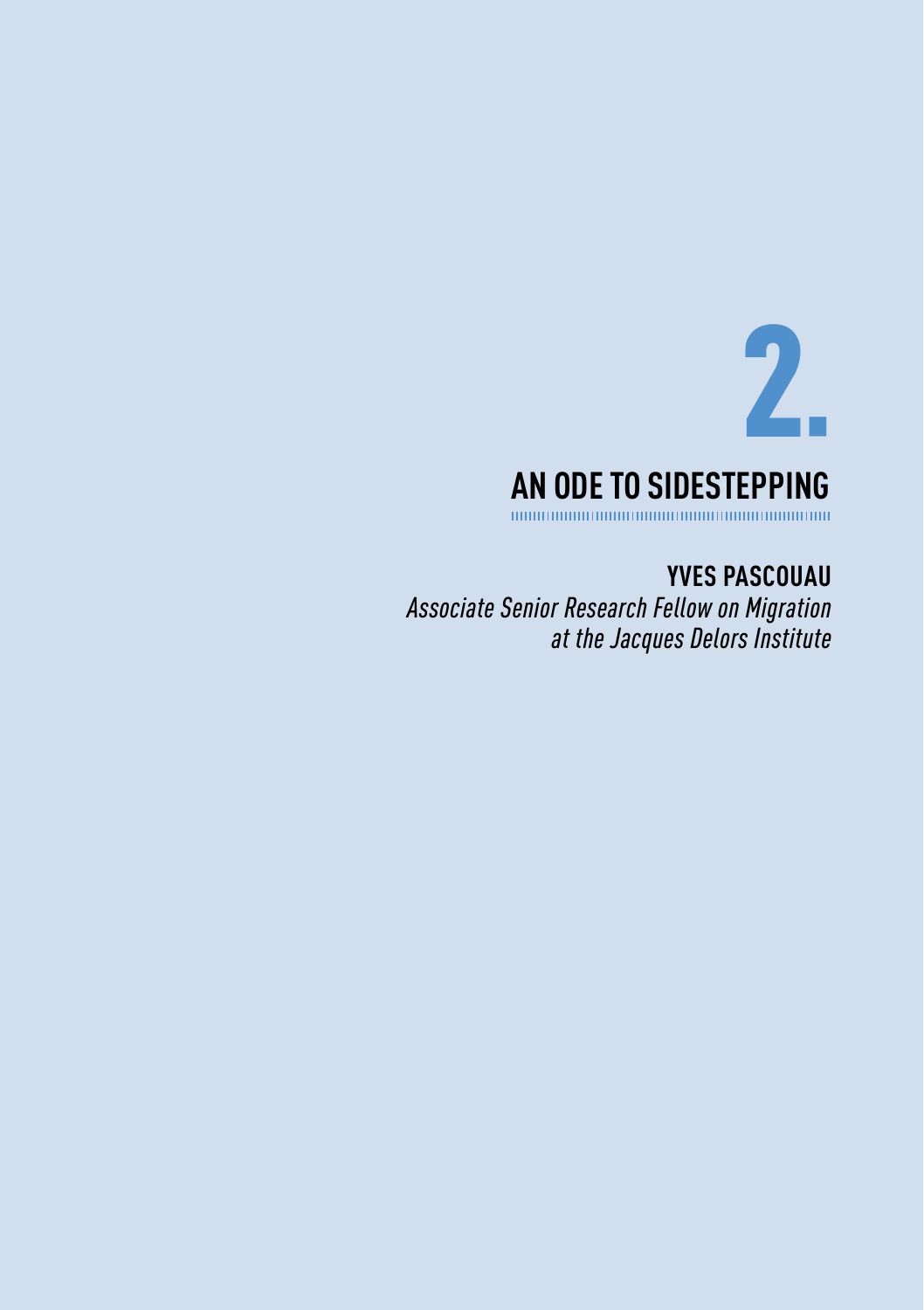### 2.1 **• Introduction**

The Place du Bouffay in Nantes has been home for the last few years to a work by the artist Philippe Ramette entitled "*Éloge du pas de côté*" (Ode to Sidestepping). This is a bronze sculpture of a man resembling the artist wearing a suit and looking towards the horizon. He stands on the base with only one foot. The other foot dangles freely. The work is striking for its misalignment and imbalance but also for the thoughts it provokes.

While Philippe Ramette's statue pays tribute to the city of Nantes' audacity, its commitment and its relationship with art, this allegory of sidestepping is more broadly an invitation to change outlook. The act of sidestepping involves taking a step back, to stand apart to look at a given situation or object with fresh eyes and to understand it in a different and even new way.

Out of all European policies, migration policy is definitely among those which stand to gain from a different understanding, from a different point of view. Over the last twenty years or so, European Member States have developed an imbalanced immigration policy that favours border control and initiatives to combat illegal immigration, to the detriment of a legal immigration policy focused on admission and stay for third-country nationals. This trend intensified with the 2015 migration crisis, when legal immigration considerations became increasingly evasive and proposals regarding checks on individuals and border controls became even more stringent.

Is it possible to view the European legal immigration policy from a different angle? We think so, but to achieve this… We must step sideways and shift focus. In other words, we should sidestep. This exercise entails standing in two different places to propose two separate yet complementary vantage points.

Firstly, the idea is to view legal immigration not from the inside but from outside the European area. Viewing the situation from the viewpoint of a person considering migrating for work reasons to understand the European States would benefit from creating a legally homogenous bloc rather than a composite whole with as many rules as there are countries. The definition of common ground rules concerning admission and residence for work reasons therefore emerges as a potential, and even desirable outlook (2.2).

Secondly, the aim is to gain a little perspective and to consider our common history and our heritage by questioning our representations as much as our achieve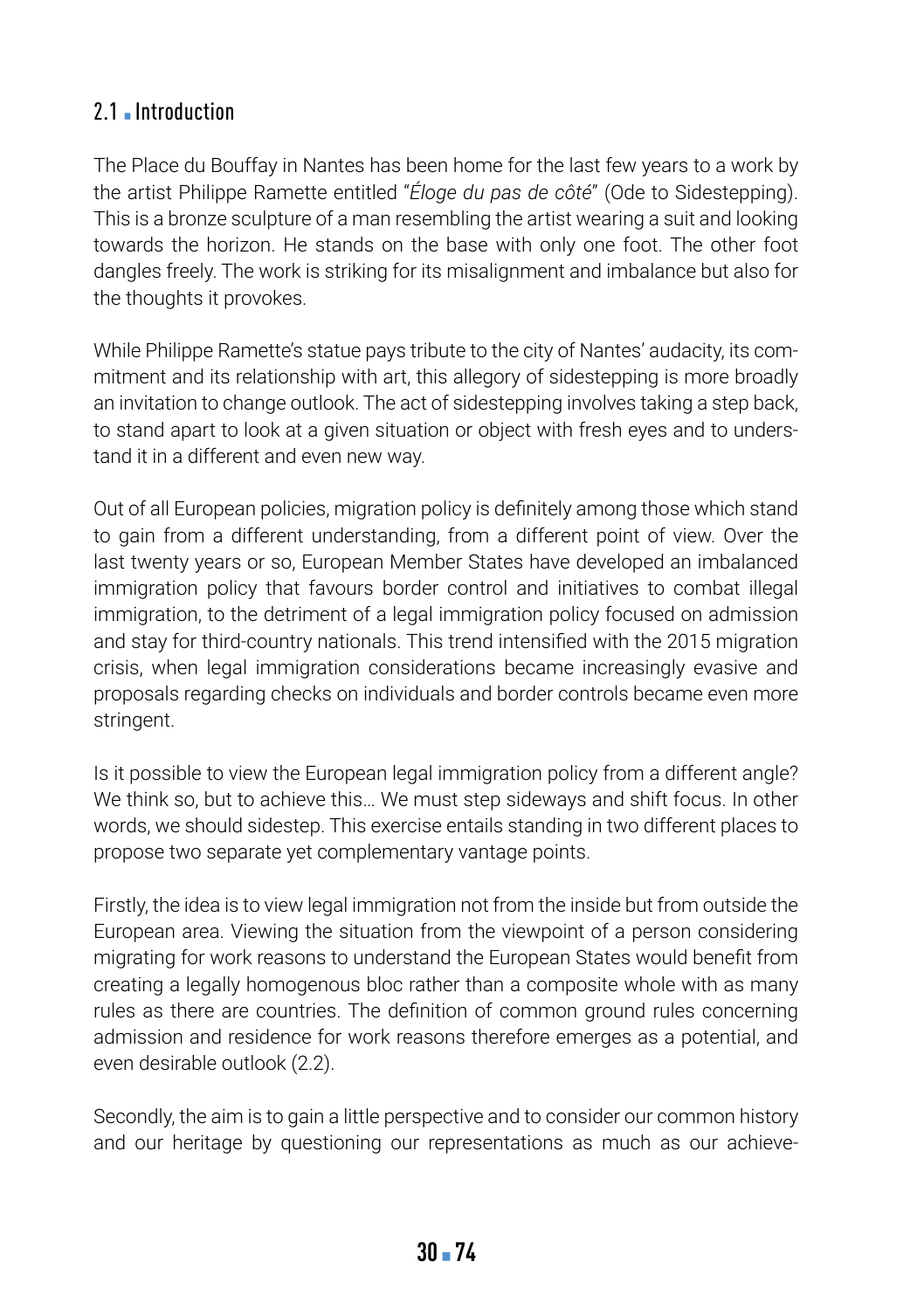ments. Based on the experience gleaned in terms of freedom of movement and an acknowledgement of contemporary border management developments, this approach calls for the creation of a jobseekers' visa for non-EU nationals (2.3).

#### 2.2 Standardised entry and residence conditions for workers

The distinguishing feature of the EU's intervention in the field of work-related immigration is the high level of disparity, which calls into question the relevance of the decisions made. Rejecting the Commission's proposal back in 2001 to adopt a framework text on the admission of migrant workers, Member States preferred a category-based approach. Several texts have been adopted concerning researchers**<sup>1</sup>**, students**<sup>2</sup>**, highly qualified workers**<sup>3</sup>**, seasonal workers**<sup>4</sup>** and workers posted within their group**<sup>5</sup>**.

The fragmentation of the legal framework has been heightened by the wide range of conditions and rights applicable to each specific category of workers. Lastly, to round off this overview, all these rules were defined in directives which, in most cases, have left Member States significant latitude in their implementation, sometimes even to the extent of allowing parallel national schemes to co-exist.

While this situation may be deemed satisfactory, as these rules safeguard State control over admission issues, in practice it is blind to certain shortcomings. Faced with current and future labour shortages, caused in particular by economic recovery and demographic trends, and competition between national admission systems, it does not take the trends on the European labour market into account.

Moreover, by repeatedly preferring an admission system for migrant workers that is governed by as many rules as there are States, the European labour market is a disparate and incomprehensible area for workers wishing to come and work in the EU, particularly in fields where labour shortages are real or foreseeable.

**<sup>1.</sup>** Council Directive 2005/71/EC of 12 October 2005 on a specific procedure for admitting third-country nationals for the purposes of scientific research, OJ L 289, 03.11.2005.

**<sup>2.</sup>** Council Directive 2004/114/EC of 13 December 2004 on the conditions of admission of third-country nationals for the purposes of studies, pupil exchange, unremunerated training or voluntary service, OJ L 375, 23.12.2004.

**<sup>3.</sup>** Council Directive 2009/50/EC of 25 May 2009 on the conditions of entry and residence of third-country nationals for the purposes of highly qualified employment, OJ L 155, 18.06.2009.

**<sup>4.</sup>** Directive 2014/36/EU of the European Parliament and of the Council of 26 February 2014 on the conditions of entry and stay of third-country nationals for the purpose of employment as seasonal workers, OJ L 94, 28.03.2014.

**<sup>5.</sup>** Directive 2014/66/EU of the European Parliament and of the Council of 15 May 2014 on the conditions of entry and residence of third-country nationals in the framework of an intra-corporate transfer, OJ L 157, 27.05.2014.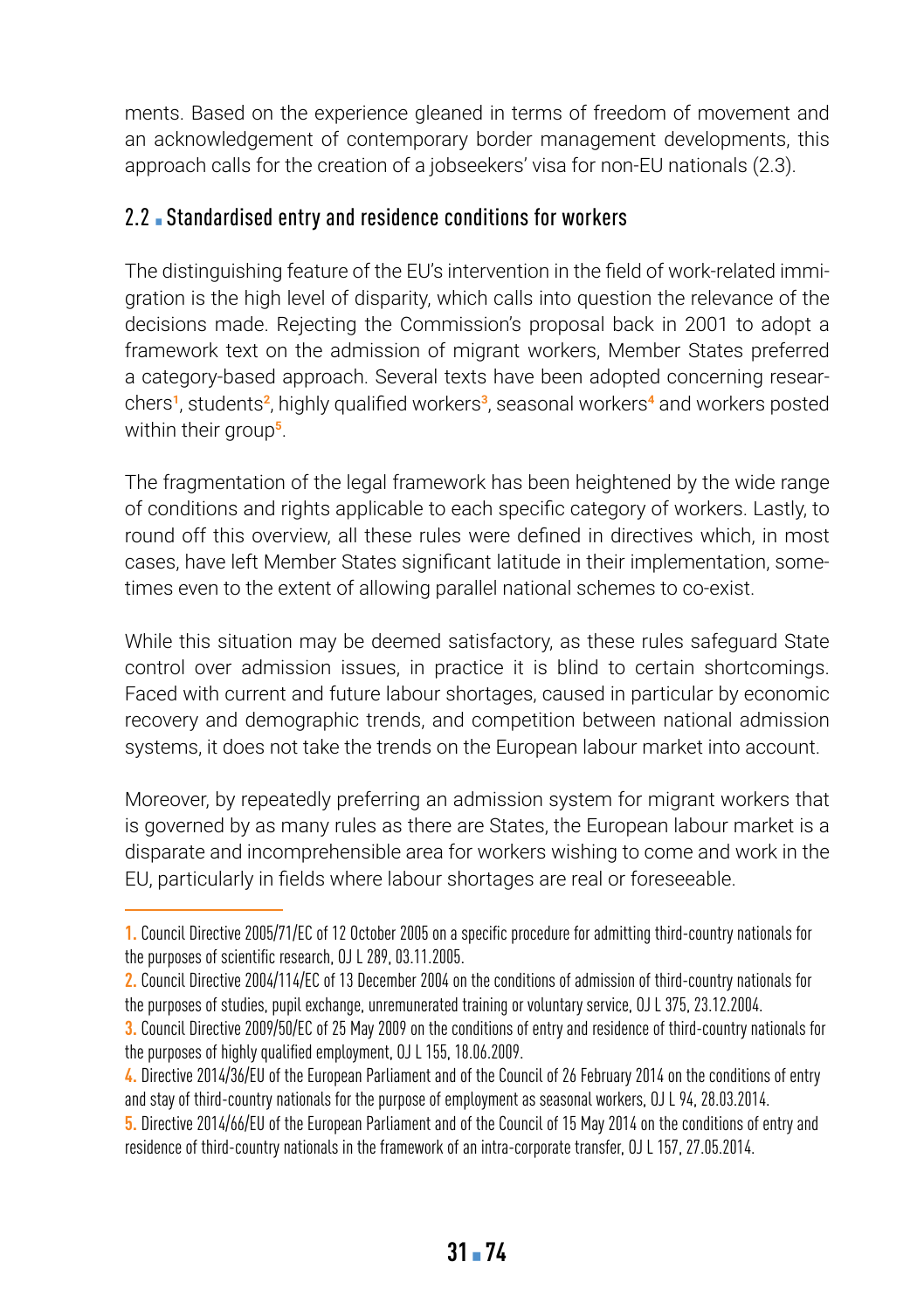In this respect, demographic decline in the EU will create two different types of needs: replacing those who retire on the labour market and to fill the new jobs created to assist an ever-increasing number of elderly people, in particular in the health and personal assistance (care workers) sectors.

Yet it is somewhat counterintuitive to tackle these challenges with the limited framework of national borders while workers develop globalised strategies. In addition, the purpose of the single market is to ensure full employment and social progress**<sup>6</sup>** which cannot be achieved with a scattered national approach. If the EU and its Member States wish to be key players in these global stakes by becoming attractive destinations to meet current and future needs, they must provide common responses.

Indeed, the adoption of common rules that set the minimum admission conditions for migrant workers and that are applicable in all Member States is possible, and even feasible. It is possible, because documents published by the OECD**7** demonstrate that most European States share demand-driven labour force migration systems, according to which migrant workers are admitted if they have an offer of employment. It is also possible, because the definition of common conditions does not result in a loss of sovereignty for Member States. If conditions are standardised, Member States retain their decision-making power over admission applications, as is currently the case for example for short-term visas.

Next, it is feasible by proposing a standardised legislative framework, the EU would be perceived from the outside as a single and coherent area. If, in addition, European governments accept to improve the opportunities for foreign workers to travel from one Member State to another, the EU would become more attractive and able to compete with other global regions, particularly as regards key talents.

Here, taking a step sideways means looking at the situation clearly and acting accordingly to open an area that has up to now broadly been left neglected, to the detriment of all. Economic recovery, demographic decline and the ageing of the population will have an impact and will give rise to new requirements. While migration is not the answer to these challenges, it is among the solutions. Yet, by keeping the current status quo, the EU will fail to attract the migrant workers it needs. In the medium term, Member States may have to beg these workers to come to the EU, with a heightened risk of competition between countries…

**<sup>6.</sup>** Article 3 of the Treaty on European Union.

**<sup>7.</sup>** See *International Migration Outlook*, OECD, 2013.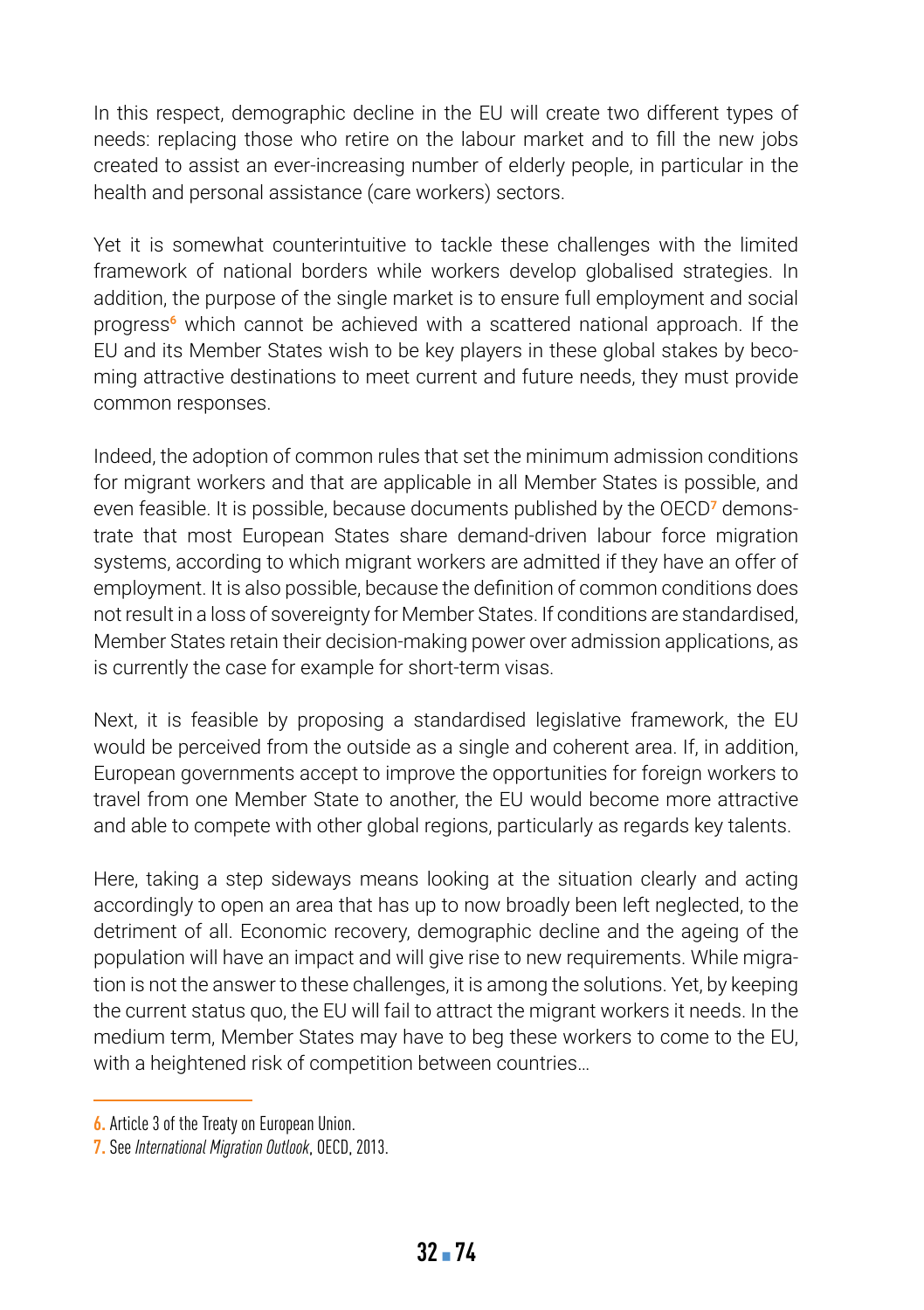# 2.3 The creation of a jobseekers' visa

Taking a step sideways also means being able to shift and look at oneself from a different angle. To see and understand that past constructions can be used as the pillars of future achievements. In the case in point, this means leveraging the systems that structure freedom of movement and border controls to develop a new policy based on the issuance of jobseekers' visas**<sup>8</sup>**.

Do European citizens know that the EU has developed a genuine area of free movement that has resulted in no major migration issues**<sup>9</sup>**, with one exception**<sup>10</sup>** ? In practice, European citizens enjoy the right to enter and reside in other Member States. This right covers the exercise of an economic activity and also allows travel to another State to seek work.

Yet mentioning freedom of movement gives rise to a great deal of tension if it is related to the migration issue, i.e. regarding entry and stay of third country nationals, while it is viewed with relative indifference in relation to the intra-EU framework. This approach is curious to say the least if we remember that we have more than sixty years of experience demonstrating that organising a fundamental entry and residence right between States does not contribute to destabilisation if it is implemented in a coordinated manner. However, despite experience spanning decades, Europeans refuse to consider an extension of this model to relations with third countries.

Alongside this acquis based on freedom, there is a highly developed system which is based on security. Twenty years of action in external border control have not only resulted in the adoption of a significant legal framework but also in the implementation of very sophisticated operational tools. This field has experienced the unprecedented roll-out of a range of IT systems with a view to enabling national authorities to share information on people, their status and their right to enter, reside and remain in the EU. Suffice it to say that with the SIS, Eurodac, the VIS,

**<sup>8.</sup>** For a more in-depth analysis, read in particular Y. Pascouau "A jobseekers' visa: towards a new mobility policy for third-country nationals", Policy Paper, Jacques Delors Institute, April 2016.

**<sup>9.</sup>** "Among the EU citizens of working age (20-64), 3.3 % resided in an EU Member State other than that of their citizenship in 2020. This share has slightly increased over time, as in 2010 it stood at 2.4 %.". See Eurostat, [EU](https://ec.europa.eu/eurostat/statistics-explained/index.php?title=EU_citizens_living_in_another_Member_State_-_statistical_overview#Key_messages)  [citizens living in another Member State - statistical overview.](https://ec.europa.eu/eurostat/statistics-explained/index.php?title=EU_citizens_living_in_another_Member_State_-_statistical_overview#Key_messages)

**<sup>10.</sup>** In 2004, when Europe was enlarged to the East, only three Member States out of fifteen (the United Kingdom, Ireland and Sweden) decided to open their labour markets to the millions of potential workers from the ten States joining the European Union. This decision created an imbalance with effects that can still be felt today, as many Eastern European citizens continue to exercise their freedom of movement to the West.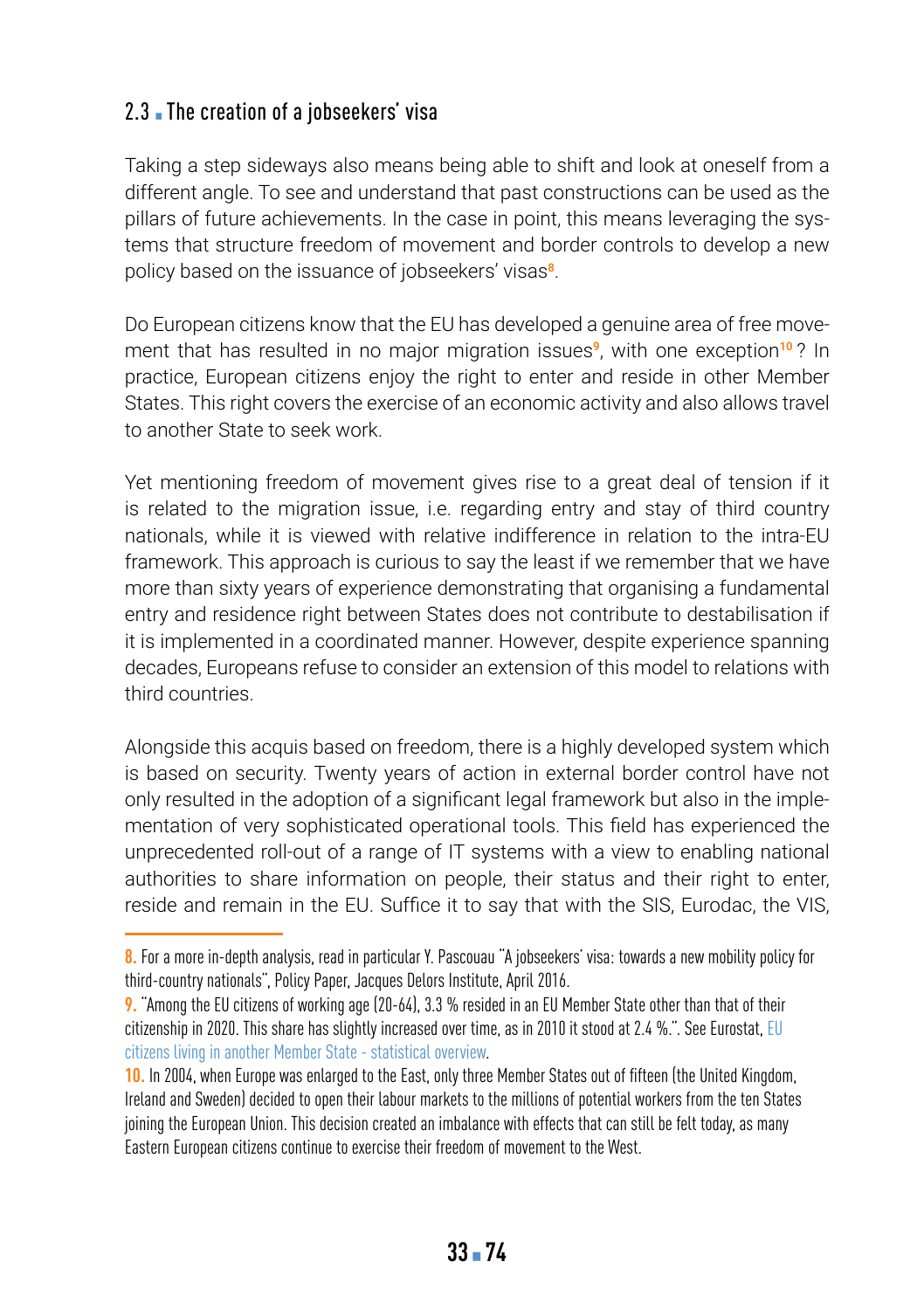the Entry-Exit system and the ETIAS register, third country nationals admitted or wishing to enter the EU are under strict surveillance.

These instruments have significantly strengthened the controls conducted on third-country nationals and the security component of the policy. As a result, the existence of a broad control system may encourage States to accept the development of a more open policy that draws inspiration from free movement. In this case, we propose the creation of an EU jobseekers' visa.

The idea of creating such a visa is not necessarily new but rather is based on experience, the free movement of EU citizens, which did not give rise to a "migration wave" between European Member States, and a robust legal and technological "arsenal" that provides in-depth checks of applicants, necessary for the project's acceptance.

In practice, visa applications would be submitted by candidates to the consular authorities in their countries of origin or residence. The application process would include the presentation of a valid identity card or passport, a travel document authorising the person to cross the border, evidence that the person has sufficient resources for the duration of the stay and travel tickets for the outbound and return journeys. Except on grounds of public order or an alert on the applicant in the EU IT systems, consular authorities would issue the visa.

If the system is based on the principle governing free movement, the granting of the visa, together with all the aforementioned documents and evidence, is a formal step that allows for a monitoring mechanism to be rolled out that is based on all the control instruments and databases developed as part of the migration policy.

Once admitted in the Member State of destination, several scenarios are possible. The visa holder finds a job, enabling him/her to reside in the EU for the purpose of performing this job. Otherwise, (s)he must return to the country of origin before the visa expires. This return would not prevent the person from submitting a new visa application after a timeframe to be determined. However, in the event of failure to meet this obligation to return, and therefore the person remaining in the EU after expiry of the visa, a sanction system would be organised. This could in particular include the rejection of any future visa applications and an EU entry ban for a set period of time. Sanctions could also be aimed at employers who incite workers to remain in the EU, in breach of the rules set by the visa, particularly under the Employer Sanction Directive.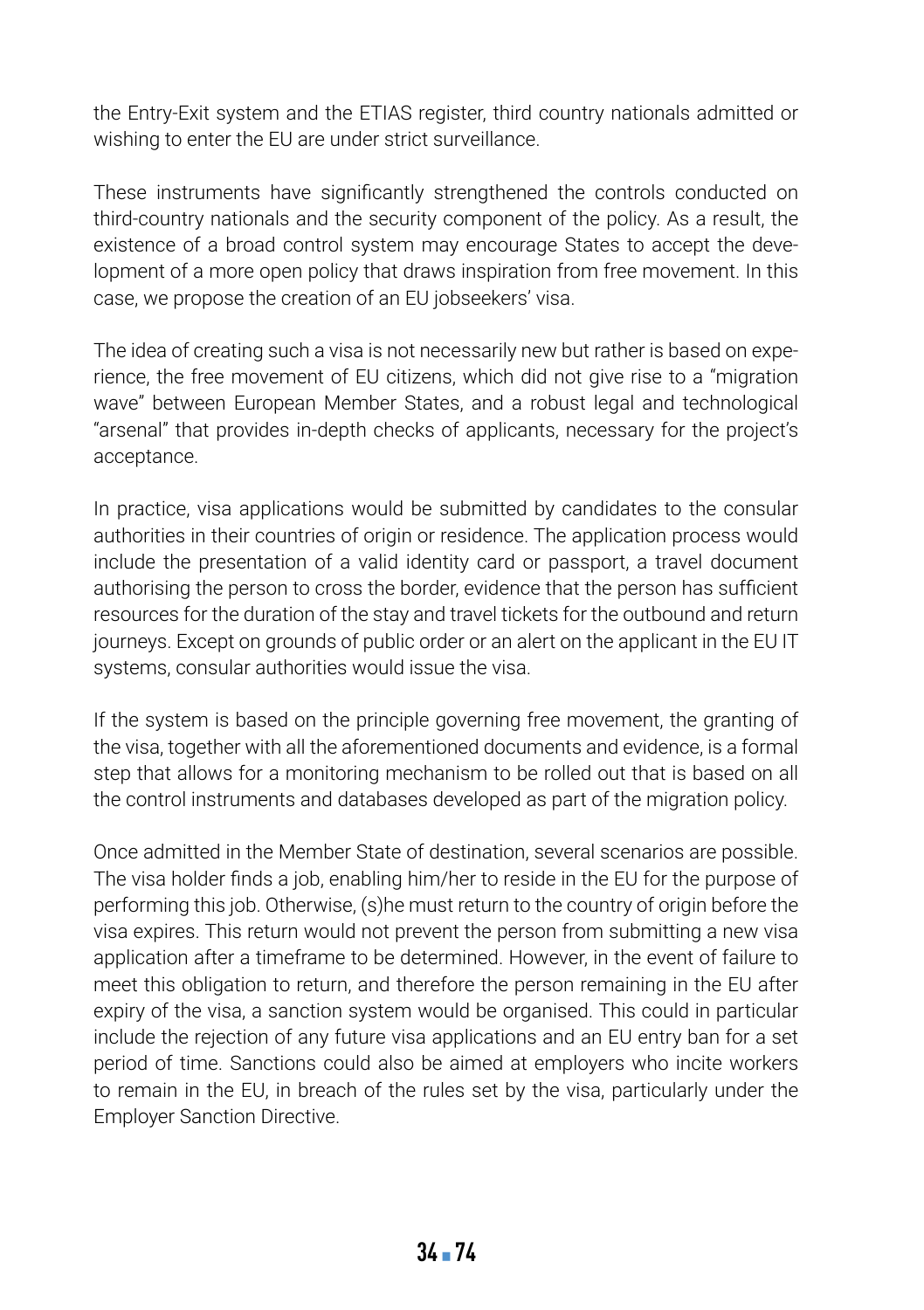While the proposal is technically possible, it still struggles to gain political traction, specifically because it concerns legal immigration. However, Member States must assess the opportunity to take a political step forward in light of the advantages of a system that is currently lacking and which would change many parameters.

Firstly, it would improve discussions and partnerships with third countries, finally providing a real trade-off in discussions on migration issues. Still today, partnerships with third countries remain broadly focused on border control and provide few opportunities for legal immigration. This jobseekers' visa would give the notion of mobility real substance.

Secondly, it creates individual prospects, enabling unemployed persons or those without any real job prospects in their country of origin to access a broader and more dynamic labour market.

Thirdly, it bolsters European policy, by enabling Member States to regulate together a labour market that is changing due to the demographics and ageing of the European population and ensuring a real limitation of illegal immigration and people smuggling through the opening of legal immigration routes.

Lastly, it should be stressed that this proposal would be an experiment, a validation stage. It could initially be rolled out with a single country or with a very limited group of countries. Subsequently, it would be extended if the system proves effective, or immediately stopped if breaches were identified.

Ultimately, creating a jobseekers' visa, inspired by the free movement of citizens and buoyed by the solid acquis of migration control, would open up new perspectives, "breathing new life" into interactions between people and places.

The role of a think tank is to propose, inspire and guide. Sometimes, this also requires us to offer the chance to step sideways. Nonsense, some would say, while others would call it utopian. It is neither. This contribution aims simply to stimulate considerations and new initiatives to break the deadlock that EU Member States find themselves in. As regards the obstinacy for ever greater controls of persons and borders, which only provides a partial and momentary solution to the issue of migration flow management, the idea is to prefer an approach inspired by our freedoms and which hinges on modern security tools that benefit an innovative proposal for legal immigration. Ultimately, we propose a little freedom in an area pre-empted by security, an opening against a backdrop of closure.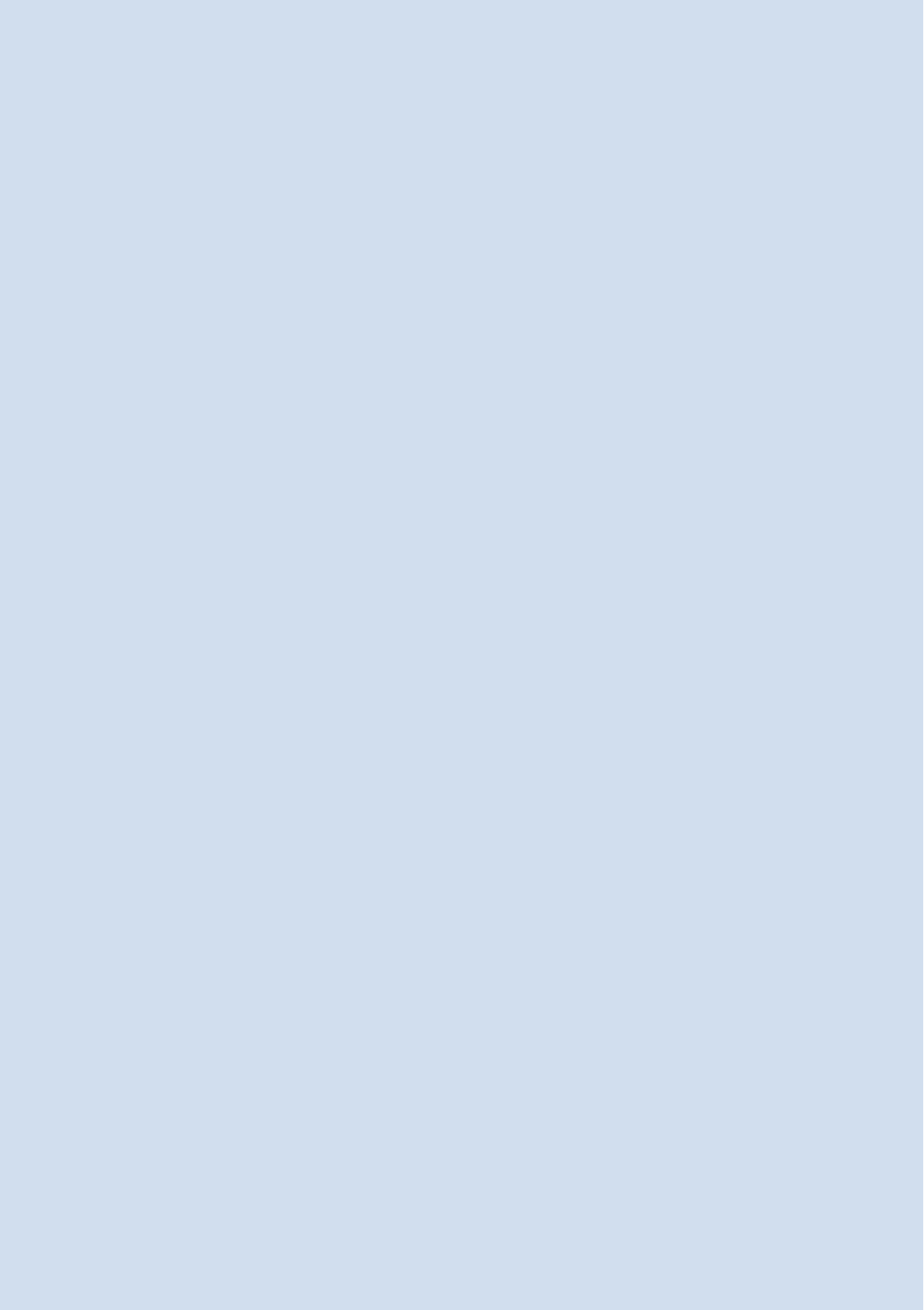3▪

# **THE FRENCH EU COUNCIL PRESIDENCY: HOW TO PROCEED ON RESETTLEMENT & HUMANITARIAN ADMISSION?**

**LUCAS RASCHE** *Policy Fellow at the Jacques Delors Centre – Berlin*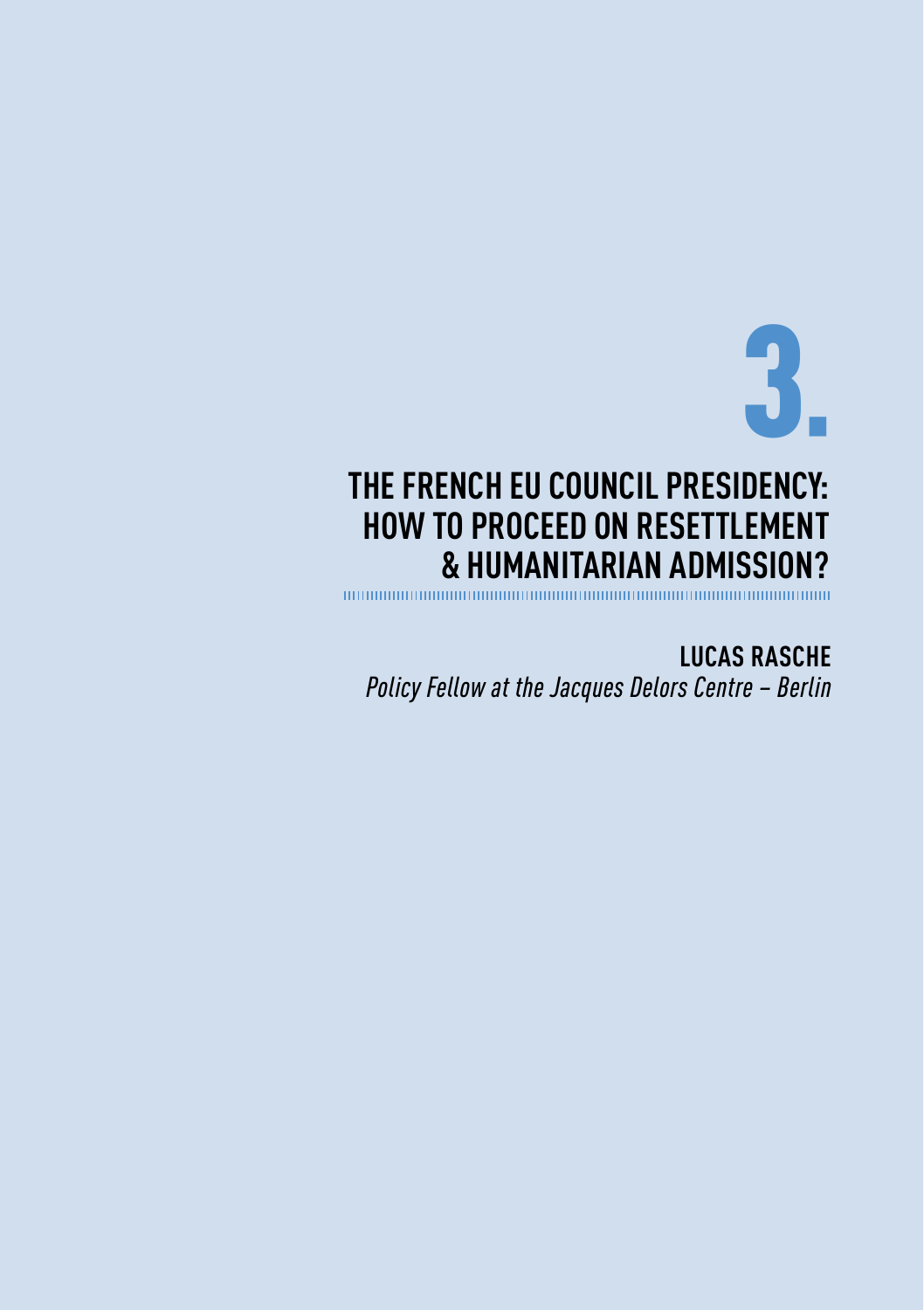## 3.1 **• Introduction**

After the European Commission had presented its Migration Pact on 23 September 2020, negotiations about its implementation commenced under Germany's EU Council Presidency. More than a year later, it will be up to the French Council Presidency to pick up the thread and take discussions forward. Achieving a compromise on the two most controversial issues – the solidarity mechanism to relocate asylum seekers and the responsibility for processing asylum claims – remains unlikely. Yet, the French Council Presidency should resist the temptation of entirely dropping the dossier. For one, because the crisis in Afghanistan, and more recently the bleak situation at the EU's external border with Belarus, have shown that the EU's approach to migration is unsustainable. Moreover, the stalemate in current reform negotiations should not become an excuse for inaction. The French Council Presidency should therefore focus on areas where progress is equally necessary and possible. This is the case when it comes to enhancing member states' efforts to establish safe and legal pathways to protection.

At the High-Level Forum for providing protection to Afghans at risk on 7 October, Commissioner Johansson announced that EU member states had collectively evacuated 22.000 Afghans since mid-August**<sup>1</sup>**. Member states also committed to increase their resettlement pledges by providing additional admission spaces. Whereas countries such as Canada or the United Kingdom respectively promised 40.000 and 20.000 resettlement places in response to the Afghanistan crisis, EU member states remained silent as to the scope of their additional commitment. The caution with which the EU announced its resettlement pledges at the High-Level Forum correspond with member states' mixed messages in the immediate follow-up to the Afghanistan crisis. For example, French President Emmanuel Macron irritatingly called on the EU to "protect ourselves against irregular migratory flows", whilst also promising that France "will continue to do its duty to protect those who are most at risk" by participating in "an international effort, organised and just"**<sup>2</sup>**.

With elections coming up in April 2022, the French government will be wary of making the impression that it has changed its mind towards a more liberal migration policy. This is especially the case given that the French population considers migration to be among the top three issues deciding the election outcome, with

**<sup>1.</sup>** Ylva Johansson, 07.10.2021. [P](https://audiovisual.ec.europa.eu/en/video/I-211839)ress Briefing, Commission européenne.

**<sup>2.</sup>** Giorgio Leali, 16.08.2021. ["Macron call for European Plan to manage Afghan migration"](https://www.politico.eu/article/france-emmanuel-macron-europe-plan-afghanistan-migration-crisis-taliban/), *Politico Europe*.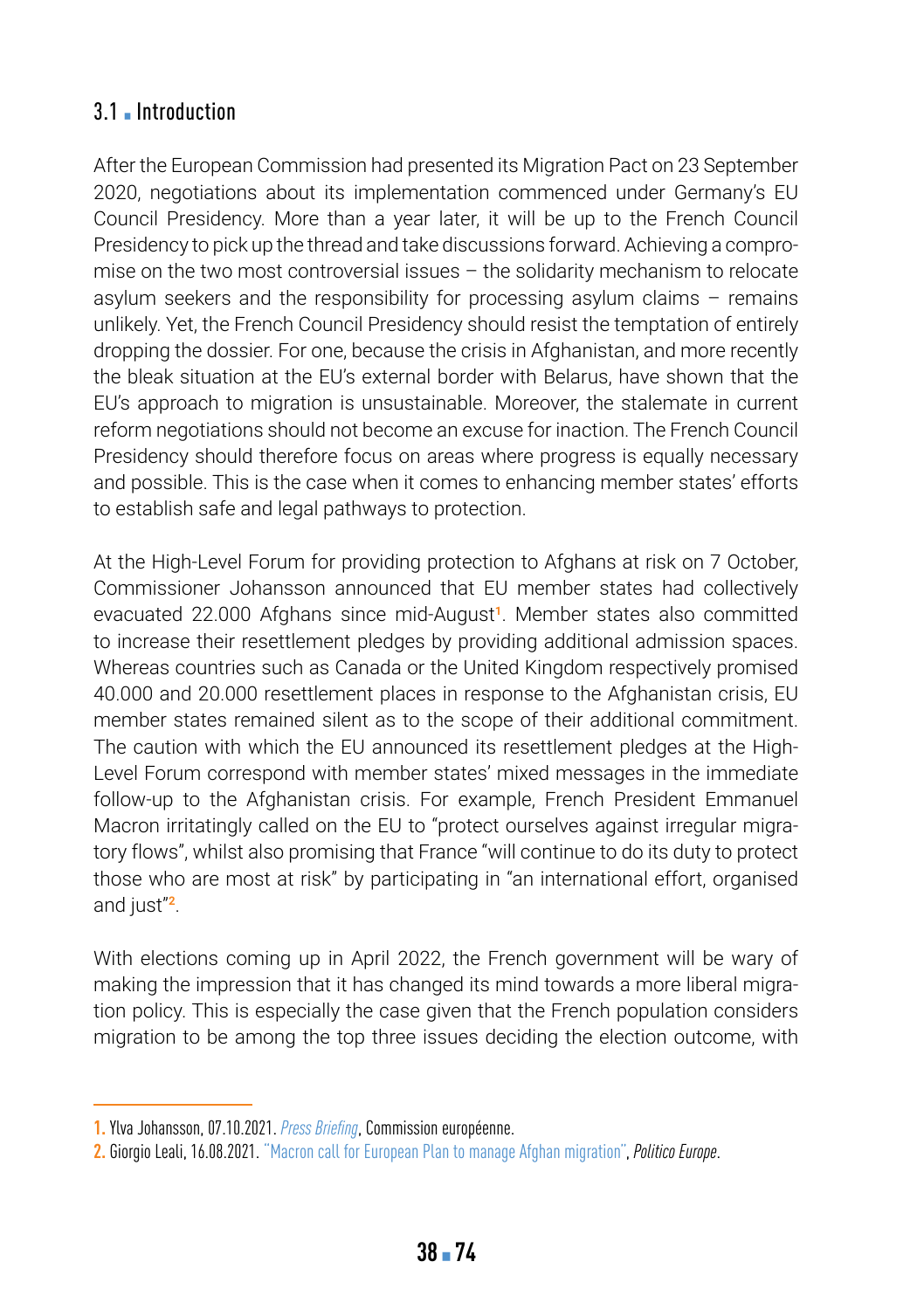40% of voters advocating against any immigration.**<sup>3</sup>** Hence, the French EU Council Presidency finds itself in a position where it must keep in mind public opinion at home whilst encouraging member states to present concrete numbers as to their intended resettlement pledges. In light of the Presidency's three pillars (recovery, power, belonging), one way to go about this would be to discuss the migration dossier not primarily as a security threat, i.e. under the power heading. Instead, a focus on resettlement and humanitarian admission provides for the possibility to associate migration with issues such as European norms and adherence to EU law. This would allow subordinating it to under the title of belonging.

The Migration Pact offers two frameworks for member states to scale up their humanitarian admission channels. First, it calls on member states to conclude negotiations with the European Parliament on the proposed regulation establishing a Union Resettlement Framework**<sup>4</sup>**. Second, it encourages member states to build a distinct "European Model" for community sponsorship**<sup>5</sup>**. In order to assess the benefits and pitfalls of both initiatives, this policy brief first traces the development of EU's global leadership on resettlement. It argues that the EU's growth in resettlement activities has led to competing objectives: humanitarian concerns on the one hand and the interest to reduce irregular arrivals through third country partnerships on the other. The brief then outlines to which extent these objectives are mirrored in the Migration Pact before concluding with recommendations for the French EU Council Presidency.

## 3.2. The EU's evolution as a resettlement actor

According to estimates by the UNHCR, 1.47 million refugees are eligible for resettlement**<sup>6</sup>**. However, in part due to the coronavirus pandemic, merely 26.000 refugees departed to a safe third country by the end of September this year**<sup>7</sup>**. While this is a slightly larger contingent compared to 2020 (22.800), it is merely about one fifth of the global resettlement places available in 2016 (126.000). Despite a reduction in the total number of resettlement places since 2016, the share of refugees resettled

**<sup>3.</sup>** Salomé Vincendon, 20.10.2021[."Présidentielle: Le pouvoir d'achat principale préoccupation des français, loin devant](https://www.bfmtv.com/societe/sondage-bfmtv-presidentielle-le-pouvoir-d-achat-principale-preoccupation-des-francais-loin-devant-l-immigration-ou-la-securite_AN-202110200007.html)  [l'immigration ou la sécurité"](https://www.bfmtv.com/societe/sondage-bfmtv-presidentielle-le-pouvoir-d-achat-principale-preoccupation-des-francais-loin-devant-l-immigration-ou-la-securite_AN-202110200007.html), *BFMTV*; *CNEWS*, 07.10.2021. ["4 Français sur 10 favorables a une immigration zero](https://www.cnews.fr/france/2021-10-07/sondage-4-francais-sur-10-favorables-une-immigration-zero-1134677)", *CNEWS*.

**<sup>4.</sup>** Resettlement is the transfer of a person with refugee or humanitarian protection status from the country of settlement to a host state.

**<sup>5.</sup>** Community sponsorship is the commitment by local actors, local authorities or associations, to participate in the reception and integration of protected persons in a humanitarian framework.

**<sup>6.</sup>** UNHCR, 23.06.2021. ["UN Refugee Agency releases 2022 resettlement needs".](https://www.unhcr.org/news/press/2021/6/60d32ba44/un-refugee-agency-releases-2022-resettlement-needs.html) Press Release.

**<sup>7.</sup>** UNHCR, [Resettlement Data](https://www.unhcr.org/resettlement-data.html).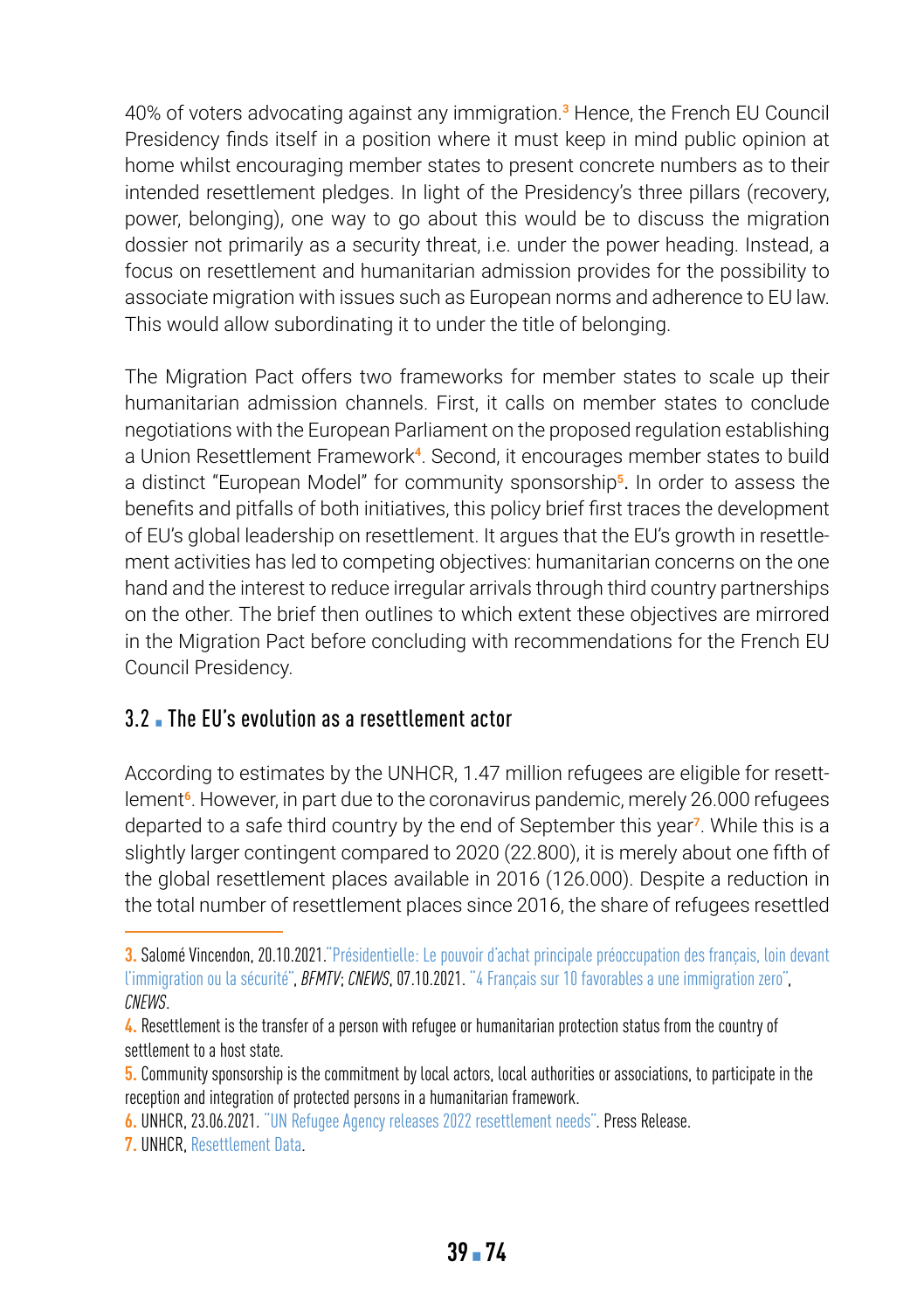by EU countries has gradually increased (see Table 1). In 2020, resettlement to the EU made up 45% of global resettlement transfers, compared to merely 14% in 2016. France increased its annual resettlement pledges from 360 in 2010 to 5.600 in 2019 – spearheading the EU's resettlement effort ahead of Sweden (5.005) and Germany (4.890)**<sup>8</sup>**.

| Year | EU      |              | <b>Canada</b> |              | <b>United States</b> |              |
|------|---------|--------------|---------------|--------------|----------------------|--------------|
|      | Total   | <b>Share</b> | Total         | <b>Share</b> | Total                | <b>Share</b> |
| 2016 | 17093   | 14%          | 21865         | 17%          | 78 761               | 62%          |
| 2017 | 26397   | 41%          | 8912          | 14%          | 24 559               | 38%          |
| 2018 | 26 0 29 | 47%          | 7 7 0 4       | 14%          | 17 112               | 31%          |
| 2019 | 28 992  | 45%          | 9031          | 14%          | 21 159               | 33%          |
| 2020 | 10 321  | 45%          | 3 502         | 15%          | 6 740                | 30%          |

# **TABLE 1** ▪ **Resettlement to the EU, Canada and the US, including global share.**

*Source: UNHCR*

The gradual increase of resettlement to the EU prior to the coronavirus pandemic is largely a result of two developments. First, member states have resorted to resettlement as a response to mounting crises in the European neighbourhood. Second, they have done so as a result of the Commission's growing effort to expand financial incentives and facilitate coordination among member states' practices**<sup>9</sup>**.

Given that there is no legal obligation under international or European law, resettlement to the EU was historically driven by just a few member states, most notably by Sweden, Finland, Denmark and the Netherlands. The number of resettling EU countries increased when the Justice and Home Affairs Council called on member states to resettle 10.000 vulnerable refugees from Iraq in 2008. Eventually, twelve EU countries participated in the joint effort**<sup>10</sup>**. Common European resettlement priorities and increased financial incentives were further introduced through the Joint EU Resettlement Programme in 2012, which was adopted following political upheavals in North Africa and the Middle East throughout 2011**<sup>11</sup>**.

**8.** Eurostat, ["Resettled persons – annual data"](https://ec.europa.eu/eurostat/databrowser/view/tps00195/default/table?lang=en), European Commission.

**9.** Delphine Perrin, Frank McNamara, 2013. ["Refugee Resettlement in the EU: Between Shared Standards and Diversity](https://cadmus.eui.eu/bitstream/handle/1814/29400/KnowReset_RR-2013_03.pdf)  [in Legal and Policy Frames",](https://cadmus.eui.eu/bitstream/handle/1814/29400/KnowReset_RR-2013_03.pdf) KNOW RESET Research report, European University Institute.

**10.** European Resettlement Network. ["The Policy Framework"](https://www.resettlement.eu/page/resettlement-in-europe).

**11.** European Commission, 2009. ["Communication proposing a Joint EU Resettlement Programme",](https://eur-lex.europa.eu/LexUriServ/LexUriServ.do?uri=COM:2009:0447:FIN:EN:PDF) COM (2009) 447 final.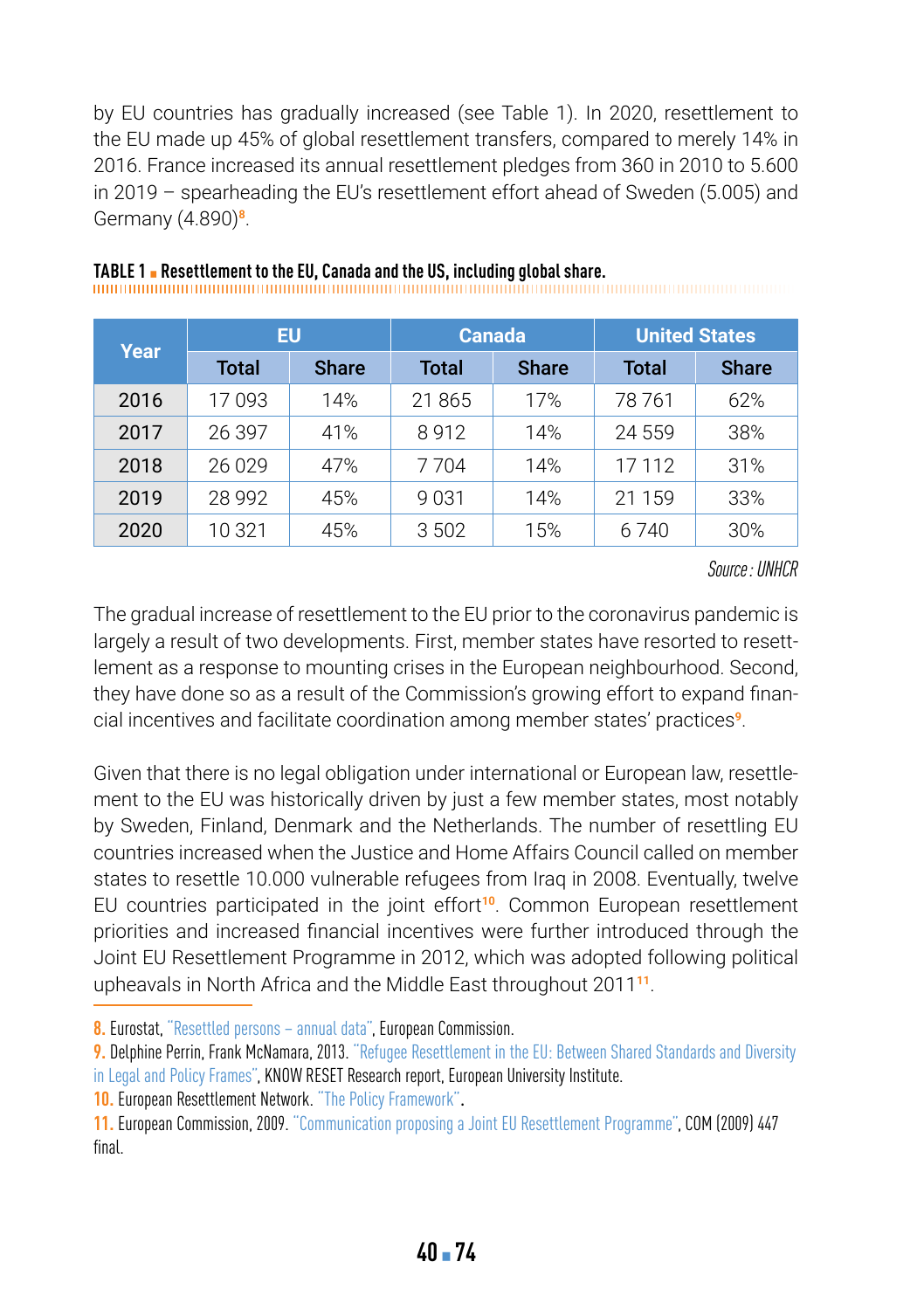A substantial increase in national resettlement programmes and in the number of persons resettled to the EU followed upon the so-called "migration crisis" in 2015. In June 2015, the European Council concluded that all member states would contribute to "multilateral and national schemes in the resettling of 20.000 displaced persons in clear need of international protection"**<sup>12</sup>**. This was followed by a Commission recommendation in 2017, which urged member states to provide another 50.000 resettlement places**<sup>13</sup>**. As a result, 20 European countries (including Norway and Switzerland) had set up national resettlement schemes by the end of 2019**<sup>14</sup>**. Both *ad hoc* programmes, in combination with the parallel downscaling of the United States' resettlement programme under the Trump administration, help explain the EU's growing relevance as a resettlement actor.

# 3.3 **• Resettlement after 2015: conflicting objectives**

The growth of resettlement activities in the EU has been accompanied by a process of embedding resettlement into a wider set of policy objectives**<sup>15</sup>**. Traditionally, resettlement serves a twofold purpose. First, states can express solidarity and help in sharing the responsibility for refugees with countries of first asylum. Second, resettlement offers access to protection and a durable solution to the most vulnerable refugees.

However, the EU's approach to resettlement – as well as to other forms of humanitarian admission – is increasingly shaped by an objective that has been described as "contained mobility"**<sup>16</sup>**. Rather than providing safe and legal pathways for purely humanitarian purposes, this approach implies that selective refugee admission is offered to third countries as an incentive for cooperating with the EU in areas such as readmission or border management. The idea to contain asylum seekers in countries of origin or transit whilst offering limited, restrictive refugee admission was instrumental for the EU's response to 2015 and its partial externalisation of asylum responsibilities through third countries arrangements.

**<sup>12.</sup>** European Council, 2015. ["Conclusions – 25 and 26 June 2015](https://www.consilium.europa.eu/media/21717/euco-conclusions-25-26-june-2015.pdf)", CO EUR 8, CONCL 3.

**<sup>13.</sup>** European Commission, 2017. ["Recommendation on enhancing legal pathways for persons in need of international](https://eur-lex.europa.eu/legal-content/EN/TXT/PDF/?uri=CELEX:32017H1803&from=EN)  [protection"](https://eur-lex.europa.eu/legal-content/EN/TXT/PDF/?uri=CELEX:32017H1803&from=EN), C(2017) 6504.

**<sup>14.</sup>** UNHCR, 2019. ["Resettlement Overview Europe"](https://data2.unhcr.org/en/documents/download/77244), January – December 2019.

**<sup>15.</sup>** Luc Leboeuf, 2020. ["Legal Pathways to Protection: Towards a Common and Comprehensive Approach?"](https://eumigrationlawblog.eu/legal-pathways-to-protection-towards-a-common-and-comprehensive-approach/),

EU immigration and Asylum Law and Policy – Odysseus Network.

**<sup>16.</sup>** Sergio Carrera, Roberto Cortinovis, 2019. ["The EU's Role in Implementing the UN Global Compact. Contained](https://www.ceps.eu/ceps-publications/eus-role-implementing-un-global-compact-refugees/)  [Mobility vs. International Protection",](https://www.ceps.eu/ceps-publications/eus-role-implementing-un-global-compact-refugees/) CEPS.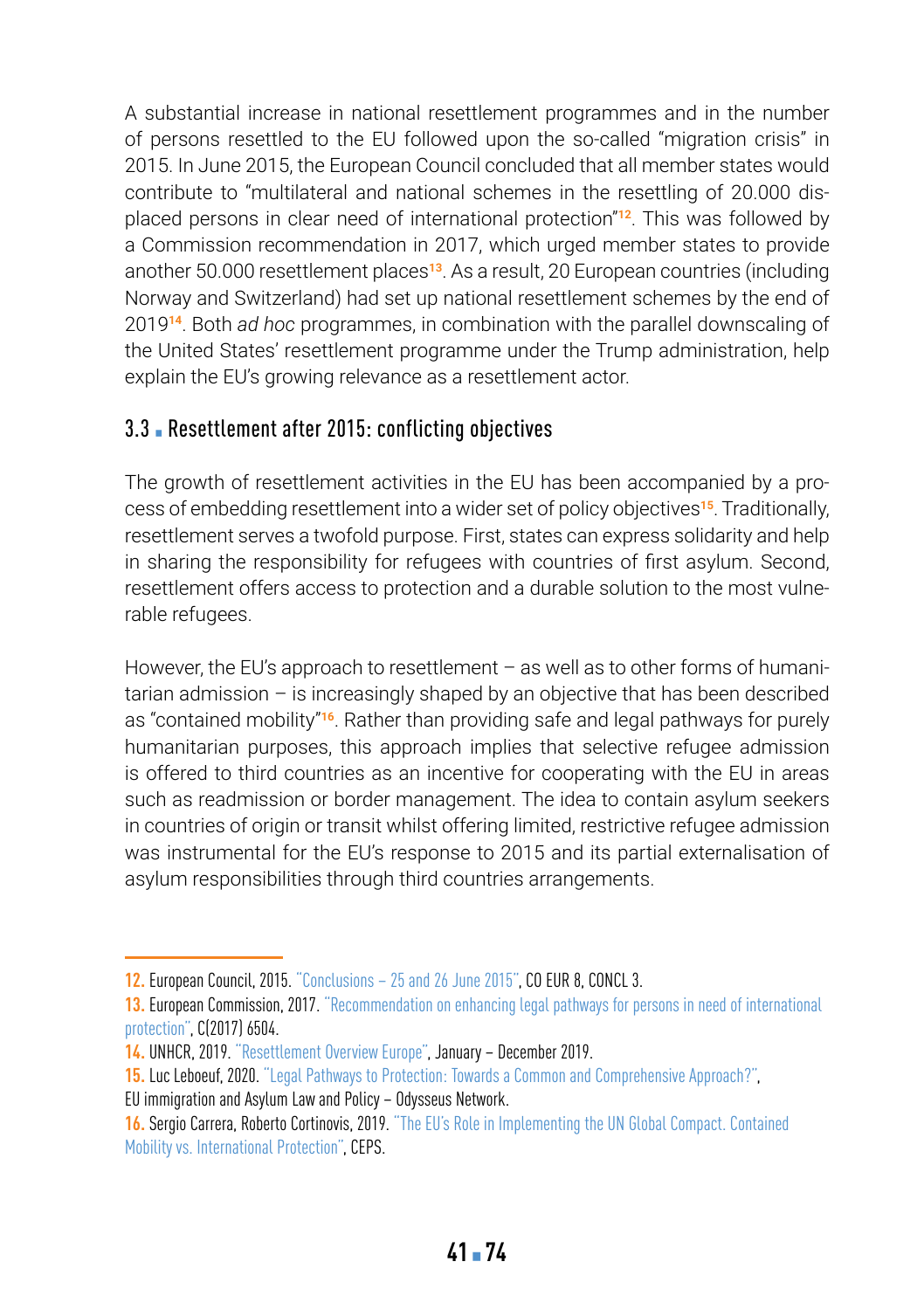The coupling of refugee admission with border control measures is perhaps most evident in the EU-Turkey statement. The statement entered into force in March 2016 and has frequently been described as a blueprint for the EU's future cooperation with third countries. As part of the statement's so-called 1:1 mechanism, EU countries committed to resettle Syrian refugees from Turkey. This is a laudable effort as it helps alleviate pressure from Turkey and offers a durable solution to displaced Syrians. Yet, admission under the EU-Turkey statement is limited to refugees who have not attempted to irregularly enter the EU before. At least in theory, admission is also conditional upon Turkey's promise to readmit asylum seekers who had irregularly entered Greece. This rests on the assumption that Turkey can be considered a safe third country, even though it has not signed the 1967 Protocol to the Geneva Refugee Convention. In practice, EU member states had resettled 28.000 refugees from Turkey by March 2021, while merely 2.140 were returned under the framework of the EU-Turkey statement**<sup>17</sup>**. The low number of returns can in part be explained by lengthy procedures in Greece. They are also a result of the fact that Turkey suspended its bilateral readmission agreement with Greece and stopped implementing a readmission agreement with the EU**<sup>18</sup>**.

The desire to use resettlement as a means for engaging third countries in migration management is also visible in the Commission's 2016 legislative proposal for a Union Resettlement Framework regulation. The proposal attempts to establish "a more structured, harmonised, and permanent framework for resettlement across the Union"**<sup>19</sup>**. Although a partial provisional agreement between the European Parliament and the Council was attained in June 2018, member states remained wary of ceding control over the design and scope of their admission programmes**<sup>20</sup>**. Eventually, the Council did therefore not endorse the Commission proposal and handed the file back to negotiations at technical level during the Austrian Council Presidency in the second half of 2018.

Considering previous *ad hoc* approaches, the proposal offers a welcome opportunity to make resettlement to the EU more systematic and reliable. However, in doing so, the proposal has not struck an adequate balance between the competing

**<sup>17.</sup> Karoline Popp, 2021.** ["No more Morias"? Origins, challenges and prospects of the hotspots on the Greek islands"](https://www.svr-migration.de/wp-content/uploads/2021/03/SVR_Policy-Brief_Moria_EN_barrier-free.pdf), SVR Policy Brief 2021-1, Berlin; Kyilah Terry, 2021. ["The EU-Turkey Deal, Five Years On: A Frayed and Controversial but](https://www.migrationpolicy.org/article/eu-turkey-deal-five-years-on)  [Enduring Blueprint"](https://www.migrationpolicy.org/article/eu-turkey-deal-five-years-on), Migration Policy Institute (MPI).

**<sup>18.</sup>** Karoline Popp, 2021. ["No more Morias"? Origins, challenges and prospects of the hotspots on the Greek islands"](https://www.svr-migration.de/wp-content/uploads/2021/03/SVR_Policy-Brief_Moria_EN_barrier-free.pdf), SVR Policy Brief 2021-1, Berlin.

**<sup>19.</sup>**European Commission , 2016. ["Proposal for a regulation establishing a Union Resettlement Framework"](https://eur-lex.europa.eu/legal-content/EN/TXT/PDF/?uri=CELEX:52016PC0468&from=EN), 2016/0225 (COD).

**<sup>20.</sup>** European Parliament, ["EU Resettlement Framework",](https://www.europarl.europa.eu/legislative-train/theme-towards-a-new-policy-on-migration/file-jd-eu-resettlement-framework) Legislative Train Schedule.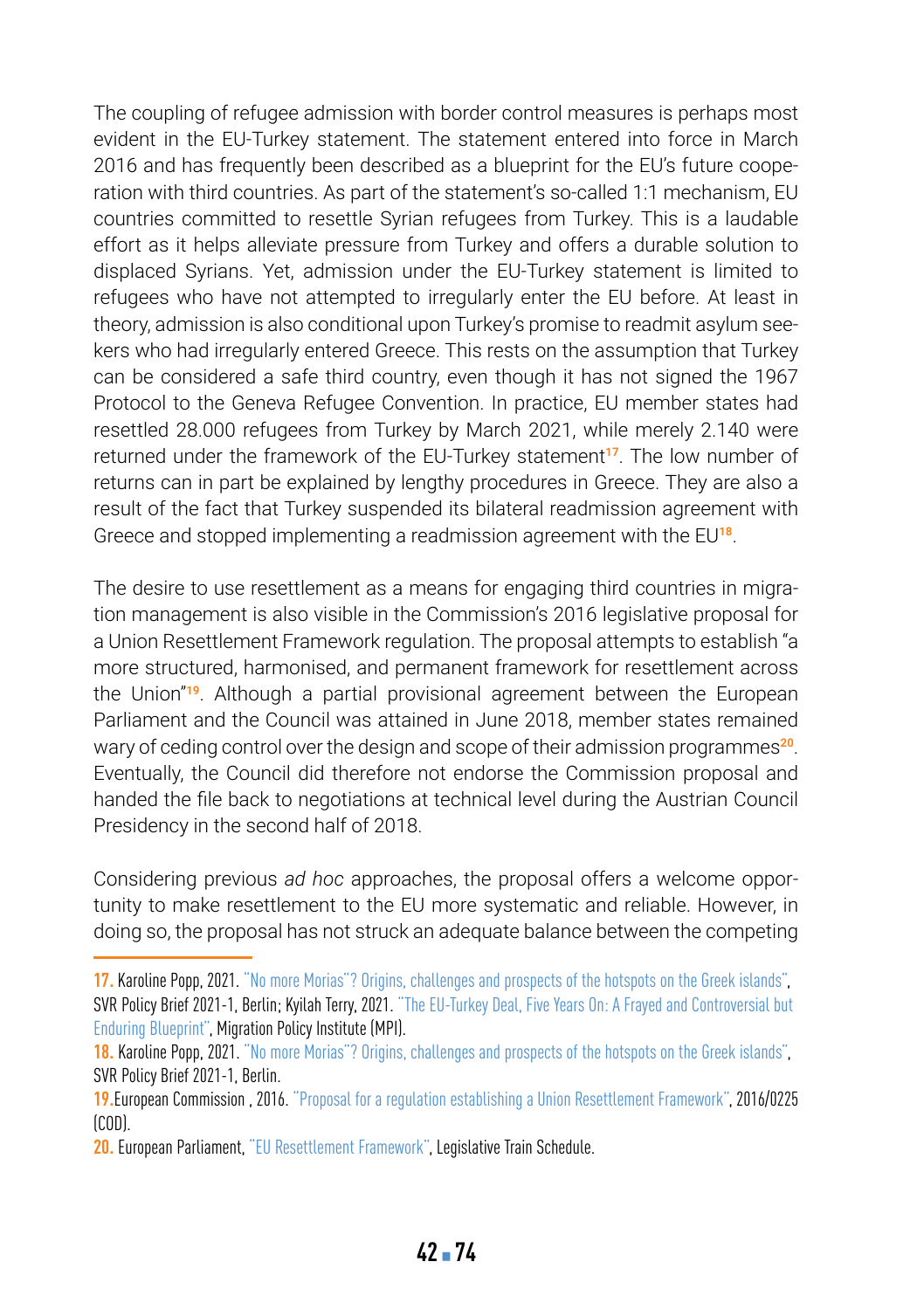objectives of border management on the one hand and humanitarian concerns on the other. In the proposal's explanatory memorandum, the Commission lists helping "displaced persons in need of international protection" alongside using resettlement as a "tool of international solidarity and responsibility sharing"**<sup>21</sup>**. Yet, the overall emphasis of the proposal is better described as "managing migration flows" with the objective to "help reduce the pressure of spontaneous arrivals". The proposal's focus on border management manifests itself primarily in the proposed (in)eligibility criteria for resettlement candidates, as well as in the prioritisation of third countries from which resettlement should occur**<sup>22</sup>**.

- First, the proposal excludes "persons who have irregularly entered, irregularly stayed in, or attempted to irregularly enter" the EU within the past five years**<sup>23</sup>**. It hence frames resettlement not only as an alternative to irregular arrivals but attempts to (partially) replace irregular arrivals through a "contained mobility" approach.
- Second, the proposal gives member states substantial leeway in selecting beneficiaries. It allows member states to give preference to candidates with a certain skillset or with characteristics perceived as facilitating integration. The proposal thereby provides for more flexibility in setting up admission schemes, which can be helpful when responding to immediate crises. However, the broad scope of eligibility criteria and the emphasis on integration outcomes risk undermining vulnerability as the prime parameter for selecting resettlement beneficiaries.
- Third, the proposal not only considers "the number of displaced people in need of protection" as a relevant factor when determining the countries from which resettlement should primarily take place. It also states that "any onward movement of those persons to the territory of the Member states" should determine priority regions**<sup>24</sup>**. The proposal further specifies that "a third country's effective cooperation" in reducing the number of irregular arrivals to the EU and in increa-

**<sup>21.</sup>** European Commission, 2016. ["Proposal for a regulation establishing a Union Resettlement Framework](https://eur-lex.europa.eu/legal-content/EN/TXT/PDF/?uri=CELEX:52016PC0468&from=EN)", 2016/0225 (COD).

**<sup>22.</sup>** Katharina Bamberg, 2018. ["The EU Resettlement Framework: From a humanitarian pathways to a migration](https://www.epc.eu/en/Publications/The-EU-Resettlement-Framework~203de8)  [management tool"](https://www.epc.eu/en/Publications/The-EU-Resettlement-Framework~203de8), Discussion Paper, *European Policy Centre (EPC)*.

<sup>23.</sup> European Commission, 2016. ["Proposal for a regulation establishing a Union Resettlement Framework](https://eur-lex.europa.eu/legal-content/EN/TXT/PDF/?uri=CELEX:52016PC0468&from=EN)". 2016/0225 (COD).

**<sup>24.</sup>** European Commission, 2016. ["Proposal for a regulation establishing a Union Resettlement Framework](https://eur-lex.europa.eu/legal-content/EN/TXT/PDF/?uri=CELEX:52016PC0468&from=EN)", 2016/0225  $(C<sub>0</sub>)$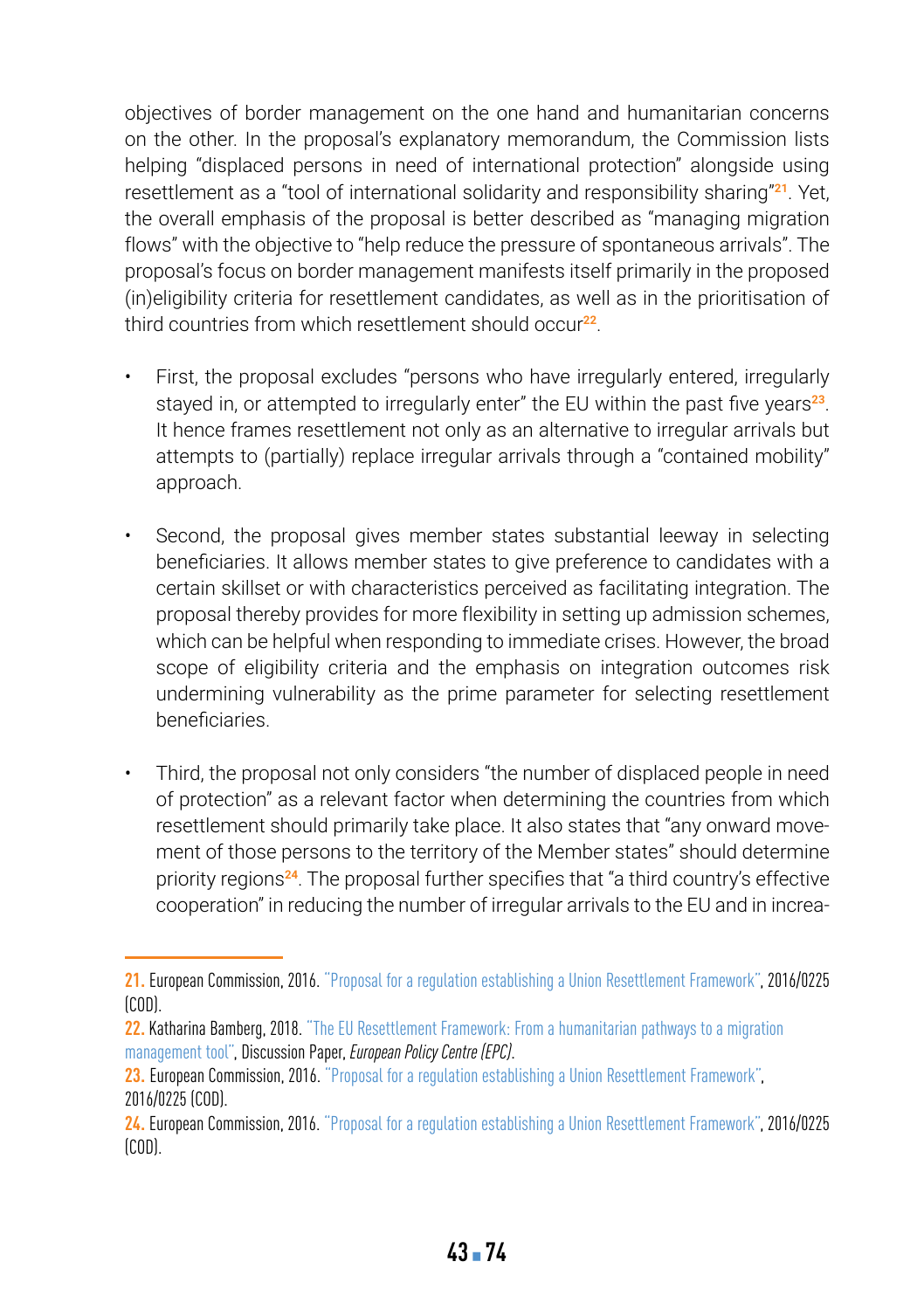sing the number of readmissions should be considered when deciding whether resettlement should take place from these countries.

#### 3.4 ▪ Resettlement & humanitarian admission in the Migration Pact

Contrary to other files from the Juncker Commission's 2016 reform package, the Migration Pact neither amended nor replaced the Union Resettlement Framework proposal. Instead, the Migration Pact urges member states in the Council and the European Parliament to "conclude swiftly negotiations" on the Framework regulation**<sup>25</sup>**. It also invites member states to formalise their resettlement pledges from 2022 onward with the intention to "confirm the EU's global lead"**<sup>26</sup>**.

Hence, rather than offering a "change in paradigm", as the Commission described it, the Migration Pact consolidates the "contained mobility" approach<sup>27</sup>. It does so by framing resettlement as integral to the EU's "comprehensive approach to migration". This is particularly the case when outlining the EU's cooperation with third countries on a variety of migration-related areas. As part of a comprehensive approach, creating legal pathways to protection is one out of many priorities in the toolbox for engaging with third countries outlined in the Migration Pact. Other priorities include readmission and addressing the root causes of displacement. It thereby further integrates resettlement into a wider set of policy objectives that "are not inherently opposed to one another but generate tensions upon their implementation"**<sup>28</sup>**.

In the absence of a legislative framework to steer harmonisation, the Migration Pact outlines three measures through which the Commission intends to coordinate member state practices. First, the Commission points to its financial instruments for supporting implementation of resettlement pledges. This includes a payment of 10.000 EUR per person resettled from priority countries and 6.000 EUR for other resettlements under the Asylum, Migration and Integration Fund (AMIF) (Recital 16)**<sup>29</sup>**. The Commission further points to the 2021-2027 Asylum and Migration Fund (AMF) as a resource for resuming resettlement efforts following the coronavirus pandemic (Recital 21). Second, the recommendation stresses the

**<sup>25.</sup>** European Commission, 2020. ["Communication on a New Pact on Migration and Asylum"](https://eur-lex.europa.eu/resource.html?uri=cellar:85ff8b4f-ff13-11ea-b44f-01aa75ed71a1.0002.02/DOC_3&format=PDF), COM(2020) 609 final.

**<sup>26.</sup>** European Commission, 2020. ["Communication on a New Pact on Migration and Asylum"](https://eur-lex.europa.eu/resource.html?uri=cellar:85ff8b4f-ff13-11ea-b44f-01aa75ed71a1.0002.02/DOC_3&format=PDF), COM(2020) 609 final.

**<sup>27.</sup>** Paula Garcia Andrade, 2020. ["EU cooperation on migration with partner countries within the New Pact: new](https://eumigrationlawblog.eu/eu-cooperation-on-migration-with-partner-countries-within-the-new-pact-new-instruments-for-a-new-paradigm/)  [instruments for a new paradigm?",](https://eumigrationlawblog.eu/eu-cooperation-on-migration-with-partner-countries-within-the-new-pact-new-instruments-for-a-new-paradigm/) EU immigration and Asylum Law and Policy – Odysseus Network.

**<sup>28.</sup>** Luc Leboeuf, 2020. ["Legal Pathways to Protection: Towards a Common and Comprehensive Approach?"](https://eumigrationlawblog.eu/legal-pathways-to-protection-towards-a-common-and-comprehensive-approach/), EU immigration and Asylum Law and Policy – Odysseus Network.

**<sup>29.</sup>** European Commission, 2020. "[Recommendation on legal pathways to protection in the EU](https://eur-lex.europa.eu/legal-content/EN/TXT/PDF/?uri=CELEX:32020H1364&from=FR))", C/2020/6467.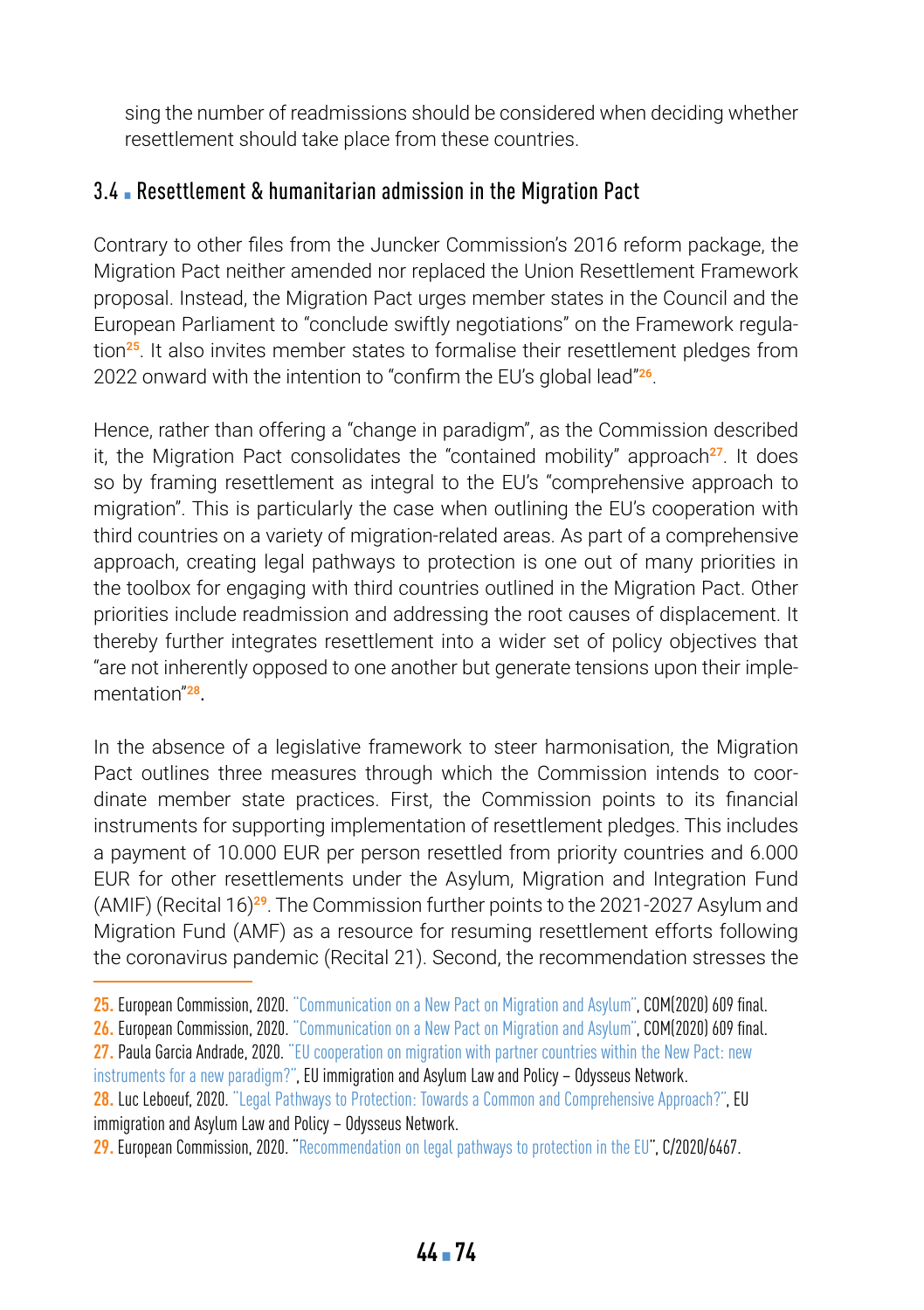relevance of operation support offered by the European Asylum Support Office (EASO) in organising "remote interviewing or dossier resettlement" (Recital 19) and through the European Resettlement Support Facility in Turkey (Recital 22)**<sup>30</sup>**. Third, the Commission encourages member states to use the Resettlement and Humanitarian Admissions Network for "information sharing and peer learning" (Recital 22).

In addition to traditional resettlement, the Migration Pact introduces the idea of a "European Model of community sponsorship" with the intention to increase the number of refugee admissions**31**. Although there is no settled definition of community sponsorship, it can be described as "a modality of welcoming asylum seekers based on the shared responsibility of private actors and public authorities"**<sup>32</sup>**. Several EU member states have over recent years set up sponsorship schemes. These can either be linked to complementary pathways or be incorporated into existing resettlement programmes**<sup>33</sup>**. For example, France developed a so-called "humanitarian corridors" programme with an annual quota for 500 refugees**<sup>34</sup>**.The programme is run by faith-based organisation which identify beneficiaries and are subsequently responsible for organising travel, housing and integration support of beneficiaries.

The proliferation of pilot projects, as well as the attention given to sponsorship both in the Global Compact and in the Migration Pact have raised expectations that community sponsorship could offer "a potential solution to the dismal global refugee situation"**<sup>35</sup>**. And while sponsorship schemes indeed bear much potential, both in scaling up refugee admission and in creating a positive narrative around refugee admission, there are also risks. Given that community sponsorship involves a (partial) transfer of responsibilities from the state to private actors, such risks revolve less around the strategic use of sponsorship for a "contained mobility" approach. Instead, they refer mostly to the inherent flexibility of sponsorship schemes that give states considerable leeway in the design of programmes. For example, the Migration Pact repeatedly stresses the added value of community

**<sup>30</sup>**. European Commission, 2020. ["Recommendation on legal pathways to protection in the EU",](https://eur-lex.europa.eu/legal-content/EN/TXT/PDF/?uri=CELEX:32020H1364&from=FR) C/2020/6467.

**<sup>31.</sup>** European Commission, 2020. ["Communication on a New Pact on Migration and Asylum."](https://eur-lex.europa.eu/resource.html?uri=cellar:85ff8b4f-ff13-11ea-b44f-01aa75ed71a1.0002.02/DOC_3&format=PDF), COM(2020) 609 final.

**<sup>32.</sup>** Carlotta Duken, Lucas Rasche, 2021. ["Towards a European Model for Community Sponsorship",](https://hertieschool-f4e6.kxcdn.com/fileadmin/2_Research/1_About_our_research/2_Research_centres/6_Jacques_Delors_Centre/Publications/202010331_Duken_Rasche_Community_sponsors.pdf) Policy Brief, Jacques Delors Centre.

**<sup>33.</sup>** Carlotta Duken, Lucas Rasche, 2021. ["Towards a European Model for Community Sponsorship",](https://hertieschool-f4e6.kxcdn.com/fileadmin/2_Research/1_About_our_research/2_Research_centres/6_Jacques_Delors_Centre/Publications/202010331_Duken_Rasche_Community_sponsors.pdf) Policy Brief, Jacques Delors Centre.

**<sup>34.</sup>** European Resettlement Network, 2018, ["Towards a Private Sponsorship Model in France",](https://resettlement.eu/resource/private-sponsorship-feasibility-study-towards-private-sponsorship-model-france) Feasibility Study.

**<sup>35.</sup>** Nikolas Feith Tan, 2020. ["Community Sponsorship, the Pact and the Compact: Towards Protection Principles"](https://www.asileproject.eu/community-sponsorship-the-pact-and-the-compact-towards-protection-principles/), ASILE Forums.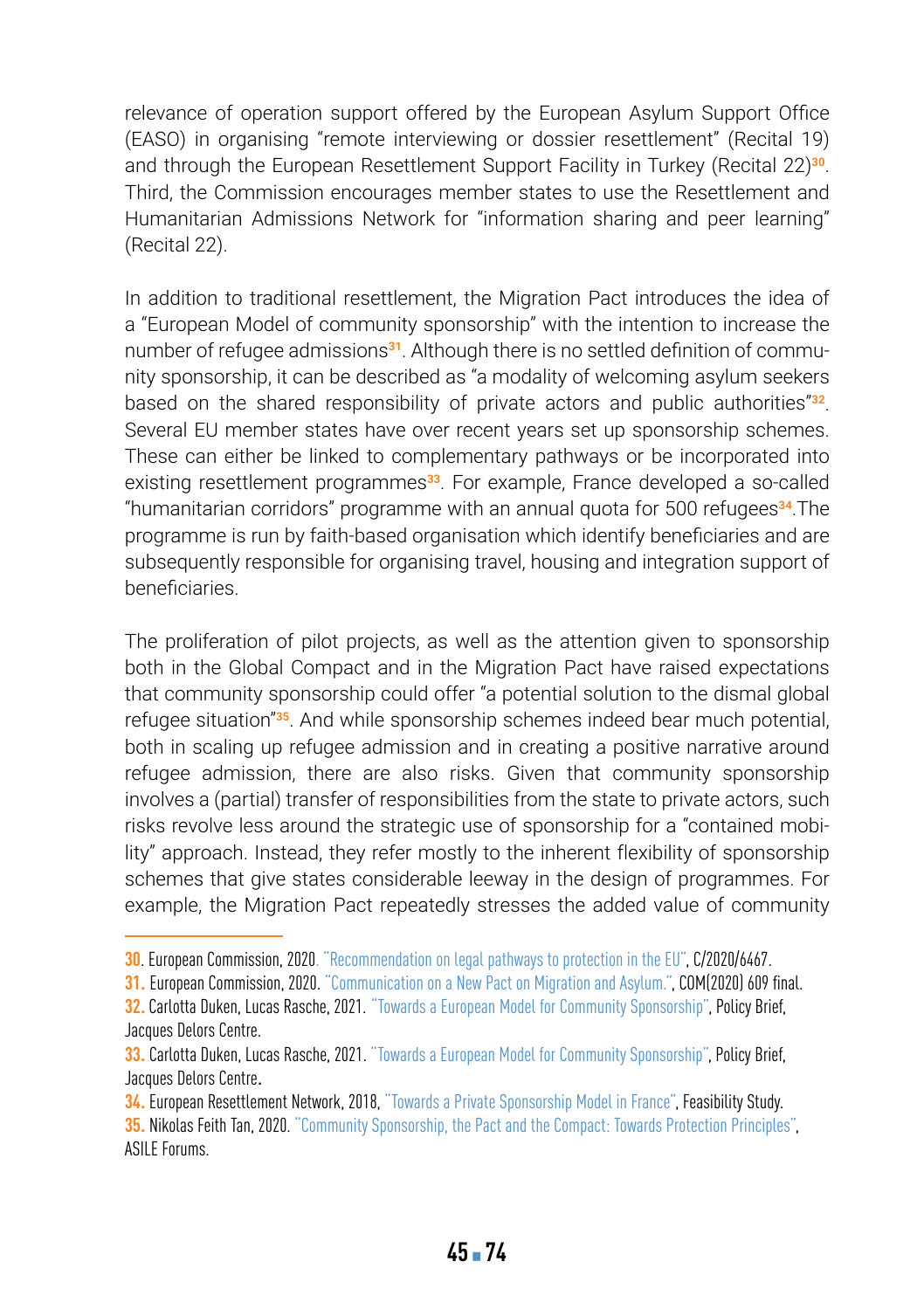sponsorship in strengthening the integration process of refugees. Similar to the proposed Resettlement Framework regulation, an overly due focus on integration outcomes may, however, risk prioritising candidates with certain skill sets over more vulnerable refugees. This is a particular concern when community sponsorship does not offer additional pathways to protection but is instead integrated into existing resettlement programmes where candidates would thus compete for the same admission places. The flexibility of community sponsorship schemes hence necessitates introducing certain safeguards as to the protection status of beneficiaries and non-discriminatory selection criteria.

# 3.5 A twofold approach for the French EU Council Presidency

Setting up a resettlement scheme for refugees displaced by the Afghanistan crisis requires immediate action. It would therefore be sensible to implement such efforts in another *ad hoc* manner, rather than waiting for negotiations on the Union Resettlement Framework to be concluded. Whereas it remains unlikely for migration to become a political flagship of the Presidency, this is not necessarily a disadvantage. Instead, a less politicised approach can focus on solving technical issues to make progress on enhancing member states' efforts to substantiate their resettlement pledges. With that in mind, the French EU Council Presidency should pursue a twofold approach when it comes to enhancing member states' efforts to establish safe and legal pathways to protection.

First, the French government should encourage other member states in the Council to follow up on their pledges made at the High-Level Forum for Afghans at risk on 7 October. Underpinning their previous commitment to increase resettlement places with concrete numbers would send a strong signal of support to countries in the region. It would also underline the EU's ambition to claim a leadership role on resettlement. To support member states in scaling up existing resettlement programmes or setting up new schemes, the French EU Council Presidency can make use of the instruments laid out in the Migration Pact. For example, it could persuade member states to make use of the EU's existing resettlement infrastructure, such as EASO's Resettlement and Humanitarian Admission Network, which can serve as a platform for horizontal dialogue between traditional resettlement countries and newcomers in order to share best practices. The recent crisis in Afghanistan has further worsened a situation of protracted displacement for many Afghan refugees in the region. An *ad hoc* scheme should therefore pave the way for the EU's longer-term commitment to resettle from the region. This also requires ensuring sufficient financial support to the UNHCR in order to establish and maintain the necessary resettlement infrastructure in countries like Pakistan or Iran.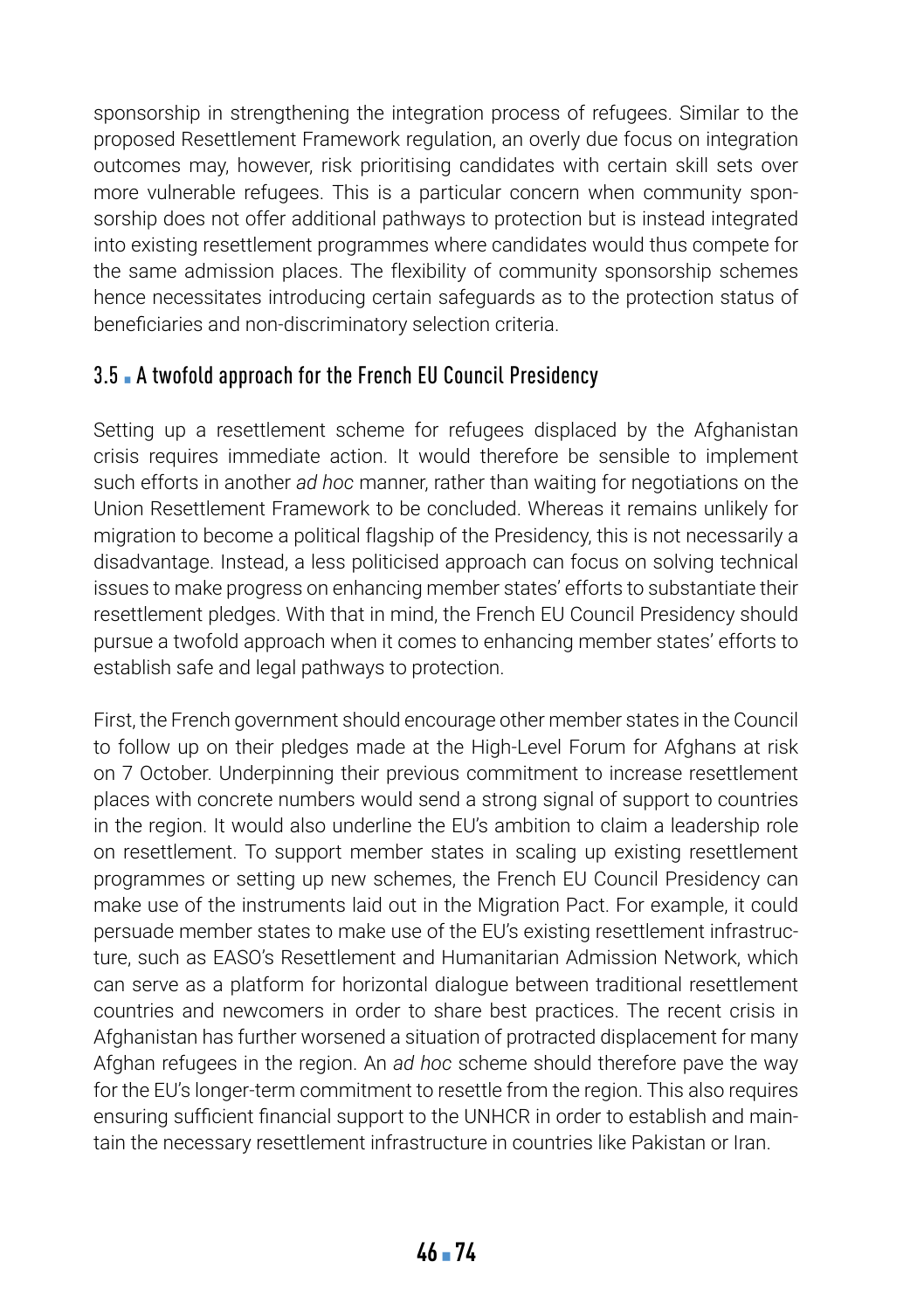Second, the French EU Council Presidency should invest its political weight to move negotiations on the Union Resettlement Framework forward. In the past, external crises have often driven the EU to corroborate its resettlement efforts. This could be similar with regard to the Afghanistan crisis. The main objective for establishing a common resettlement framework should be to counterweigh an otherwise restrictive EU migration policy that is mostly directed at the "non-admission" of refugees and asylum seekers**<sup>36</sup>**. For that to happen, member states need to increase their annual resettlement pledges. Further, the European Parliament and Council should agree on a better balance between humanitarian and migration management priorities in the proposed regulation establishing a Union Resettlement Framework.

Over the next six months, the French government should therefore invite member states to revisit the proposal's emphasis on third country arrangements. This does not necessarily imply that member states should entirely abandon cooperation with third countries. Instead, they should reconsider under which circumstances cooperation is beneficial for *all three* parties involved: migrants, the EU, and third countries. In particular, this concerns the plan to prioritise resettlement from third countries that cooperate with the EU on migration management. Not only does such a prioritisation distort the principle that resettlement should benefit the most vulnerable refugees. The coupling of selective refugee admission with outsourcing border management has in the past manoeuvred the EU into a vulnerable position in which third countries have repetitively used migrants as a means to assert pressure on the EU.

Lastly, the French Council Presidency should ensure that the inclusion of humanitarian pathways into the proposed Resettlement Framework helps widening the range of admission channels. To that end, humanitarian admission programmes should primarily be set up in a complementary manner to traditional resettlement. This also concerns setting up a European model for community sponsorship. Rather than competing for limited resettlement spaces with the most vulnerable refugees, community sponsorship can be of added value when its flexible selection criteria are used to increase the portfolio of refugees who are being offered a safe pathway to protection in the EU.

**<sup>36.</sup>** Sergio Carrera, Roberto Cortinovis, 2019. ["The EU's Role in Implementing the UN Global Compact. Contained](https://www.ceps.eu/ceps-publications/eus-role-implementing-un-global-compact-refugees/)  [Mobility vs. International Protection",](https://www.ceps.eu/ceps-publications/eus-role-implementing-un-global-compact-refugees/) CEPS.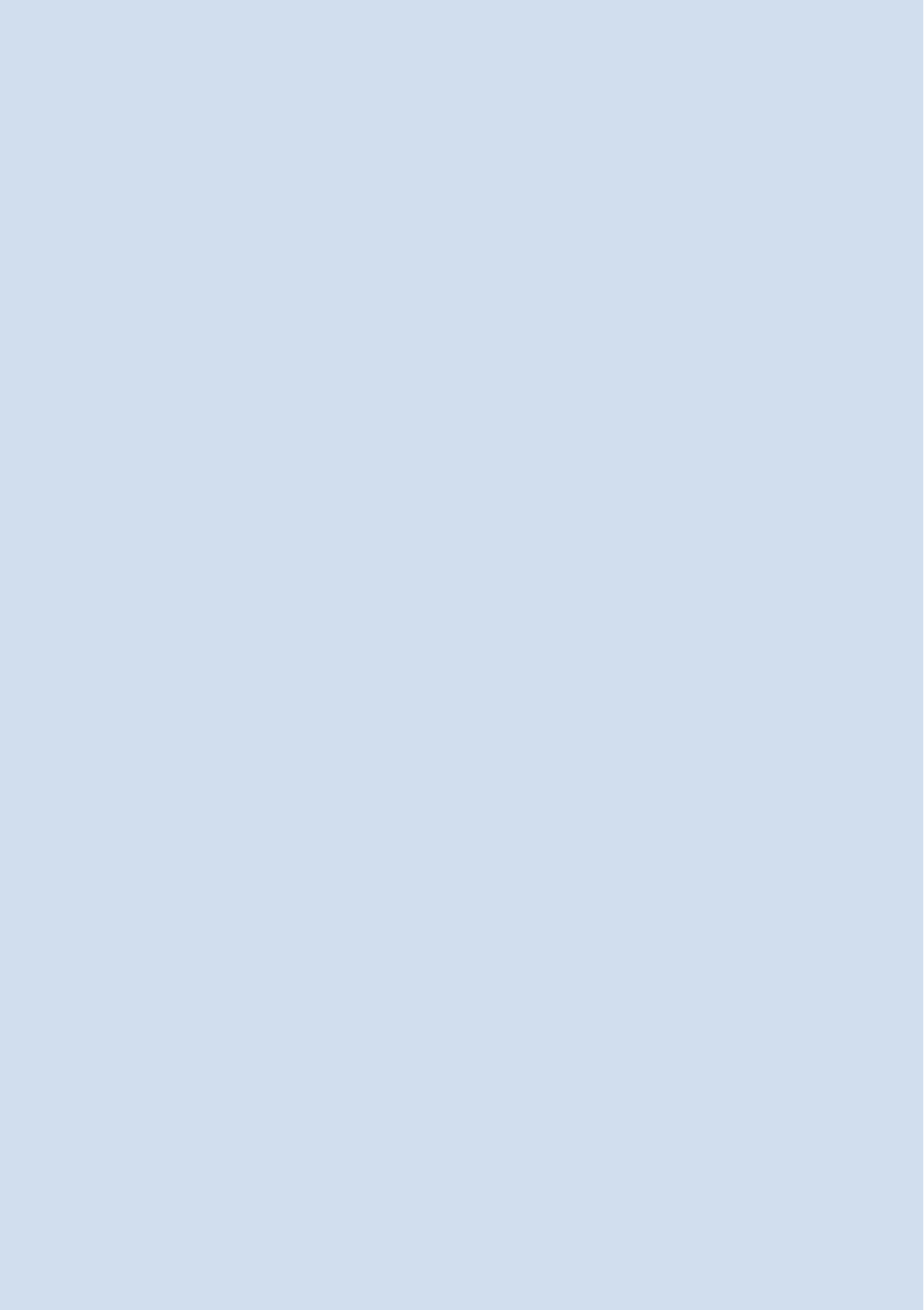

# **THE RIGHT TO ASYLUM AND FREEDOM OF MOVEMENT: TWO INDISSOCIABLE EUROPEAN PRINCIPLES**

**JEAN-LOUIS DE BROUWER** *Director of the European Affairs Programme, Egmont Institute (Brussels)*

> **JÉRÔME VIGNON** *Advisor at the Jacques Delors Institute (Paris)*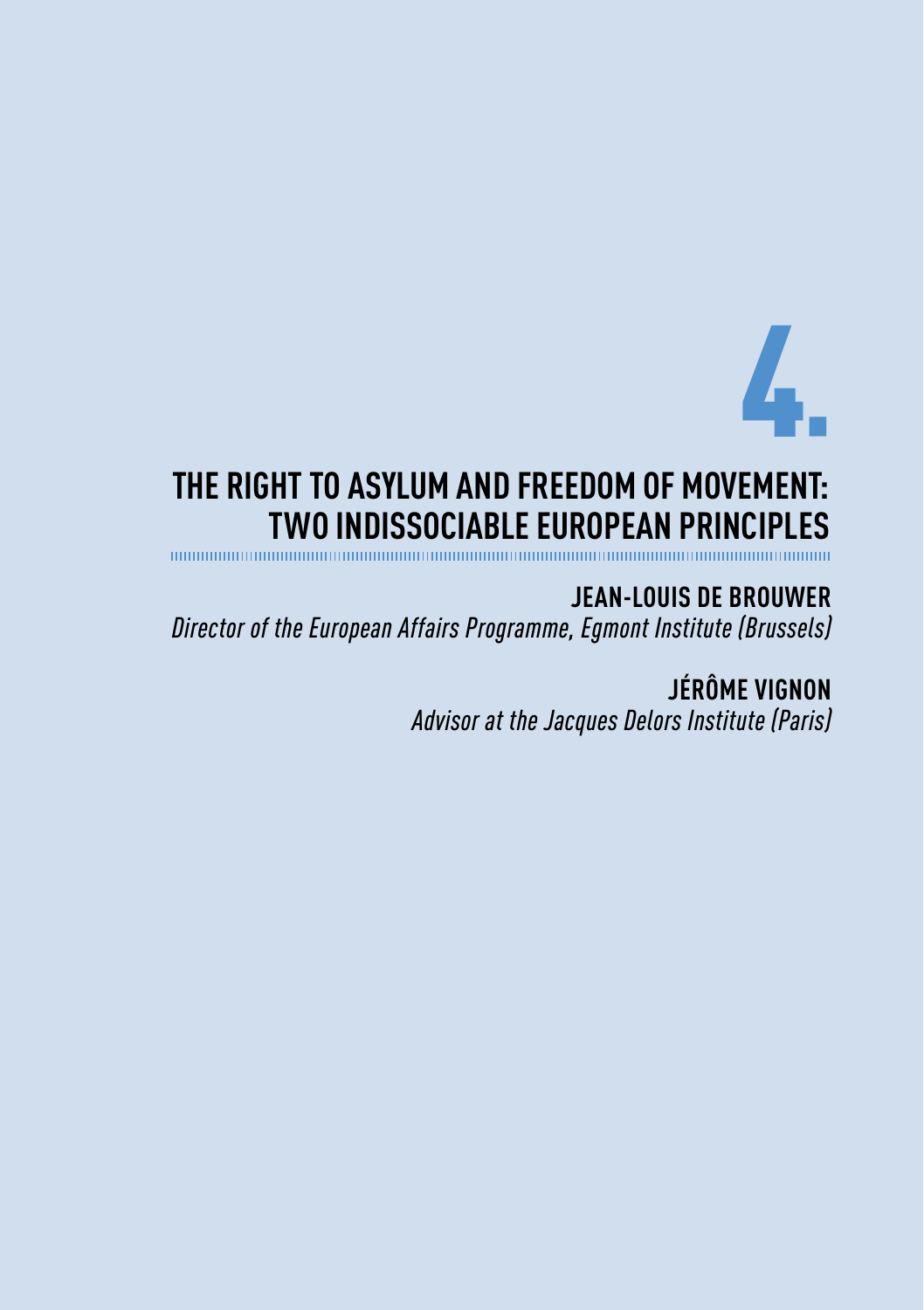### 4.1 **• Introduction**

One year on from its proposal in September 2020 by the Commission**<sup>1</sup>**, is the Pact on Migration and Asylum already dead in the water? Expert debate**<sup>2</sup>** indicates the most nuanced response: negotiations are underway and it is too early to draw any firm conclusions. It is clear, however, that it will take a lot of time to reach an agreement of any kind and that in the meantime the European Union is still lacking a coherent framework in which migration and mobility are considered.

There is, however, no room for excessive pessimism, or even cynicism, here; traits that are all too familiar in those observing the European agenda. Since the extraordinary meeting of the European Council in Tampere in October 1999, the foundations of a common immigration and asylum policy have been gradually established. Its instruments are effective, as demonstrated in the statistics concerning the admission of third-party nationals, for whatever reason, within the European Union. This acquis remains incomplete, however. Its practical application is inconsistent and the implementation of certain basic principles continues to raise questions, to the extent that the system's solidity is perceived as problematic by public opinion. Therein lies the challenge.

Migration –or rather the movement of populations against a backdrop of globalisation that is demonstrated very directly by the pandemic– is more than ever at the centre of micro- and macro-political agendas. Denouncing, lamenting and criticising is not an acceptable position for institutional stakeholders or for astute observers. Other avenues exist, halfway between hopeless realism and unproductive idealism, and they must be explored. They include the systematic implementation of an important acquis, the translation into actions of new initiatives that appear to be unaffected (as yet) by the politicisation of the issue and, perhaps, the opening of new avenues.

#### 4.2 • Interplay appears to be in deadlock

Three presidencies of the Council have succeeded each other since the Commission submitted its proposals and the institutional interplay within the

**<sup>1.</sup>** ["Communication on a New Pact on Migration and Asylum"](https://eur-lex.europa.eu/resource.html?uri=cellar:85ff8b4f-ff13-11ea-b44f-01aa75ed71a1.0002.02/DOC_3&format=PDF), 23 September 2020, COM (2020) 609 final.

**<sup>2.</sup>** "The New Pact on Migration and Asylum: Dead or alive?", 9-10 September 2021, conference at the invitation of Philippe de Bruycker, Coordinator of the Odysseus Academic Network, and Jean-Louis De Brouwer, from the Egmont Insttute.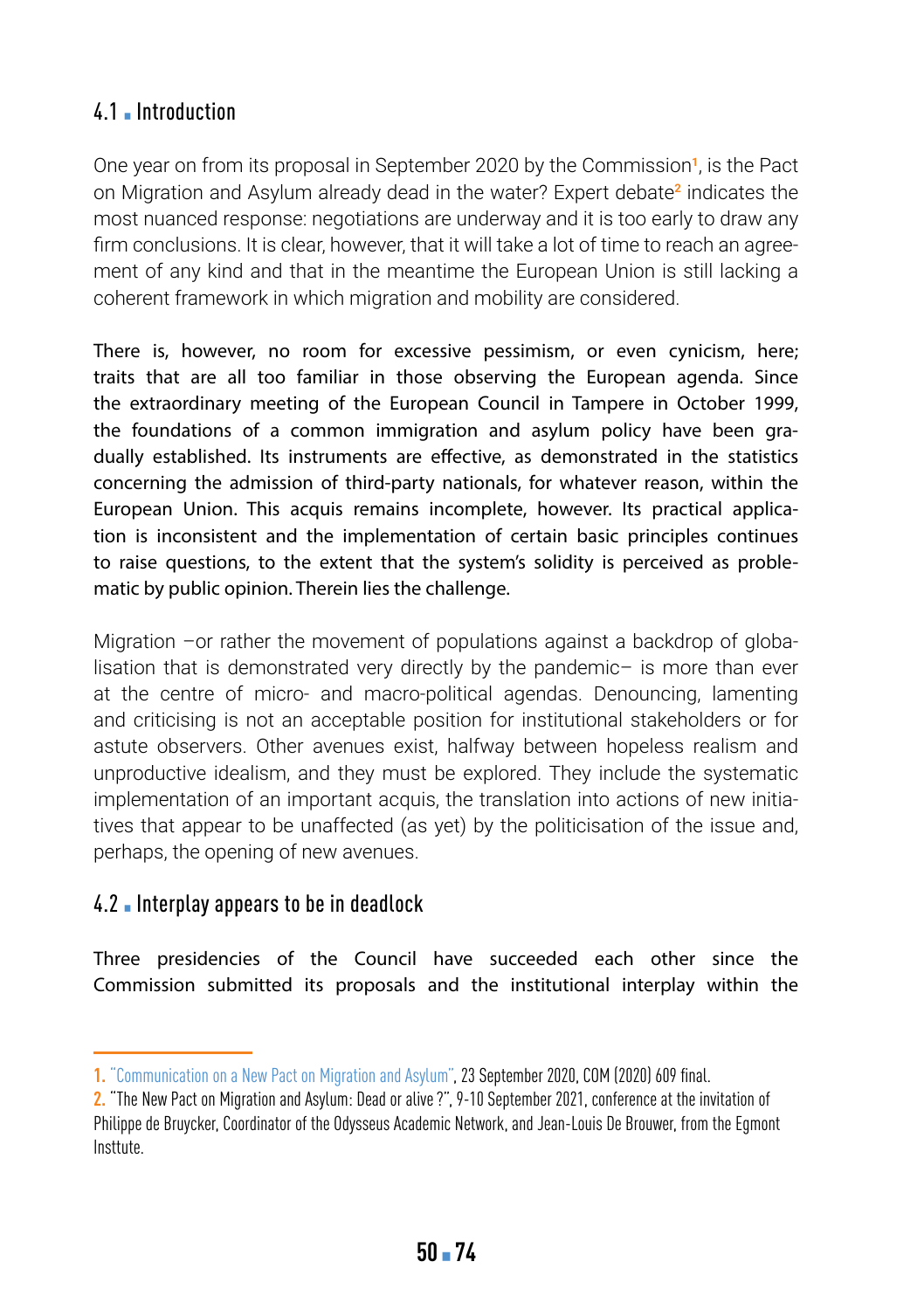European Union seems unable to strike a balance, as a quick overview of the various stakeholders' behaviours shows.

Up to now, the focus has been on the position of Member States within the Council. However, the measures are adopted jointly with the European Parliament which has yet to define its negotiation position. It has deemed it necessary to use its own impact study as a basis, as it has not received one from the Commission. It will not be able to ignore the critical conclusions of this study, even though its methodology may be viewed as flawed. In any event, arbitrations between political groups are set to be difficult, as evidenced by the first discussions on draft reports. The debate on decision-making within the Council –between the consensus required by the European Council following the attempt to force through mandatory relocations at the peak of the 2015-2016 crisis and the qualified majority required by the Treaty– appears to be premature in this respect. This is particularly true as the use of the qualified majority remains well established in practice, as demonstrated by the recent adoptions of the Blue Card directive and the reform of the European Asylum Support Office (EASO).

In any case, the trilogue procedure can only fail if there is no common position within the Council. The continued divides between groups of Member States show both the total politicisation of the issue and the damage caused by "minilateralism" when it stops being a means of facilitating negotiation and becomes an instrument that constitutes opposing blocs. It would be a mistake to place too much hope in the six-monthly presidencies as it takes a great deal of self-sacrifice to include among the priorities an issue for which one takes more knocks than generates achievements. Moreover, the very complex technical considerations behind the issues to be addressed means that each presidential team must make an investment that may appear disproportionate, not least to ensure continuity and consistency in the work conducted.

That leaves the European Commission and the European Council. The former undertook to base its proposals on attentive and in-depth consultations with Member States. This is commendable, and even essential to remedy the repercussions of some past mistakes, but it leads to a limitation of its own power of initiative, relegated to a mediation role between divergent interests with no compass to guide their reconciliations, and the submission of texts that are perceived more as the early outcome of compromise than as a proposal of a model, admittedly open to negotiation, but that is coherent and operational.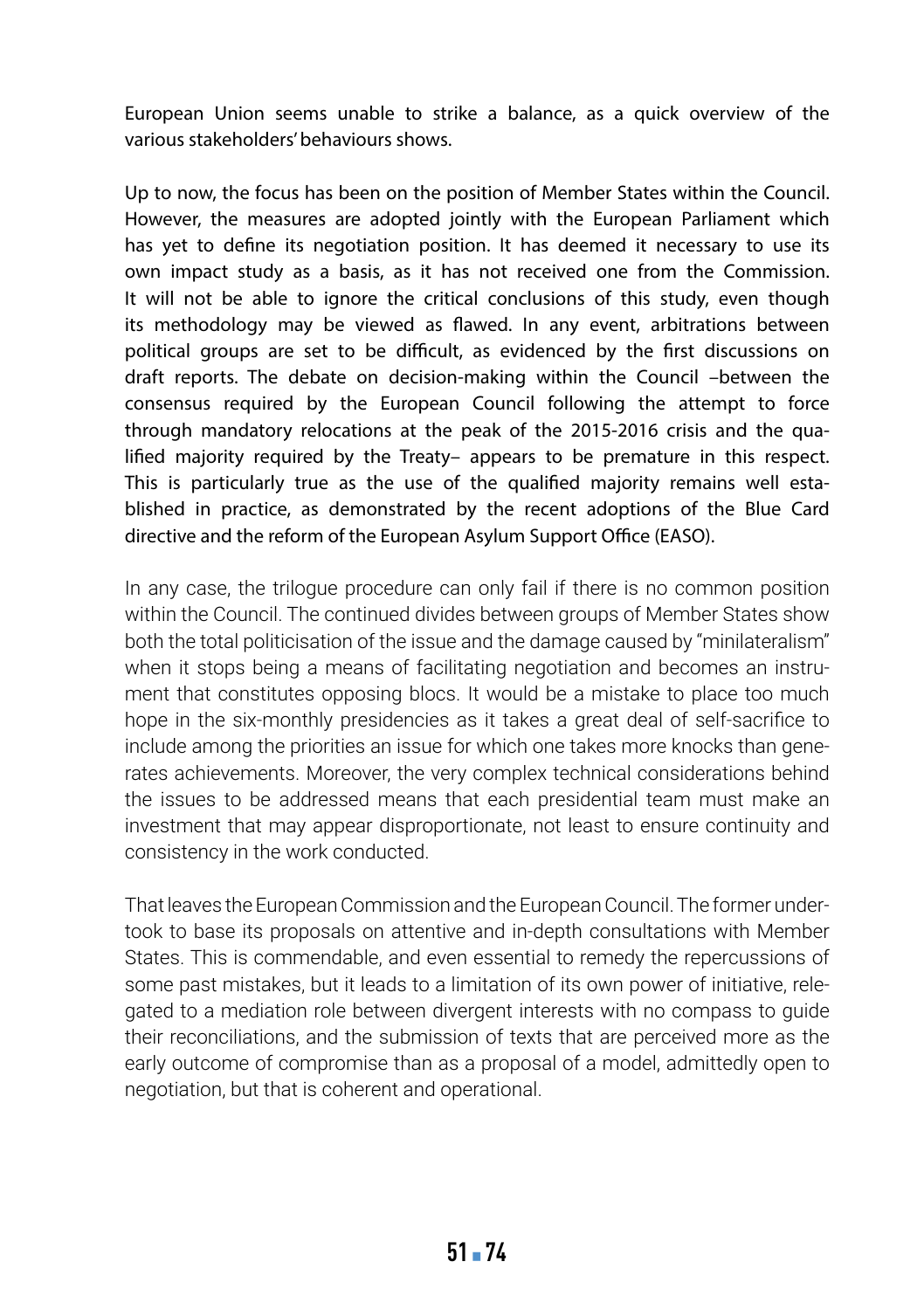As regards the European Council, even if all acknowledge that migration is a prime example of an issue reserved for heads of State or government, it has up to now demonstrated a remarkable ability to show no real interest in the future of the Pact. In this respect, it is acting within a perfect institutional approach: why take hold of the subject when the normal procedure is still only in its infancy? Even "crises" have not stirred it into action: the consequences of the upheaval in Afghanistan were left in the capable hands of the Council of Ministers and the line to be taken against Belarus was defined for the most part using traditional geopolitical criteria. Even the resumption of the subject, in greater depth than expected, during the ordinary European Council meeting on 21 and 22 October 2021 did not give rise to any encouragements to make progress with the Pact, despite the appeal from the President of the Commission.

#### 4.3. The right and wrong ways to make progress in the deadlock

Various ways of using the available time pending a "new situation" have been discussed. Upon consideration, some appear illusory, while others are even harmful. Some are more promising, however, with a focus on improving existing measures without changing legislation or on highlighting the actual innovations found in or announced by the Pact but which have been neglected to date.

Some discuss the seeking of partial agreements, such as those obtained for the next multiannual financial framework, the Blue Card and the future European Agency for Asylum<sup>3</sup>. It must not be forgotten that these proposals were submitted well before the presentation of the Pact and that none of these developments actually tackle the heart of the problem, even though the budgetary instrument is strangely under-estimated in debates**<sup>4</sup>**.

The most common forms of a headlong rush include the improbable "external dimension", a favourite subject of rhetoric at the European Council. Much could be written in this respect but succinctly stated, the message is "the European Union is only strong on the outside when it is solid on the inside". It is not the battlefield image that is currently that of finding common positions on fundamental international protection challenges that will contribute in any way to consolidating the EU's position in its search for a "partnership" with third countries, which all too often takes the form of a one-sided contract. Furthermore, the reality of unsanctioned

**<sup>3.</sup>** ["Regulation on the European Union Agency for Asylum"](https://eur-lex.europa.eu/legal-content/EN/TXT/PDF/?uri=CELEX:52018PC0633&from=EN), COM (2018) 633 final.

**<sup>4.</sup>** Unlike other major proposals of the European Commission, the most important draft regulations of the Pact have not been subject to an impact assessment and cost estimates for the EU and Member States' budgets.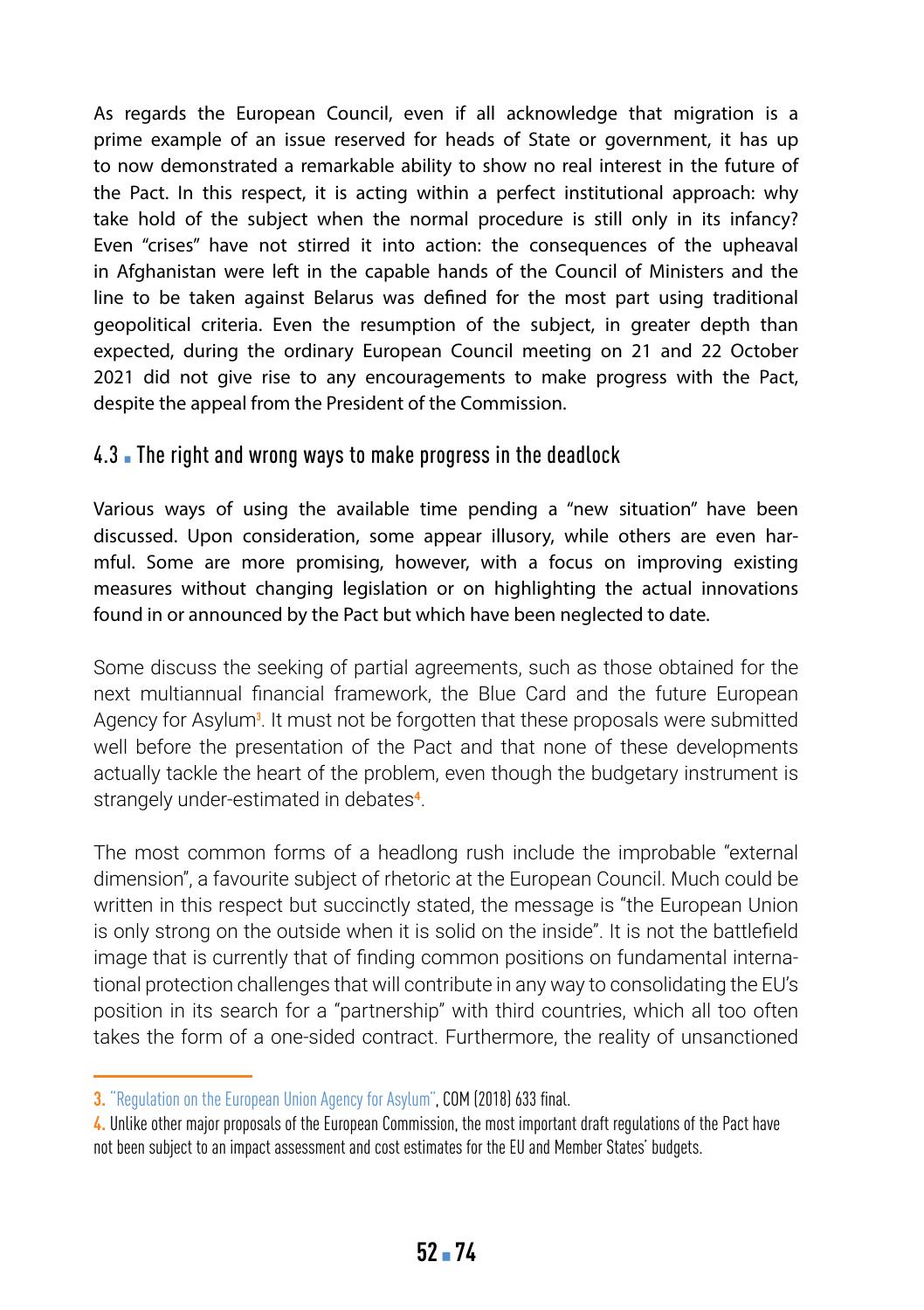practices or of intentions announced but not followed up by action as regards external border controls could also serve as an alibi for the failures of our partners, a sort of perverse manifestation of the "Brussels effect**<sup>5</sup>**" which is much vaunted in other areas.

Other ways out include the use of agencies or the budgetary instrument. Admittedly, the spectacular progress in the adjustment of Frontex and Asylum Office mandates must be acknowledged for what it is: qualitative rather than quantitative jumps. Yet agencies remain tools that serve policies. If these policies are flawed, perfecting these tools will not offset their shortcomings. In addition, the successive cycles of financial outlooks have been punctuated by the constant rapid increase of budgets devoted to migration, both internally and externally. However, in both cases, the efficacy of the expenditure, beyond the amount, can be called into question. Are the budgets allocated to Member States for Community solidarity really meeting common interest objectives? The implementation methods of the historic "Next Generation EU" initiative to support recovery post-pandemic should give pause regarding an essential strengthening of the Commission's steering capacities, for which amounts remain unchanged. As regards the external vehicle, the Neighbourhood, Development and International Cooperation Instrument**<sup>6</sup>**, the question is raised, from an ethical standpoint, about its purpose: is it a genuine mutually agreed contribution to the co-development of countries of origin and/or transit, or targeted support for the interventions related to controlling migration flows?

Another alternative that is regularly brought up is the concept of "legal routes" which includes in particular an openness to economic migration. The reality is that strictly national employment policies are still decisive, even against the post-pandemic backdrop. The response to needs is currently exclusively the competence of Member States and, for many of them, of social partners, employer and employee representatives. The risk is that of creating a temporary "replacement migration", for as long as there is a need and until national structural mechanisms are put into place to ensure the best adjustment between labour supply and demand.

**<sup>5.</sup>** *The Brussels Effect. How the European Union Rules the World* is a work published in March 2020 by Anu Bradford, Professor of Law at Columbia Law School. In this book she explains how the European Union asserts its power by enforcing normative frameworks and standards, in particular through its trade policy, that regulate the global economy.

**<sup>6.</sup>** This new European fund, endowed with €70.8 billion for the 2021-2027 period, now replaces the European Development Fund (EDF): [https://www.touteleurope.eu/l-europe-et-moi/l-instrument-europeen-pour-le-voisinage-le](https://www.touteleurope.eu/l-europe-et-moi/l-instrument-europeen-pour-le-voisinage-le-developpement-et-la-cooperation-internationale-ndici/) (in French).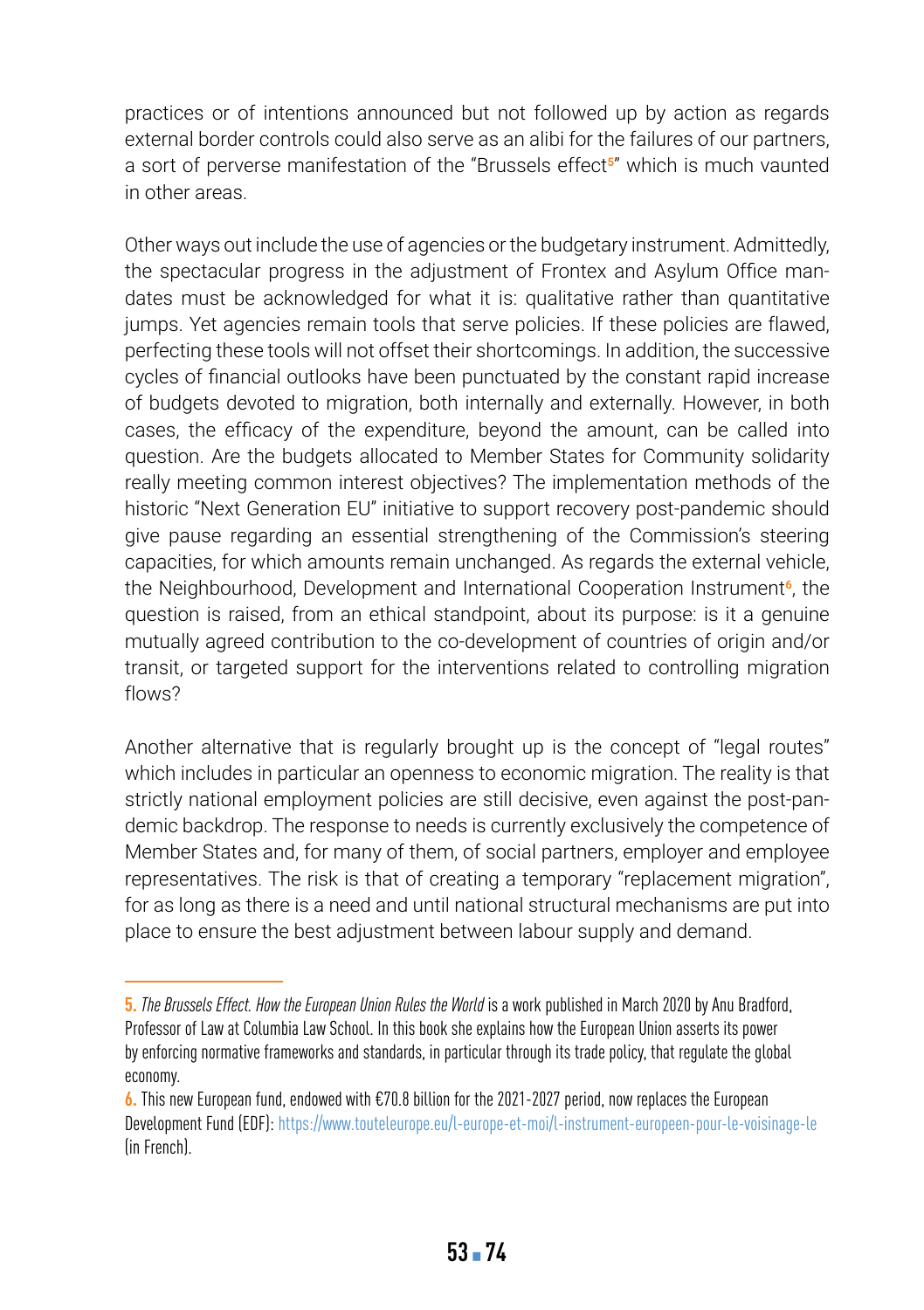All agree, however, that a full and honest implementation of the acquis communautaire already adopted**<sup>7</sup>** would be tangible progress. The targeted use of Community funding and the enhancement and interconnection of information exchange systems and the effective implementation of the directive package that oversees the Common European Asylum System as adopted up to 2013 would already correct many of the failings observed in the implementation of the Dublin Regulation. As the UN High Commissioner for Refugees (UNHCR)**<sup>8</sup>** and the European Parliament**<sup>9</sup>**, have reminded, Member States can improve the current situation considerably by using the latitude given to them in the texts in force and if they agree to mobilise sufficient resources.

Today, the Commission seems to be reluctant to use the monitoring and constraint instruments at its disposal, as guardian of the treaties, to ensure compliance with community law, as it likely fears further complication of the ongoing negotiations. However, as the negotiations are getting bogged down, Member States' trust in one another can only come from discipline in the application of the common body of law. Other initiatives feature in the Pact but have been insufficiently or not at all explored to date. That said, in terms of public opinion and potential migrants, they would have an educational purpose. One cannot claim to control or "normalise" migration without also taking into account the needs and abilities of migrants. Potential avenues include:

- The options of opening safe legal routes that act as an alternative to illegal immigration such as "talent partnerships", an updated version of circular migration which it would be appropriate now to roll out, and resettlement, a long-term solution for protection needs through which the European Union could assert its real leadership if it does not convert it into an alibi for the random compliance with obligations concerning direct access to protection. Ultimately, other tools could be added to this "arsenal", such as humanitarian corridors and the jobseekers' visa, the prototypes of which are presented in this report by Lucas Rasche and Yves Pascouau.
- Similarly, the policies presented by the Commission to combat human trafficking**<sup>10</sup>** and to facilitate returns, especially assistance with voluntary returns,

**<sup>7.</sup>** The acquis communautaire is the set of legislative texts in force, including in particular the "package" of directives governing asylum, which currently dates back to 2013.

**<sup>8.</sup>** Opinion of the HCR for European institutions dated October 2021.

**<sup>9.</sup>** Report by Fabienne Keller on the implementation of the Dublin III Regulation, June 2020.

**<sup>10.</sup>** ["A renewed EU action plan against migrant smuggling \(2021-2025\)",](https://ec.europa.eu/home-affairs/system/files/2021-09/COM-2021-591_en_0.pdf) COM (2021) 591 final.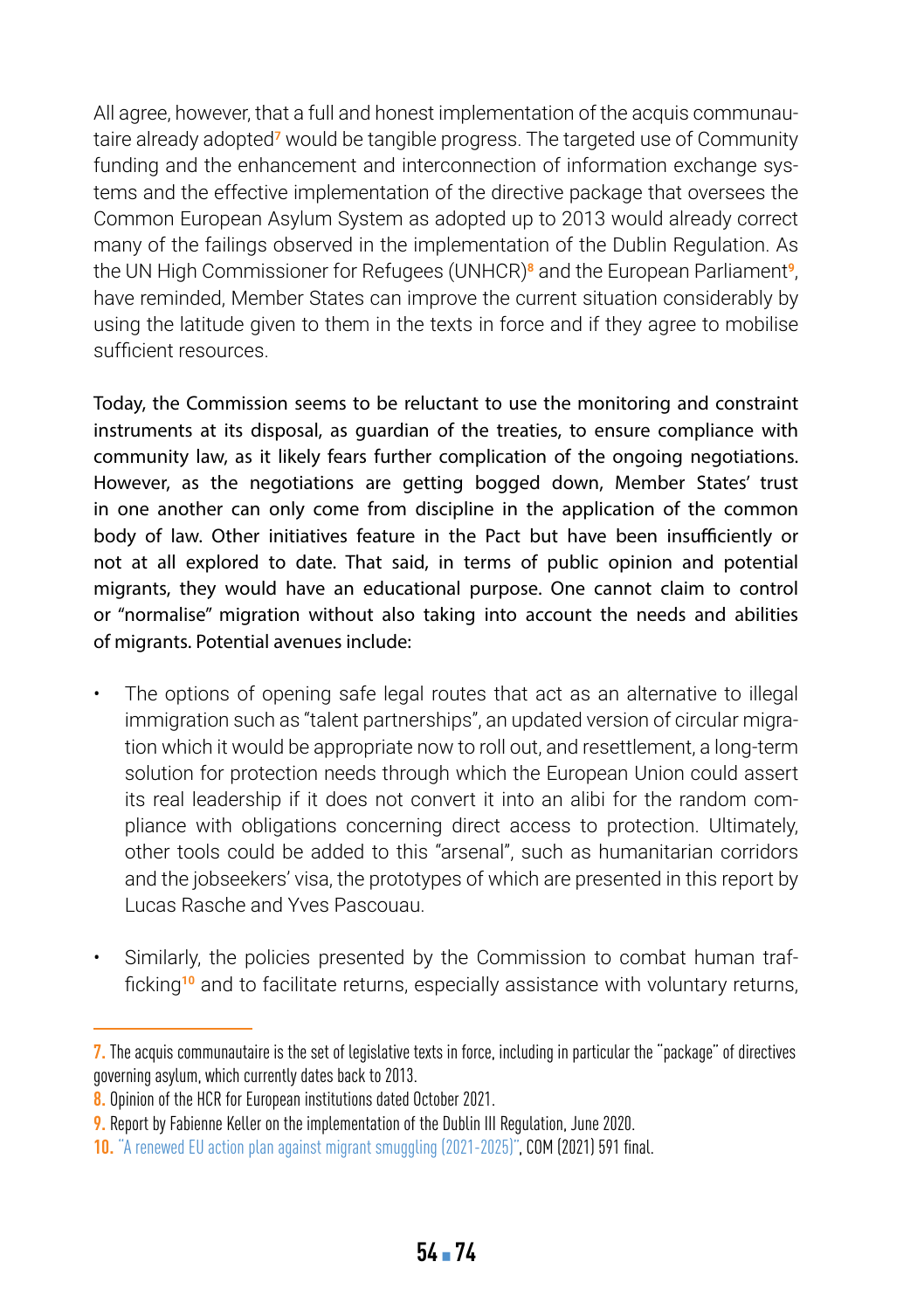form a framework of initiatives in line with the complex realities that they are seeking to tackle. Although it is intended for another dimension of immigration control, the recommended integration strategy, developed in this report by Alain Régnier, comes under a single nuanced approach but would have to stand up to the same test of implementation, which all too often initiatives that amount to "announcement effects" fail.

- A sensitive subject if ever there was one, sea search and rescue cannot be ignored. Proposals have been put forward regarding risk management and prevention, both upstream (the analysis of migration pressure) and downstream (the creation of emergency hosting facilities), which must be debated**<sup>11</sup>** and if possible put into effect.
- Lastly, effective real-time mechanisms that protect migrants' rights, in particular in border regions, must be introduced and actually rolled out urgently, without hesitation.

#### 4.4 Betting back to the basics of a common area of free movement and asylum

Beyond these wise considerations that seek out what is possible, where what is desirable is unattainable, it is necessary to take a step back. As they stand, the Commission's proposals do not appear to provide the necessary solid foundations to fix the failings of common migration and asylum policies. This is due to the aforementioned reasons, and also because their implementation proves to be highly complex as their practical implications become clearer.

A simple return to a direct application of the Treaty of Lisbon, following the "Community method" does not seem realistic, given the political burden of the migration issue. Conversely, some allude to a renationalisation: hasn't this trend already been observed in relation to the Common Agricultural Policy? Let's not forget the irreversible nature of freedom of movement and the structural transformations it has caused in terms of economic, social and also cultural aspects. We might as well give up on the European Union itself.

We need to move beyond such speculations. Three imperative reasons impel us to work to break the current deadlock. The first concerns the suffering of

**<sup>11.</sup>** COM (2020) 6469 [on an EU mechanism for Preparedness and Management of Crises related to Migration](https://ec.europa.eu/info/sites/default/files/commission_recommendation_on_an_eu_mechanism_for_preparedness_and_management_of_crises_related_to_migration_migration_preparedness_and_crisis_blueprint.pdf) and COM (2020) 613, [proposal of a regulation addressing situations of crisis and force majeure in the field of migration and](https://eur-lex.europa.eu/legal-content/EN/TXT/PDF/?uri=CELEX:52020PC0613&from=EN)  [asylum](https://eur-lex.europa.eu/legal-content/EN/TXT/PDF/?uri=CELEX:52020PC0613&from=EN).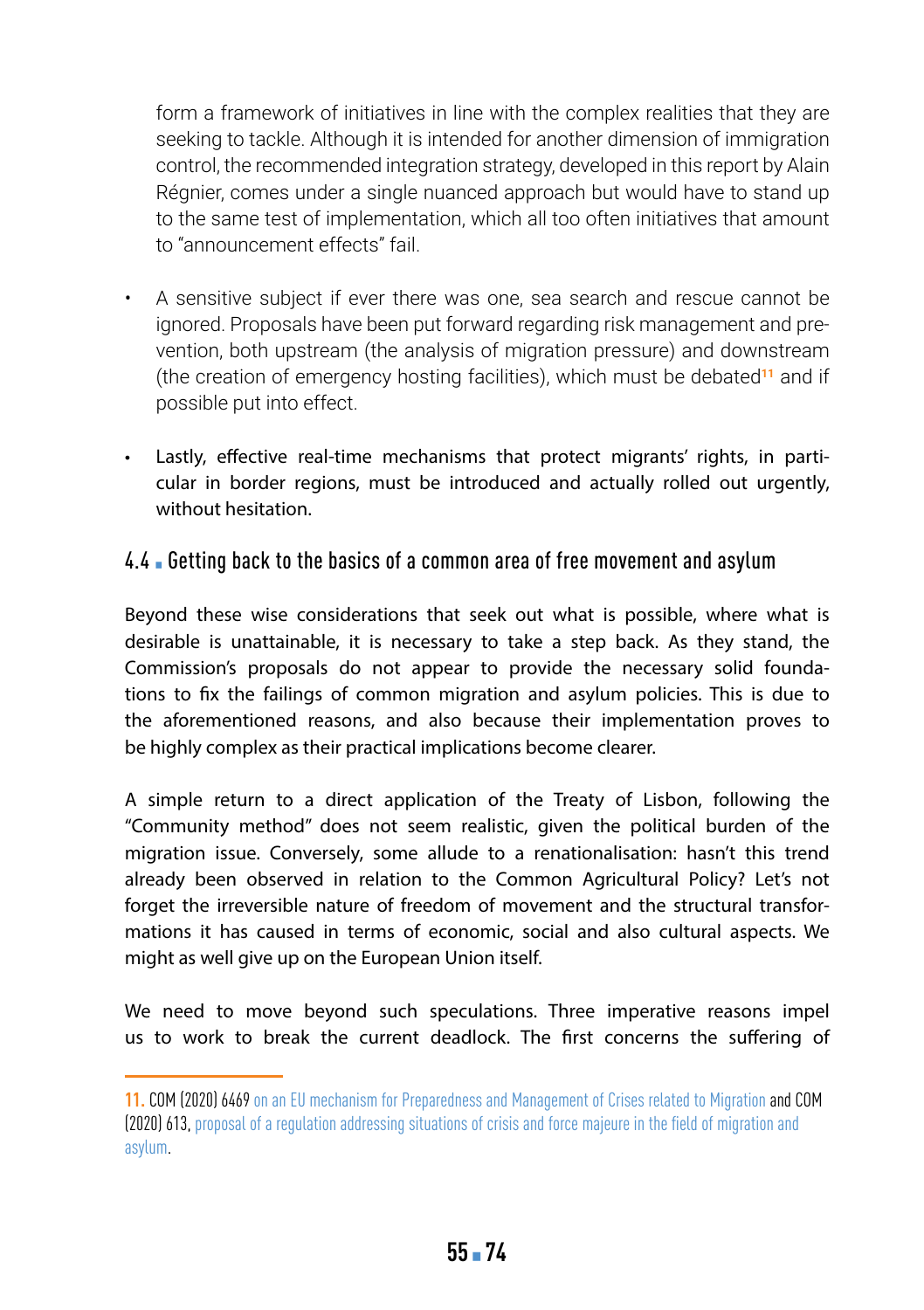too many people to this day within the EU and at our borders. People who are in limbo due to the non-compliance with rules of law. The second reason lies in the unacceptable malfunctioning of asylum systems, a growing source of unease both within the EU and in the way it is perceived elsewhere in the world. The third reason refers to the pernicious harnessing of European institutions' powerlessness by populist-driven forces that seek to break up the Community.

Unless there is a new, and this time "real" crisis (sub-Saharan Africa –and the Sahel in particular– should be constantly monitored in this respect), a factor that may impact negotiation positions may be the Commission's presentation of its proposals regarding the Schengen code reform, the outlines of which were announced in a communication in June 2021**<sup>12</sup>**. The consolidation of free movement within the EU, the aim of this reform, is indissociable from the restitution of a common immigration and asylum policy. The two issues are "genetically" related: **removing internal border controls and pooling external border management imply agreement on the entry and residence conditions applicable to third-country nationals**.This historically unique construction, in which sovereign States give up the exclusive exercise of one of their prerogatives, namely the control of access to their territory, is based on two foundations: trust and solidarity. Should it come to pass that these two prerequisites are no longer met, there may be a strong tendency to take account and to reserve access to the "club" to those willing to pay the price, while keeping the door open, as is the case for the euro area.

Chronologically, the current provisions of the Common European Asylum System were designed as the consequences of the introduction of an area of free movement: **Dublin as, dare one say, a technical complement to Schengen**. In order to view the future in positive terms and not as an East-West divide in Europe, it is better to return to the basic values which inspired the original creation of the Common European Asylum System and to determine the consequences of this for the organisation of free movement**<sup>13</sup>**.

When the creation of a Common European Asylum System was decided during the extraordinary European Council meeting in Tampere in October 1999, heads of State or government wanted to make the European Union a single area in terms of protection, for which the introduction of a common procedure and a uniform status would be a structural response to the issue of secondary movements and

**<sup>12.</sup>** ["A strategy towards a fully functioning and resilient Schengen area",](https://eur-lex.europa.eu/legal-content/EN/TXT/PDF/?uri=CELEX:52021DC0277&from=EN) 2 June 2021, COM (2021) 277 final.

**<sup>13.</sup>** See also report 116 by the Jacques Delors Institute, [For a European policy on asylum, migration and mobility](https://institutdelors.eu/en/publications/for-a-european-policy-on-asylum-migration-and-mobility/),

chapter 4 "Providing the Common European Asylum System with the resources commensurate with its initial goal".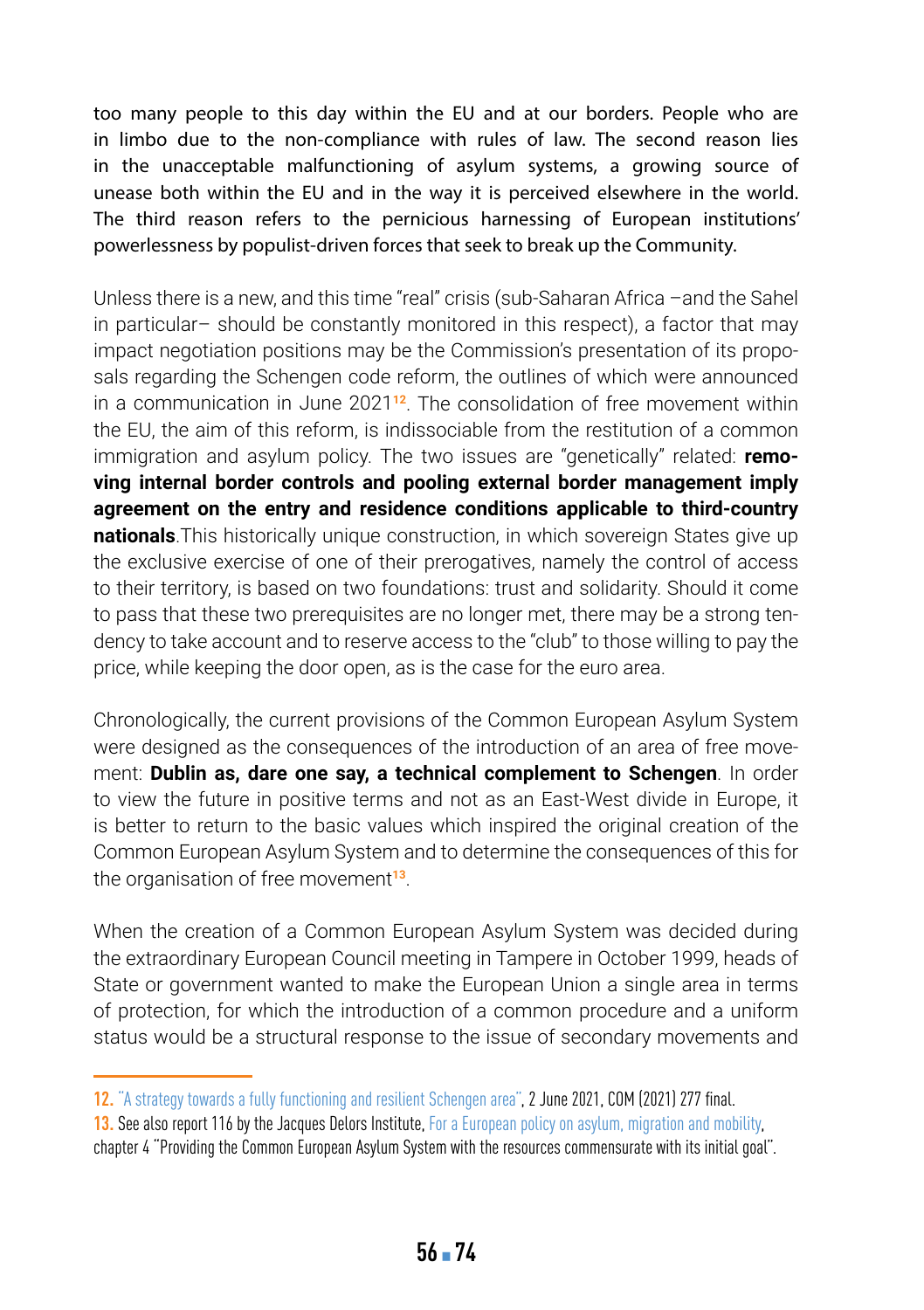the solidarity requirement. What some called a utopia of compassion became a legal basis with the Treaty of Lisbon, which covered both asylum and subsidiary protection. In other words, the time has come to get back to the spirit of President Macron's address at the Sorbonne in September 2017 which, observing that the "migration crisis is not really a crisis" but "a long-lasting challenge", concluded that "we have only one choice, one alternative: closing in behind our borders, which would be both illusory and ineffective, or the construction of a common area for borders, asylum and migration"**14** and to pursue this by stating clearly the consequence of this reasoning: the creation of a genuine European asylum office that speeds up and harmonises national procedures.

Political considerations should therefore be directed towards a **cooperation model between States determined to ensure the stable functioning of the common asylum area, exempted from secondary movements, and full freedom of movement**. In addition to the introduction of a common procedure and a uniform status (which may go as far as acknowledging the European asylum agency's jurisdiction over certain groups of applicants), this construction would be based on effective external border controls and corrective mechanisms for the spontaneous allocation of those seeking protection which would consider the plans of the persons concerned.

The project may appear very ambitious, too ambitious even. However, there are answers to the first objections that come to mind: the progress already made in terms of the convergence of national systems means that the directive may be converted into a regulation, the completion of the "smart borders" programme should make the external borders of EU Member States among the best controlled in the world and the jurisdiction of the European Agency could be adapted to the specific constitutional features of some Member States. States which cannot or do not wish to take part, for the moment, in the functions performed by the European Asylum Agency would have to give up some of the benefits of free movement, but their citizens' right to work mobility and free choice of residence would not be called into question.

This leaves the question of political drive and how to turn it into actions. The range of options is known: EU-27, but after it is decided by consensus to revert to qualified majority and accepting the foreseeable difficulty of having to keep opt-outs, through institutional channels for enhanced cooperation provided under article 20

**<sup>14.</sup>** ["New initiative for Europe - Emmanuel Macron's address for a sovereign, united and democratic Europe"](https://www.elysee.fr/en/emmanuel-macron/2017/09/26/president-macron-gives-speech-on-new-initiative-for-europe), the Sorbonne, 26 September 2017.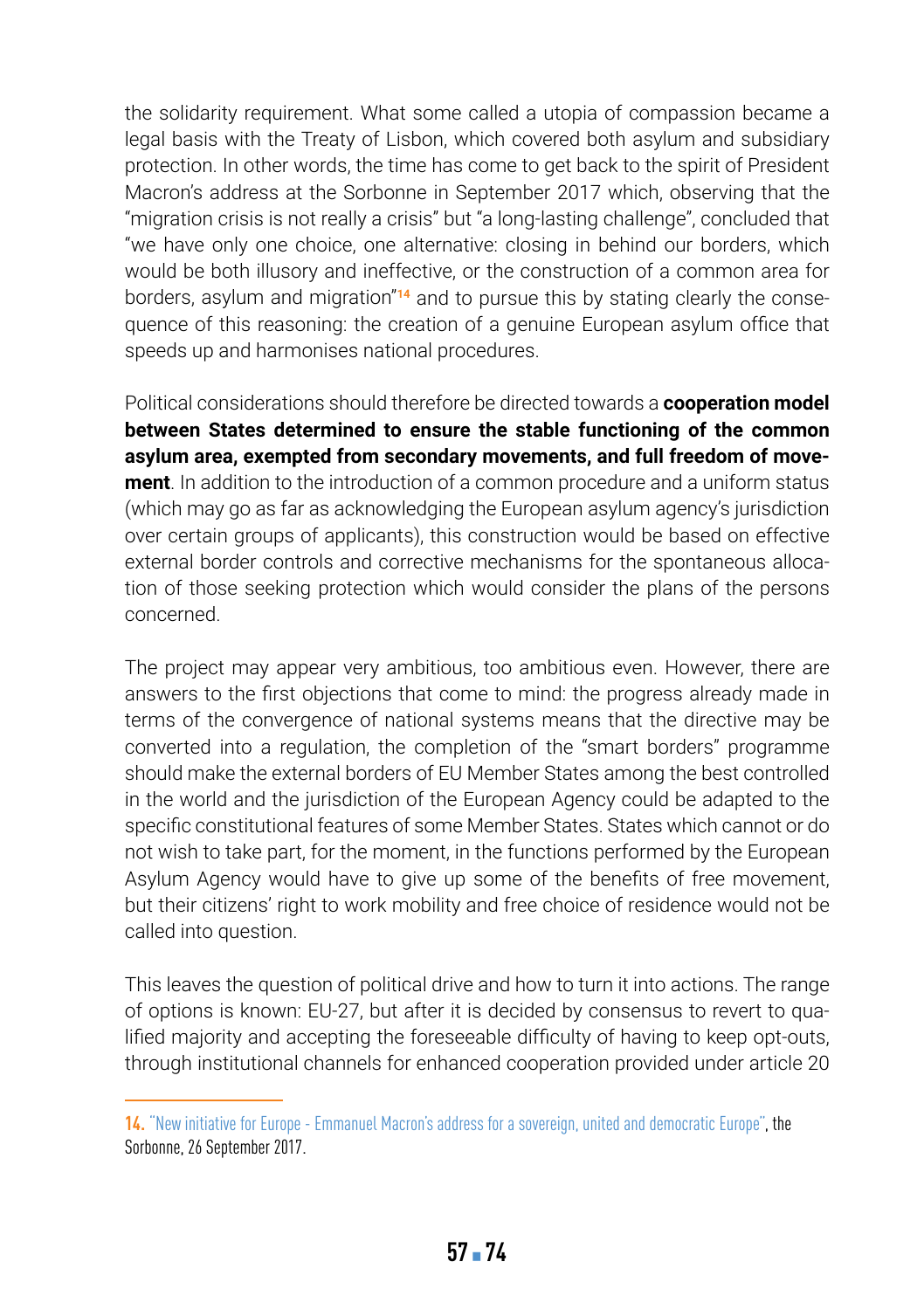of the Treaty on European Union, or the use of a parallel treaty, reconnecting with –ironically– the model of the Schengen "laboratory".

Unquestionably, the avenue outlined here requires in-depth technical exploration. It should not, however, be dismissed out of hand. It will be useful to have considered this option as events will sooner or later impel heads of State or government to define a policy framework –a "pact" in the truest meaning of the word– that meets the reality of migration in all its forms.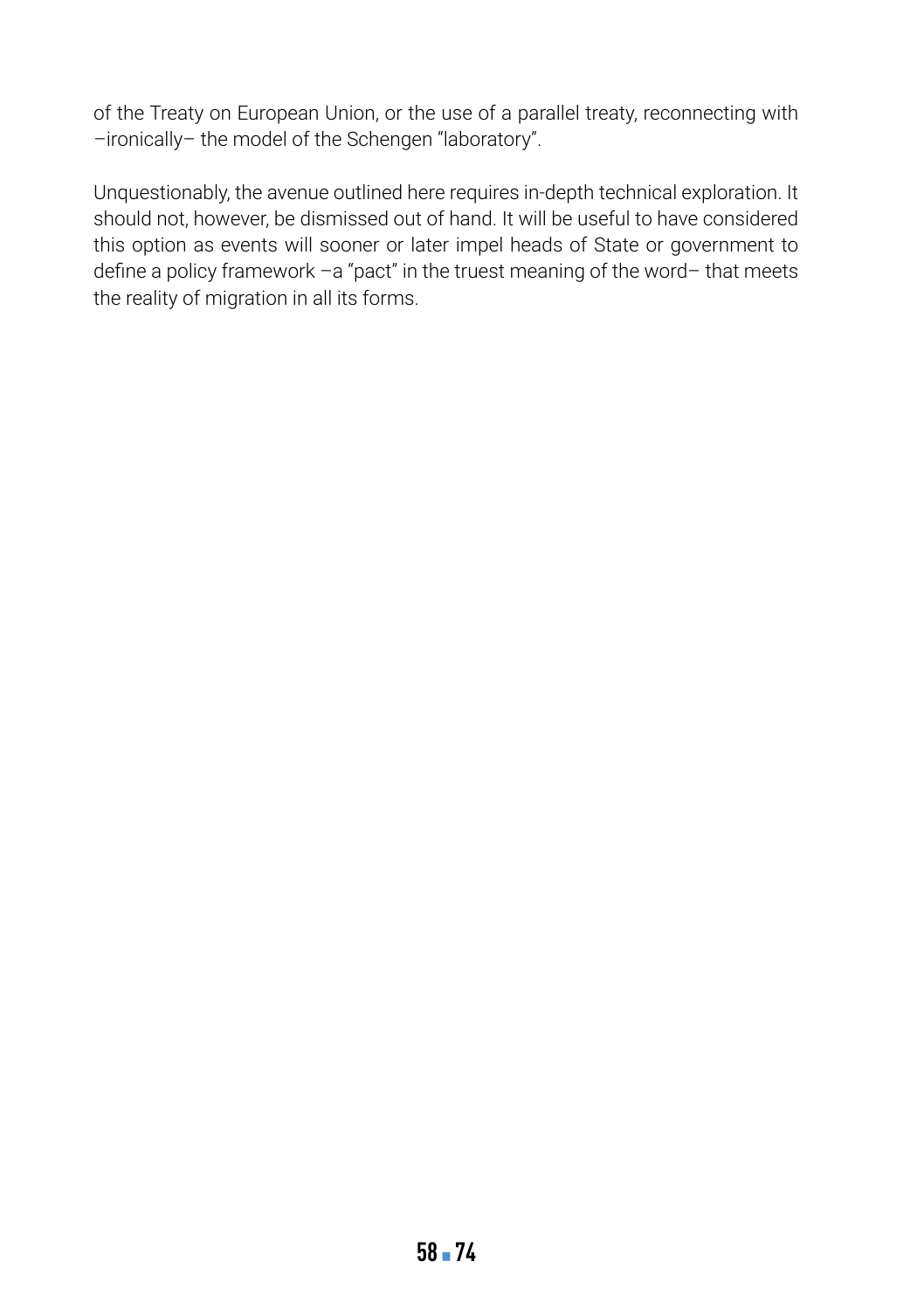# **MEMBERS OF THE MIGRATION AND ASYLUM WORKING GROUP .**

**JÉRÔME VIGNON**, President of the Migration & Asylum Working Group, Advisor at the Jacques Delors

Institute **CORINNE BALLEIX**, Previously in charge of European migration policy at the Ministry of Europe and Foreign

Affairs

**JEAN-LOUIS DE BROUWER**, Director of the European Affairs Programme of the Egmont Institute **GIULIO DI BLASI**, Director Europe of the Global Refugee Sponsorship Initiative – Refugee Hub **YVES PASCOUAU**, Associate Senior Research Fellow on Migration at the Jacques Delors Institute **LUCAS RASCHE**, Policy Fellow at the Jacques Delors Centre – Berlin

**ALAIN RÉGNIER**, Prefect, Interministerial Delegate for the reception and integration of refugees **HENK VAN GOETHEM**, Lawyer at the Council for Alien Law Litigation (Belgium)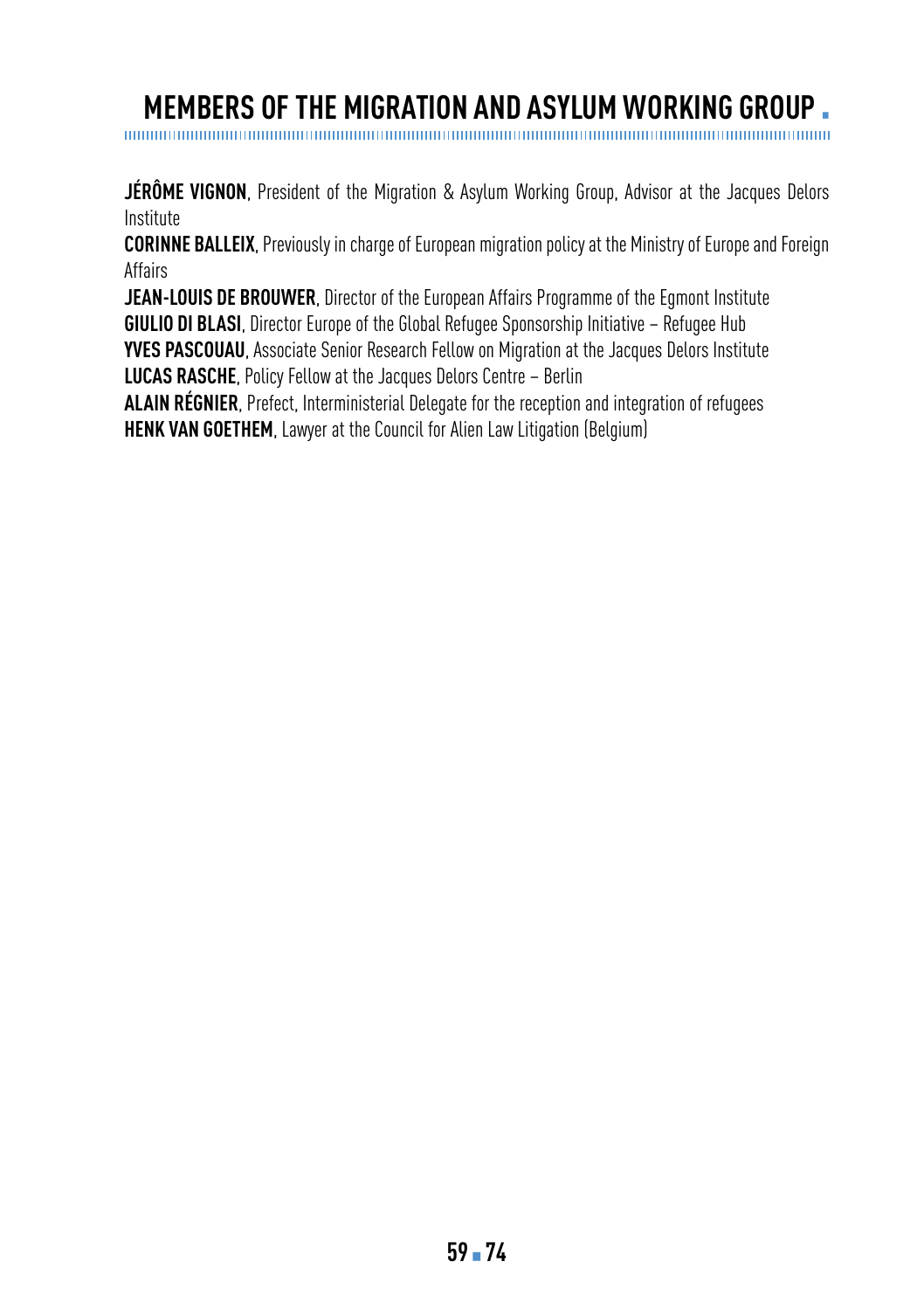**T** he Jacques Delors Institute is a think tank dedicated to advancing European integration. Founded by **Jacques Delors** in 1996 under the name Notre Europe, its work is inspired by his unifying work for the continent. An independent think tank based in Paris, its team works closely with the Jacques Delors Centre (Hertie School) in Berlin, which was launched in 2014, and since 2020 with Europe Jacques Delors in Brussels, which ensures their joint representation.

The Jacques Delors Institute's **twofold vocation** is to generate, build and disseminate ideas to unite Europe, based on analysis and reflection, as well as to stimulate and nourish the citizen's debate on European construction. To this end, our think tank is at the crossroads of the academic, political and media worlds, with which it dialogues and interacts.

Through its website, newsletter and an influential network, the Jacques Delors Institute disseminates a range of **publications** covering the major topics of European integration. The reports draw up a state of play on a major theme in order to clarify the issues and propose strategic orientations. The policy papers analyse a European problem in order to put forward realistic recommendations and propose new avenues. The decrypts provide the keys to understanding a European issue in an educational way. The blogposts offer a precise point of view on a current theme.

The Jacques Delors Institute organises a number of **events**, including citizens' dialogues for the general public, conferences and webinars on topical issues and expert seminars. Members of our team and our bodies are very often invited to speak at events organised in France and in various countries of the EU and beyond.

The Jacques Delors Institute is currently chaired by **Enrico Letta**, Secretary of the Italian Democratic Party, who succeeded **António Vitorino**, **Tommaso Padoa-Schioppa**, **Pascal Lamy** and **Jacques Delors**. Our director, **Sébastien Maillard**, leads a European team of about fifteen members.

The Jacques Delors Institute's bodies are made up of leading European figures. Our **Board of Trustees** promotes our moral and financial interests. Our **Board of Directors** is responsible for the orientation and impetus of our work, which is followed by our Bureau.

All our activities are freely accessible in French and English on our revamped **website** and via **social networks**. We act independently of political powers and economic interests  $\blacksquare$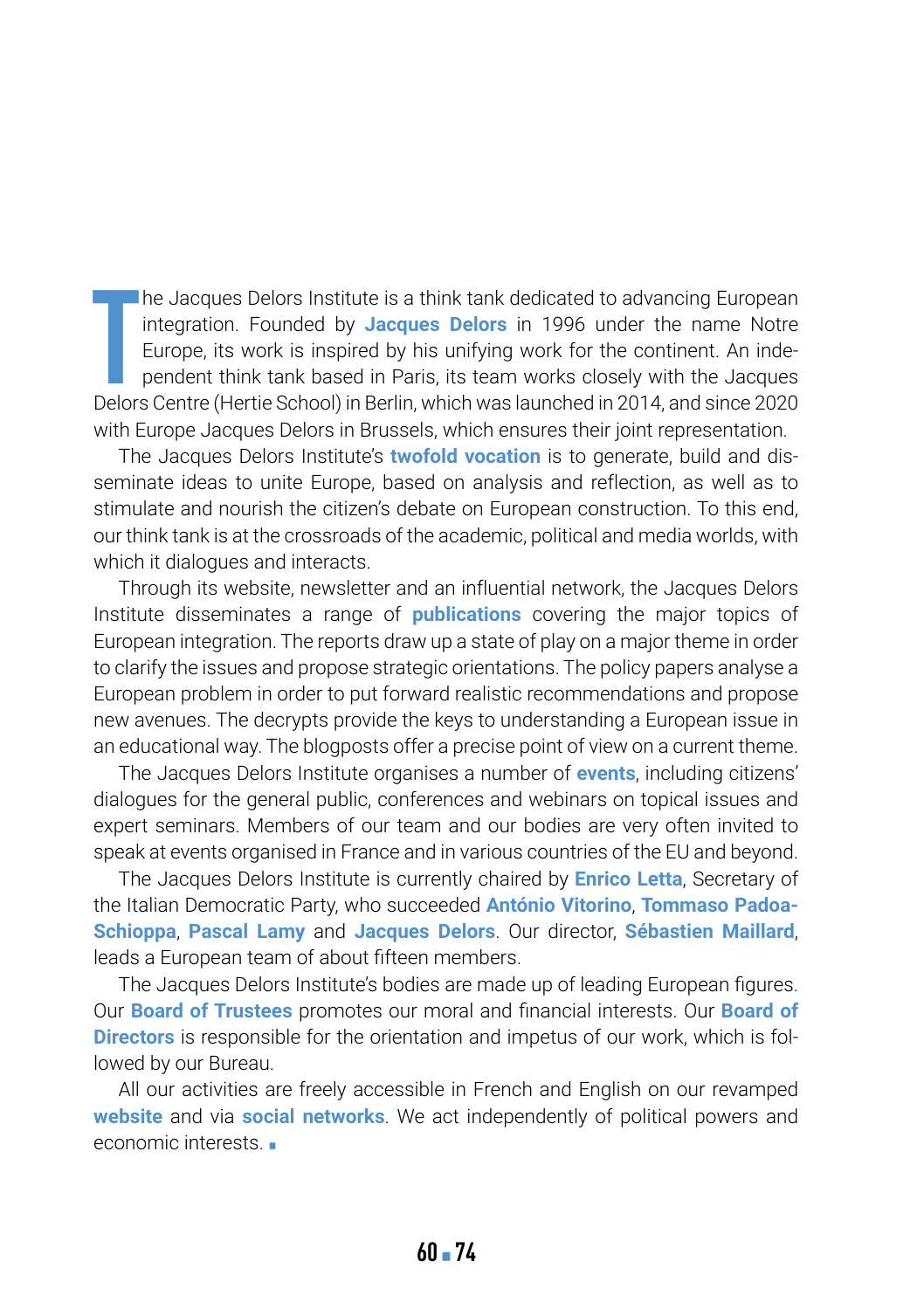Managing Editor: Sébastien Maillard • The document may be reproduced in part or in full on the dual condition that its meaning is not distorted and that the source is mentioned **The views expressed are those of the** author(s) and do not necessarily reflect those of the publisher • The Jacques Delors Institute cannot be held responsible for the use which any third party may make of the document Translation from French: Barbara Banks ▪ © Jacques Delors Institute